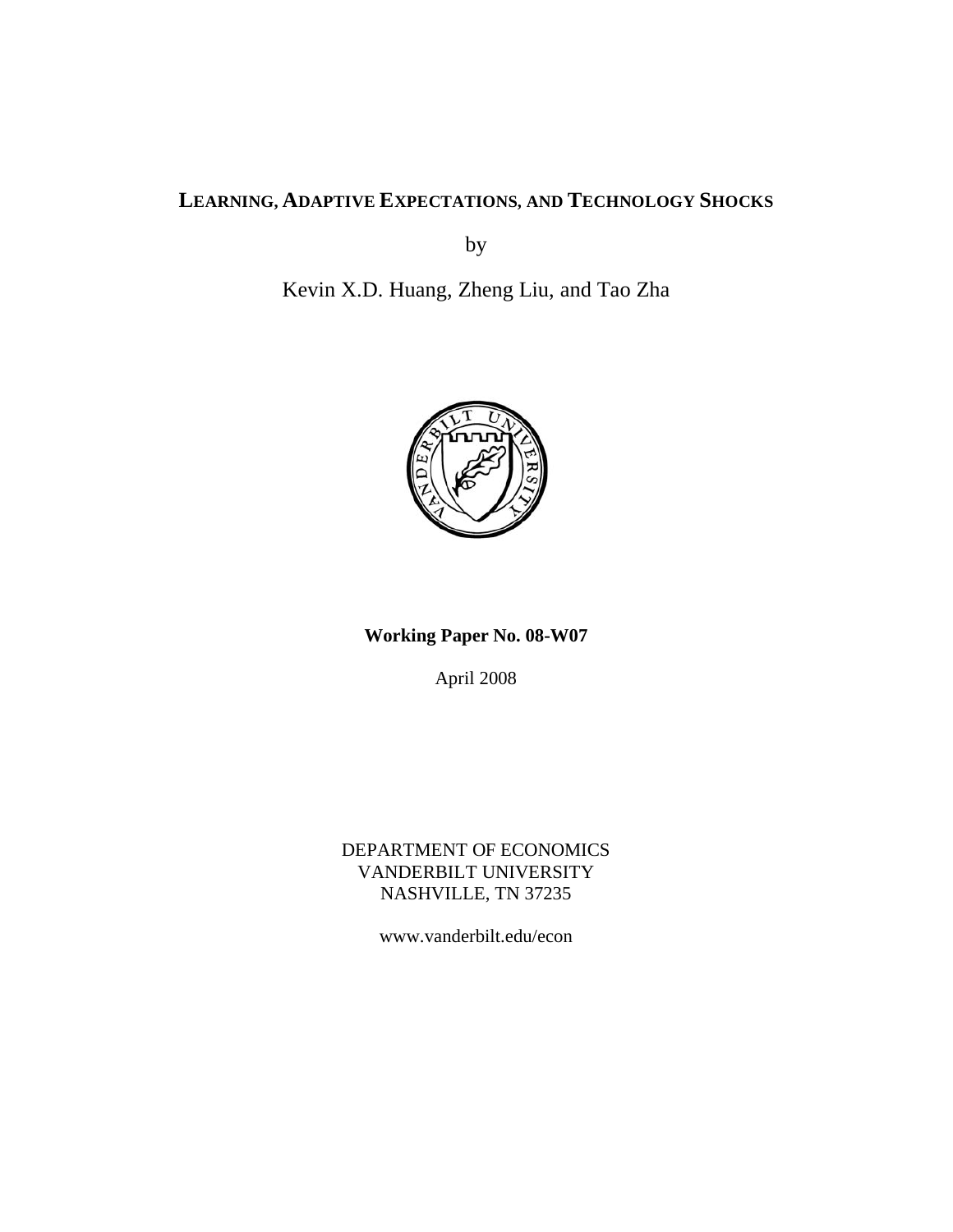## LEARNING, ADAPTIVE EXPECTATIONS, AND TECHNOLOGY SHOCKS

#### KEVIN X.D. HUANG, ZHENG LIU, AND TAO ZHA

Abstract. This study explores theoretical and macroeconomic implications of the self-confirming equilibrium in a standard growth model. When rational expectations are replaced by adaptive expectations, we prove that the self-confirming equilibrium is the same as the steady state rational expectations equilibrium, but that dynamics around the steady state are substantially different between the two equilibria. We show that, in contrast to Williams (2003), the differences are driven mainly by the lack of the wealth effect and the strengthening of the intertemporal substitution effect, not by escapes. As a result, adaptive expectations substantially alter the amplification and propagation mechanisms and allow technology shocks to exert much more impact on macroeconomic variables than do rational expectations.

#### I. INTRODUCTION

Adaptive learning models in macroeconomics have been used for many applications  $(Sargent, 2007).$ <sup>1</sup> We focus, in this paper, on yet another application in the context of a standard growth model in which rational expectations are replaced by adaptive expectations. The stability of rational expectations under learning in real business cycle (RBC) models has been studied in the literature (Evans and Honkapohja, 2001;

Date: March 30, 2008.

Key words and phrases. Self confirming equilibrium; amplification; labor market dynamics; wealth and substitution effects; hump-shaped responses.

This paper is prepared for the 2008 Annual Conference of the Royal Economic Society. We thank Marty Eichenbaum, Martin Ellison, Selo Imrohoroglu, Tom Sargent, and Paolo Surico for helpful comments. The views expressed herein are those of the authors and do not necessarily reflect the views of the Federal Reserve Bank of Atlanta or the Federal Reserve System.

<sup>1</sup>To give a few examples, Lucas (1986), Marcet and Sargent (1989), and Evans and Honkapohja (2001) recommend selecting rational expectations equilibria that are stable under least squares learning; Primiceri (2006), Sargent, Williams, and Zha (2006b), and Carboni and Ellison (2008) use learning mechanisms to explain the rise and fall of American inflation; Adam, Marcet, and Nicolini (2008) show how learning helps improve the fit of the model of asset pricing.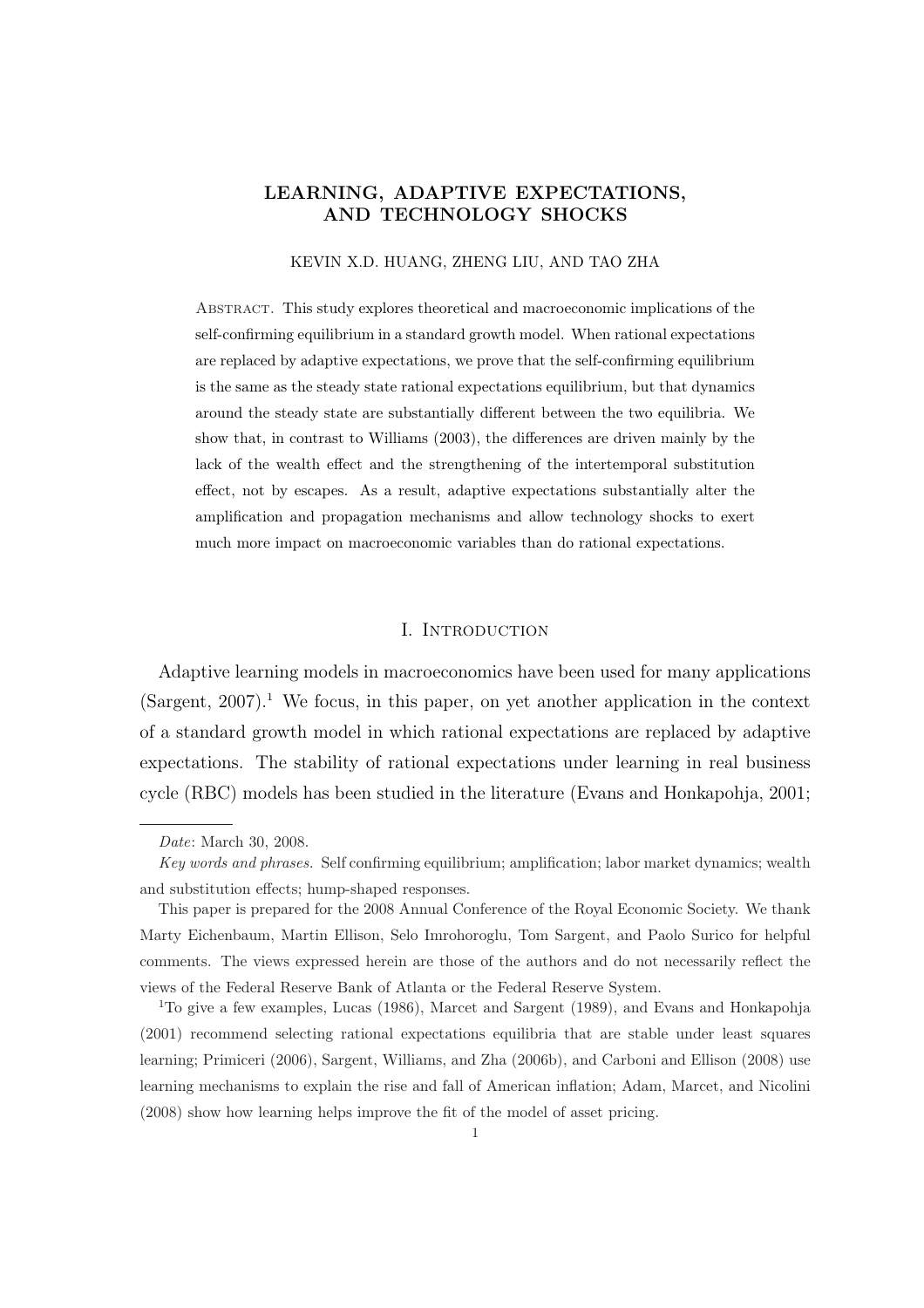Bullard and Duffy, 2004). In a closely related paper, Williams (2003) considers a variety of standard learning rules in a RBC model and finds that learning dynamics differ very little from rational expectations dynamics. As noted by Williams (2003), those learning rules do not separate agents' beliefs and their decision making. The only role for agents is forecasting by using a reduced-form model. Consequently, one would conclude that learning dynamics do not teach us anything new, as compared to the rational expectations version of the RBC model.

In this paper, we reexamine this conclusion in the standard growth model with both neutral and investment specific technologies. Following the commonly-used learning mechanism studied by Marcet and Nicolini (2003) and Sargent, Williams, and Zha (2006a), we examine the implications of misspecified learning by separating agents' beliefs and their decision rules.<sup>2</sup> Rational expectations are simply replaced by adaptive expectations, while all decision equations under rational expectations remain intact. We show that this slight departure from rational expectations has important ramifications by answering the following questions:

- Does there exist a self-confirming equilibrium (SCE) in our learning environment? Is it unique?
- Are there strong escape dynamics away from the domain of attraction of the SCE?
- How does learning amplify the effects of technology shocks, in contrast to rational expectations?
- How does learning affect the relative importance of investment-specific to neutral technology shocks?

To answer these questions, we obtain the closed-form solutions for both rational expectations and learning models. These analytical solutions enable us to prove the existence and uniqueness of the SCE under all admissible parameterizations in our learning model. We further prove that the SCE coincides with the steady state

<sup>2</sup>Williams (2003) studies a different kind of misspecified learning in which agents do not know the true parameters of the production function. By assuming full depreciation of the capital stock, an i.i.d. technology process, and inelastic labor, he shows that learning leads to occasional, but recurrent, large deviations away from an SCE, called "escape dynamics." For other studies of escape dynamics, see Sargent (1999), Cho, Williams, and Sargent (2002), Kasa (2004), and Adam, Evans, and Honkapohja (2006).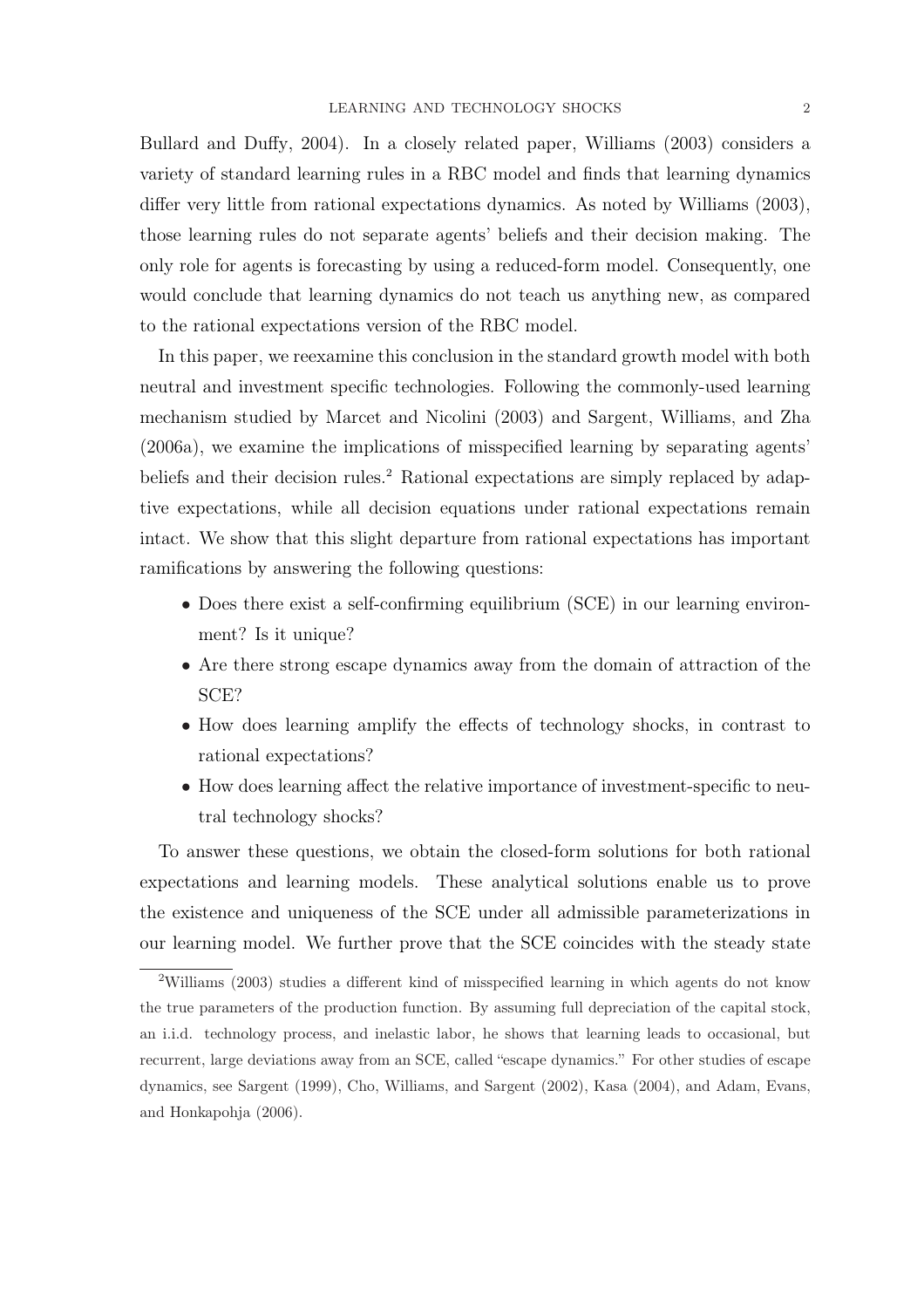rational expectations equilibrium (REE), but that learning dynamics are substantially different from rational expectations dynamics. Unlike Marcet and Nicolini (2003), Williams (2003), and Sargent, Williams, and Zha (2006a), however, we show that learning dynamics are stationary and that the differences between learning dynamics and rational-expectations dynamics are not driven by escape dynamics.

These theoretical results enable one to draw macroeconomic implications from our learning model. The dynamic responses of output, consumption, investment, and labor hours, following a neutral technology shock, are substantially larger in the adaptive expectations model than in the rational expectations model. Because agents under adaptive expectations form expectations of future income based on the past observations, introducing learning turns off the channel of the wealth effect and reinforces the intertemporal substitution effect. Consequently, it helps amplify the effects of the neutral shock on many aggregate variables and improve the model's predictions on the labor market dynamics. In the rational expectations model, equilibrium hours change too little and the equilibrium real wage fluctuates too much. In contrast, learning amplifies the response of labor and at the same time dampens the response of the real wage.

As for responses to a positive biased technology shock, the muted wealth effect under adaptive learning, in combination with the strong intertemporal substitution effect, helps amplify the responses of all macroeconomic variables, including the real wage, as compared to the rational expectations model. In terms of contributions to fluctuations in output, consumption, and investment, the relative importance of the biased technology shock to the neutral technology shock under learning is much larger than that under rational expectations.

In contrast to the rational expectations model, the dynamic responses of hours to both technology shocks can be negative after initial periods. The less persistent these shocks are, the more pronounced such negative responses of hours can become. The negative responses are a result of hump-shaped responses. The learning model is more likely to generate hump-shaped responses of consumption, investment, real wage, and hours, the less persistent technology shocks are.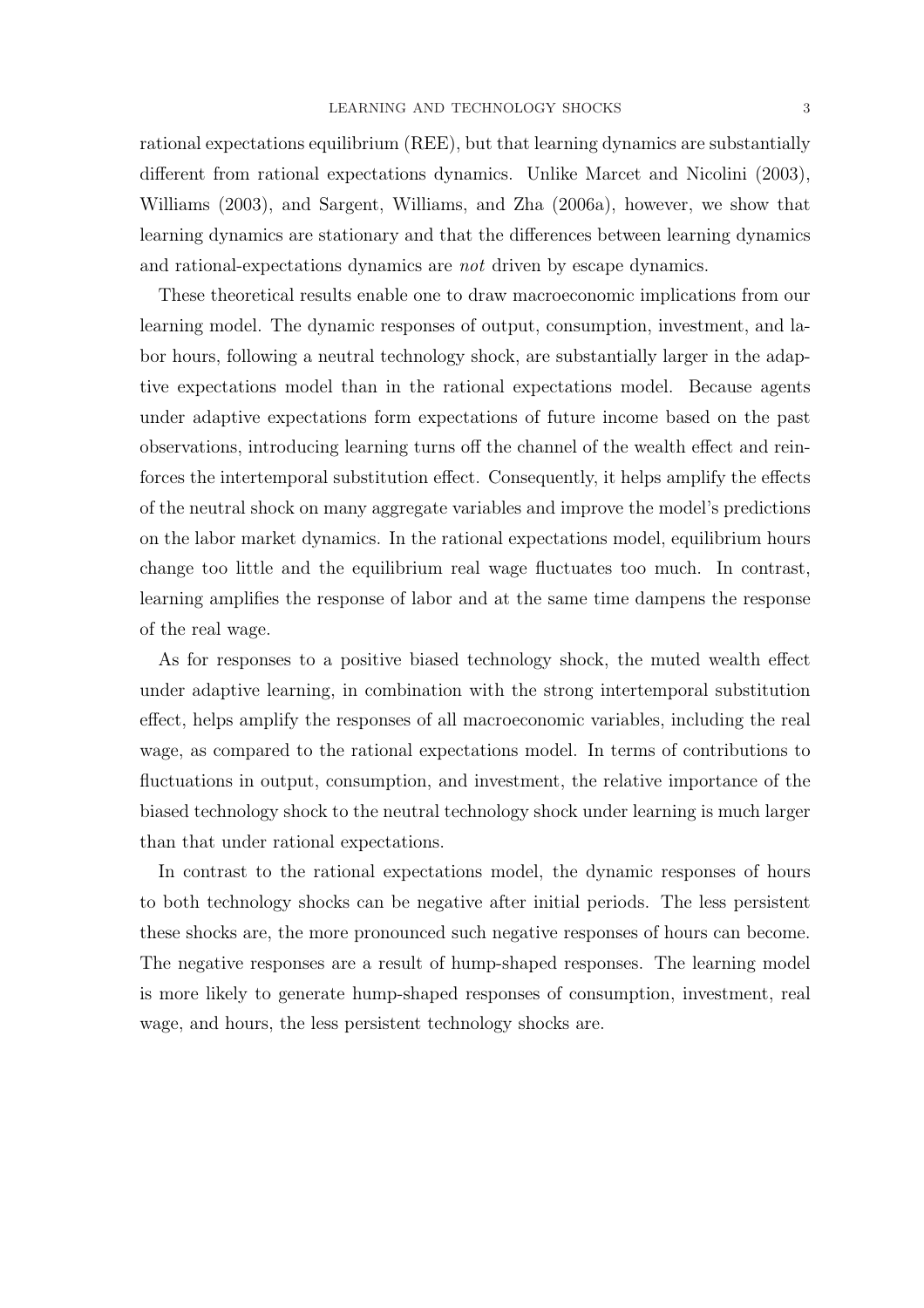Overall, our results indicate that the growth model with adaptive expectations is capable of giving technology shocks a much more important role in causing fluctuations of key macroeconomic variables than is the rational expectations model.

#### II. The Model

In this section, we describe the standard growth model with both neutral and biased technologies. The economy is populated by a continuum of infinitely lived and identical households. The representative household is endowed with a unit of time. The household derives utility from consumption and leisure, with the utility function

$$
\mathcal{E}_0 \sum_{t=0}^{\infty} \beta^t \left\{ \ln C_t - \xi \frac{L_t^{1+\eta}}{1+\eta} \right\},\tag{1}
$$

where  $C_t$  denotes consumption,  $L_t$  denotes labor hours,  $\beta \in (0,1)$  denotes the subjective discount factor, and  $E_0$  denotes an expectation at the initial time 0.

The economy is also populated by a continuum of identical, perfectly competitive firms. The representative firm has access to a constant returns to scale technology represented by the production function

$$
Y_t = K_{t-1}^{1-\alpha} \left( Z_t L_t \right)^{\alpha},\tag{2}
$$

where  $Y_t$  denotes output,  $K_{t-1}$  denotes capital input, and  $L_t$  denotes labor input. The term  $Z_t$  denotes the neutral technological change and follows the stochastic process

$$
Z_t = \lambda_z^t \nu_t,\tag{3}
$$

where  $\lambda_z$  is the trend component and  $\nu_t$  is the stationary component that follows the  $AR(1)$  process

$$
\ln \nu_t = \rho_\nu \ln \nu_{t-1} + \varepsilon_{\nu t}.\tag{4}
$$

The persistence parameter  $\rho_{\nu} \in (0, 1]$  and the shock  $\varepsilon_{\nu t}$  is a white noise process with mean zero and variance  $\sigma_{\nu}^2$ . The shock process specified in (3)-(4) implies that, if  $0 < \rho_{\nu} < 1$ , then the neutral technology follows a stationary stochastic process with a deterministic trend; if  $\rho_{\nu} = 1$ , then the neutral technology follows a random walk process with a drift.<sup>3</sup>

<sup>&</sup>lt;sup>3</sup>In the case with  $\rho_{\nu} = 1$ , we have  $Z_t = \lambda_z^t \nu_t$  and  $\nu_t = \nu_{t-1} exp(\varepsilon_{\nu t})$ , or equivalently,  $Z_t =$  $Z_{t-1}\lambda_z exp(\varepsilon_{\nu t}).$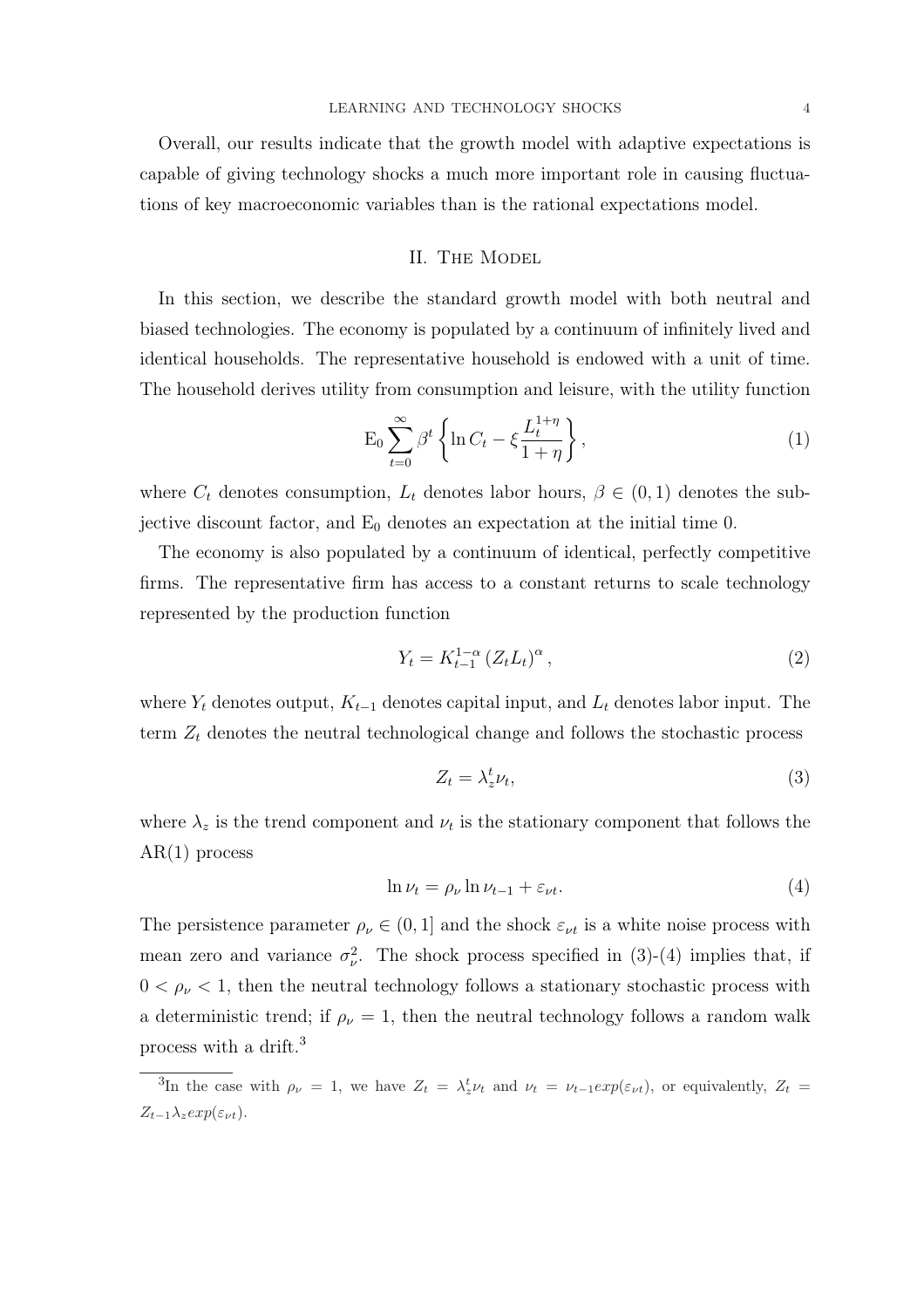The economy has an initial stock of capital denoted by  $K_{-1}$ . Capital stock evolves over time according to the law of motion

$$
K_t = (1 - \delta)K_{t-1} + Q_t I_t, \tag{5}
$$

where  $K_t$  denotes the period-t capital stock,  $I_t$  denotes investment,  $Q_t$  denotes the relative price of investment goods, and the parameter  $\delta \in (0,1)$  denotes the capital depreciation rate. Following Greenwood, Hercowitz, and Krusell (1997), we assume that  $Q_t$  represents the (inverse of) investment specific technological change. Similar to the neutral technology, we assume that the investment-specific technology shock  $Q_t$  follows the stochastic process

$$
Q_t = \lambda_q^t \mu_t,\tag{6}
$$

where  $\lambda_q$  is the trend component and  $\mu_t$  is the stationary component that follows the AR(1) process

$$
\ln \mu_t = \rho_\mu \ln \mu_{t-1} + \varepsilon_{\mu t}.\tag{7}
$$

The persistence parameter  $\rho_{\mu} \in (0,1)$  and the innovation term  $\varepsilon_{\mu t}$  is white-noise process with mean zero and variance  $\sigma_{\mu}^2$ . Again, our specification of the  $Q_t$  process here nests the random-walk process as a special case with  $\rho_{\mu} = 1$ .

The aggregate resource constraint is given by

$$
C_t + I_t = Y_t. \tag{8}
$$

#### III. Equilibrium Allocation and Balanced Growth

Since the model economy has perfect competition and no externality, the First Welfare Theorem applies. Thus, the equilibrium allocations are Pareto efficient and can be found by solving a social planner's problem.

The social planner maximizes the representative household's utility (1) subject to the resource constraint (8) and the capital law of motion (5). The first order conditions imply that

$$
\xi L_t^{1+\eta} = \alpha Y_t / C_t, \tag{9}
$$

$$
1 = \beta E_t \left\{ \frac{Q_t}{Q_{t+1}} \frac{C_t}{C_{t+1}} \left[ 1 - \delta + Q_{t+1} (1 - \alpha) \frac{Y_{t+1}}{K_t} \right] \right\}.
$$
 (10)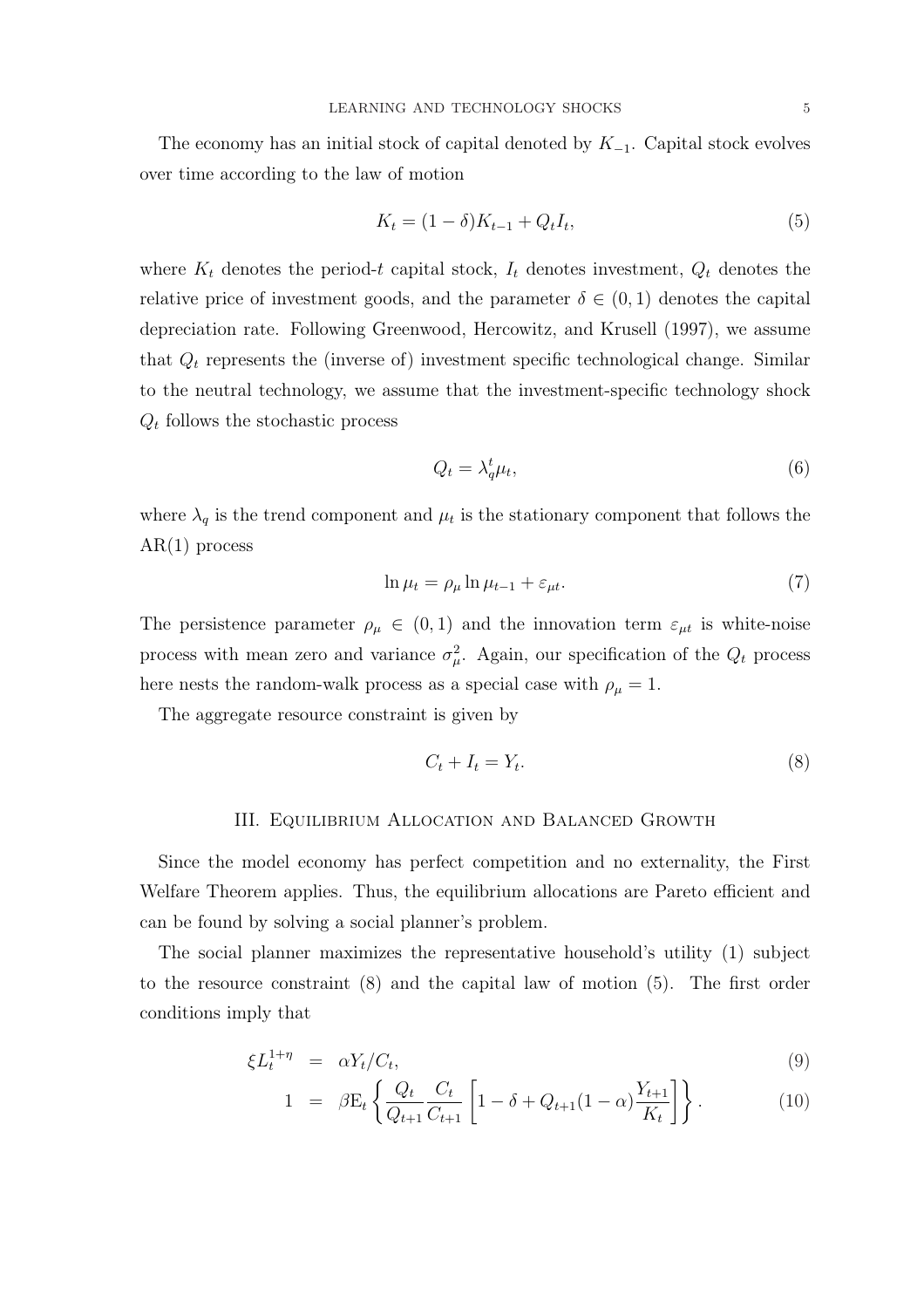On the balanced growth path,  $C_t$ ,  $I_t$ , and  $Y_t$  grow at the same rate of  $\lambda_z \lambda_q^{(1-\alpha)/\alpha}$ while the capital stock  $K_t$  grows at a faster rate of  $\lambda_z \lambda_q^{1/\alpha}$ . We define the following stationary variables<sup>4</sup>

$$
\tilde{Y}_t = \frac{Y_t}{Z_t Q_t^{(1-\alpha)/\alpha}}, \ \tilde{C}_t = \frac{C_t}{Z_t Q_t^{(1-\alpha)/\alpha}}, \ \tilde{I}_t = \frac{I_t}{Z_t Q_t^{(1-\alpha)/\alpha}}, \ \tilde{K}_t = \frac{K_t}{Z_t Q_t^{1/\alpha}}.
$$

Given these stationary variables, we can rewrite the equilibrium conditions  $(2)$ ,  $(5)$ , (8), (9), and (10) as

$$
\tilde{Y}_t \left(\frac{Z_t}{Z_{t-1}}\right)^{1-\alpha} \left(\frac{Q_t}{Q_{t-1}}\right)^{(1-\alpha)/\alpha} = \tilde{K}_{t-1}^{1-\alpha} L_t^{\alpha},\tag{11}
$$

$$
\tilde{K}_t \frac{Z_t}{Z_{t-1}} \left( \frac{Q_t}{Q_{t-1}} \right)^{1/\alpha} = (1 - \delta) \tilde{K}_{t-1} + \tilde{I}_t \frac{Z_t}{Z_{t-1}} \left( \frac{Q_t}{Q_{t-1}} \right)^{1/\alpha}, \tag{12}
$$

$$
\tilde{C}_t + \tilde{I}_t = \tilde{Y}_t,\tag{13}
$$

$$
\xi L_t^{1+\eta} = \alpha \tilde{Y}_t / \tilde{C}_t,\tag{14}
$$

$$
1 = \beta E_t \left[ (1 - \delta) \frac{\tilde{C}_t}{\tilde{C}_{t+1}} \frac{Z_t}{Z_{t+1}} \left( \frac{Q_t}{Q_{t+1}} \right)^{1/\alpha} + (1 - \alpha) \frac{\tilde{C}_t}{\tilde{C}_{t+1}} \frac{\tilde{Y}_{t+1}}{\tilde{K}_t} \right].
$$
 (15)

Denote  $\lambda_k \equiv \lambda_z \lambda_q^{1/\alpha}$ . It follows from the above conditions that the steady state equilibrium can be described by the following equations

$$
\lambda_k^{1-\alpha} \tilde{Y} = \tilde{K}^{1-\alpha} L^{\alpha},\tag{16}
$$

$$
i_k = \frac{\tilde{I}}{\tilde{K}} = 1 - \frac{1 - \delta}{\lambda_k},\tag{17}
$$

$$
\tilde{C} + \tilde{I} = \tilde{Y},\tag{18}
$$

$$
\xi L^{1+\eta} = \alpha \tilde{Y}/\tilde{C},\tag{19}
$$

$$
y_k = \frac{\tilde{Y}}{\tilde{K}} = \frac{1}{\beta(1-\alpha)} \left[ 1 - \frac{\beta(1-\delta)}{\lambda_k} \right].
$$
 (20)

<sup>&</sup>lt;sup>4</sup>An alternative approach to induce stationarity in the model is to detrend the variable by its deterministic trend. For instance, one can define  $\tilde{X}_t = \frac{X_t}{\lambda_x^t}$ , where  $X_t \in \{Y_t, C_t, I_t, K_t\}$  and  $\lambda_x$  is a function of  $\lambda_z$  and  $\lambda_q$ . Our approach has an advantage in that it nests the model with stochastic trends (e.g., random walk processes) as a special case while the other approach does not.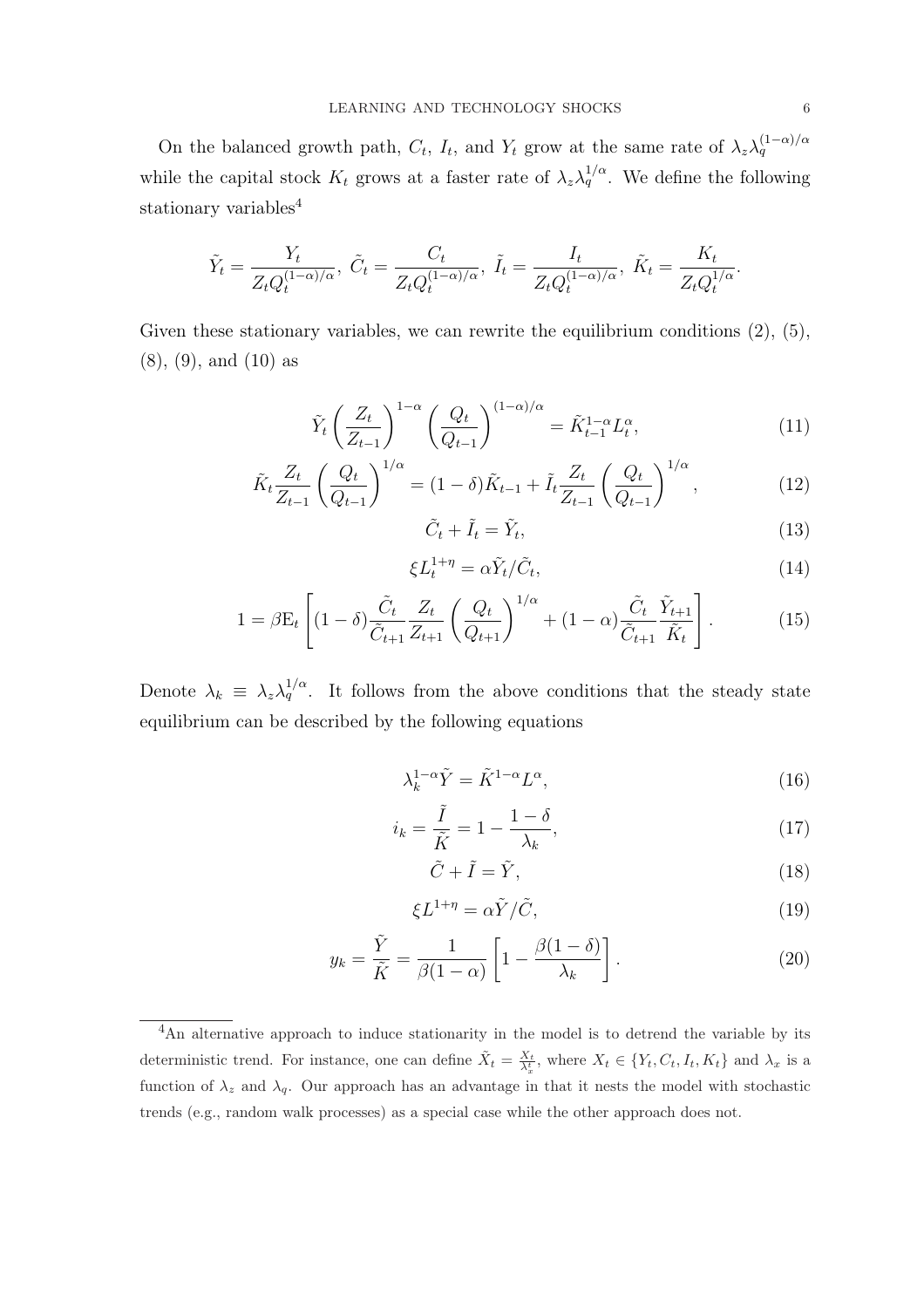The consumption-output and investment-output ratios can derived from the above steady state conditions:

$$
i_y = \frac{\tilde{I}}{\tilde{Y}} = \beta(1 - \alpha) \frac{\lambda_k - (1 - \delta)}{\lambda_k - \beta(1 - \delta)},
$$
\n(21)

$$
c_y = \frac{\tilde{C}}{\tilde{Y}} = 1 - i_y.
$$
\n(22)

Log-linearizing the equilibrium conditions (11), (12), (13), (14), and (15) and rearranging the terms, we obtain the following five equations describing the production function, the law of motion for capital accumulation, the resource constraint, the optimal consumption-labor-supply decision, and the optimal investment decision:

$$
\hat{y}_t - \alpha \hat{l}_t + (1 - \alpha) \left( \frac{1}{\alpha} \Delta \hat{\mu}_t + \Delta \hat{\nu}_t \right) = (1 - \alpha) \hat{k}_{t-1},\tag{23}
$$

$$
\hat{k}_t - i_k \hat{i}_t + (1 - i_k) \left( \alpha^{-1} \Delta \hat{\mu}_t + \Delta \hat{\nu}_t \right) = (1 - i_k) \hat{k}_{t-1},
$$
\n(24)

$$
c_y \hat{c}_t + i_y \hat{i}_t = \hat{y}_t,\tag{25}
$$

$$
\hat{y}_t = \hat{c}_t + (1 + \eta)\hat{l}_t,\tag{26}
$$

$$
\beta(1-\alpha)y_k\hat{k}_t - \hat{c}_t + [1-\beta(1-\alpha)y_k] \left( \frac{\rho_\mu - 1}{\alpha} \hat{\mu}_t + (\rho_\nu - 1)\hat{\nu}_t \right) =
$$
  

$$
[\beta(1-\alpha)c_k - 1]E_t\hat{c}_{t+1} + \beta(1-\alpha)i_kE_t\hat{i}_{t+1},
$$
 (27)

where  $\Delta$  is the first difference operator (e.g.,  $\Delta z_t = z_t - z_{t-1}$ ), the notation  $\hat{x}_t$  denotes  $\ln \tilde{X}_t - \ln \tilde{X}$  for  $X = C, I, Y, K$  or  $\ln X_t - \ln X$  for  $X = L$ ,  $i_k$ ,  $c_y$ ,  $i_y$ , and  $y_k$  are steady-state ratios defined in (17), (22), (21), (20), and  $c_k = \frac{\tilde{C}}{\tilde{k}}$  $\frac{C}{\tilde{K}}$  is derived as

$$
\beta(1-\alpha)(c_k+1) = 1 - \frac{\alpha\beta(1-\delta)}{\lambda_k}.
$$
\n(28)

Definition 1. Admissible values of the deep parameters are  $\beta \in (0,1)$ ,  $\eta \geq 0$ ,  $\alpha \in$  $(0, 1), \delta \in [0, 1], \lambda_z \geq 1$ , and  $\lambda_q \geq 1$ .

In the literature, dynamics are often simulated for a particular set of admissible values of the deep parameters by numerically solving the rational-expectations equilibrium system given by the above conditions. We shall show, however, that the equilibrium characterized by  $(23)-(27)$  can be solved analytically for all admissible values of the deep parameters. The crucial step is to derive a stochastic process for capital, as stated in the following proposition.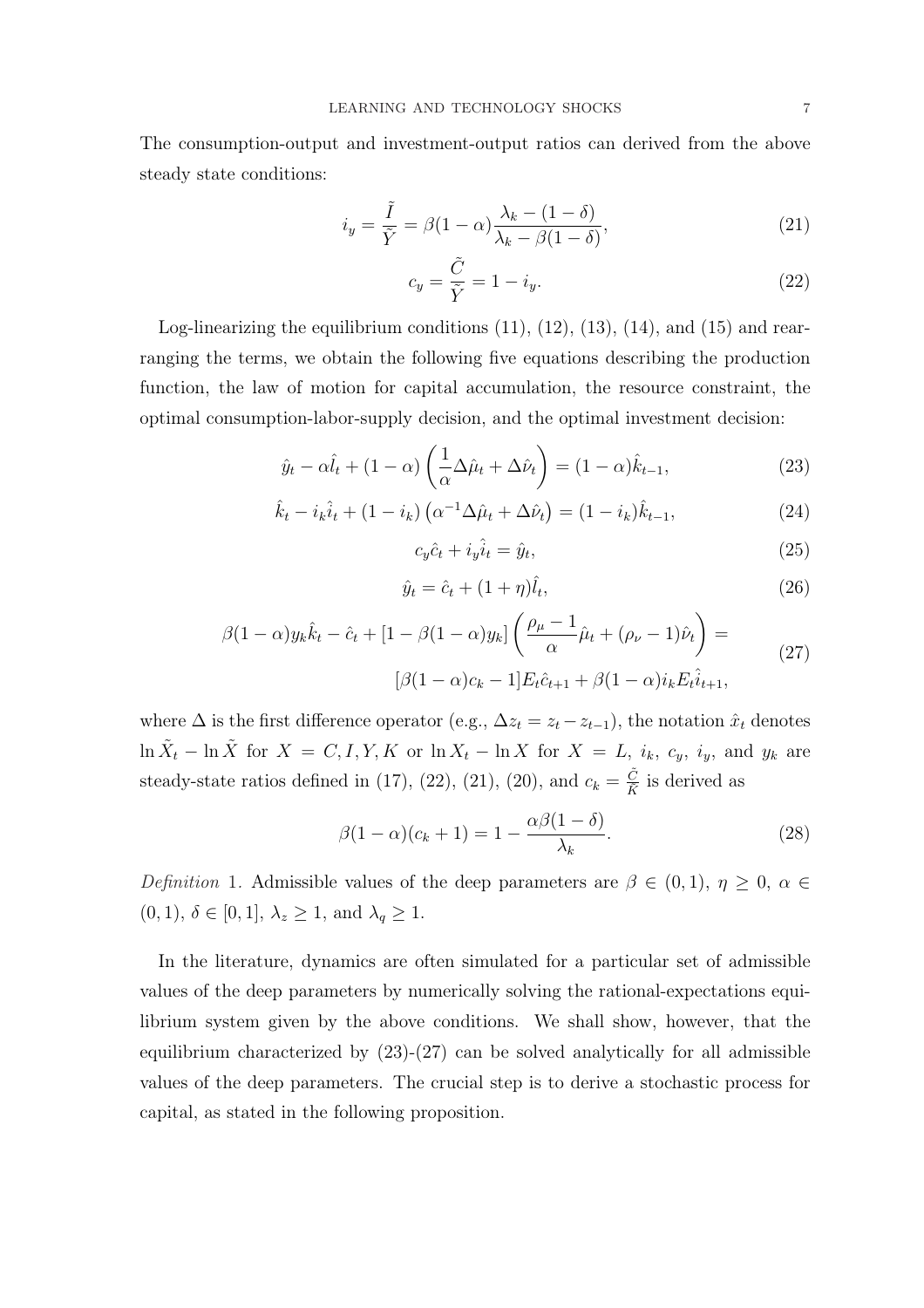Proposition 1. The equilibrium solution for capital satisfies the following second-order stochastic difference equation:

$$
\hat{k}_t = \gamma_1 E_t \hat{k}_{t+1} + \gamma_2 \hat{k}_{t-1} + \gamma_{\mu 1} \hat{\mu}_t + \gamma_{\nu 1} \hat{\nu}_t + \gamma_{\mu 2} \hat{\mu}_{t-1} + \gamma_{\nu 2} \hat{\nu}_{t-1},
$$
\n(29)

where the coefficients  $\gamma_1$ ,  $\gamma_2$ ,  $\gamma_{\mu 1}$ ,  $\gamma_{\nu 1}$ ,  $\gamma_{\mu 2}$ , and  $\gamma_{\nu 2}$  are reported in Appendix A.

*Proof.* See Appendix B.  $\Box$ 

Proposition 1 is the key to obtaining all of our theoretical results, as is shown in the next section.

#### IV. REE vs. SCE: Analytical Results

In this section, we derive the closed-form solutions for both the REE and the SCE. The key is to solve (29); the solution depends on how agents form expectations of the endogenous accumulation process of capital. Once this solution is obtained, it is relatively straightforward to derive the closed-form solutions for the other variables, which are reported in Appendix A.

For the REE solution, we have the following result.

Proposition 2. The solution to the second-order differential equation (29) under the rational expectations assumption is

$$
\hat{k}_t = a\hat{k}_{t-1} + b\hat{\nu}_t + c\hat{\mu}_t + d\hat{\nu}_{t-1} + e\hat{\mu}_{t-1},
$$
\n(30)

where

$$
a = \frac{1 - \sqrt{1 - 4\gamma_1\gamma_2}}{2\gamma_1}, \quad b = \frac{\gamma_1 d + \gamma_{\nu 1}}{1 - (\rho_{\nu} + a)\gamma_1}, \quad c = \frac{\gamma_1 e + \gamma_{\mu 1}}{1 - (\rho_{\mu} + a)\gamma_1},
$$

$$
d = \frac{\gamma_{\nu 2}}{1 - \gamma_1 a}, \quad e = \frac{\gamma_{\mu 2}}{1 - \gamma_1 a}.
$$

Furthermore, this solution is stationary and unique.

*Proof.* See Appendix C.  $\Box$ 

Given the shock processes and an initial condition for capital, (30) gives the dynamic solution for capital. For a comparison with the SCE solution, this dynamic solution can be expressed as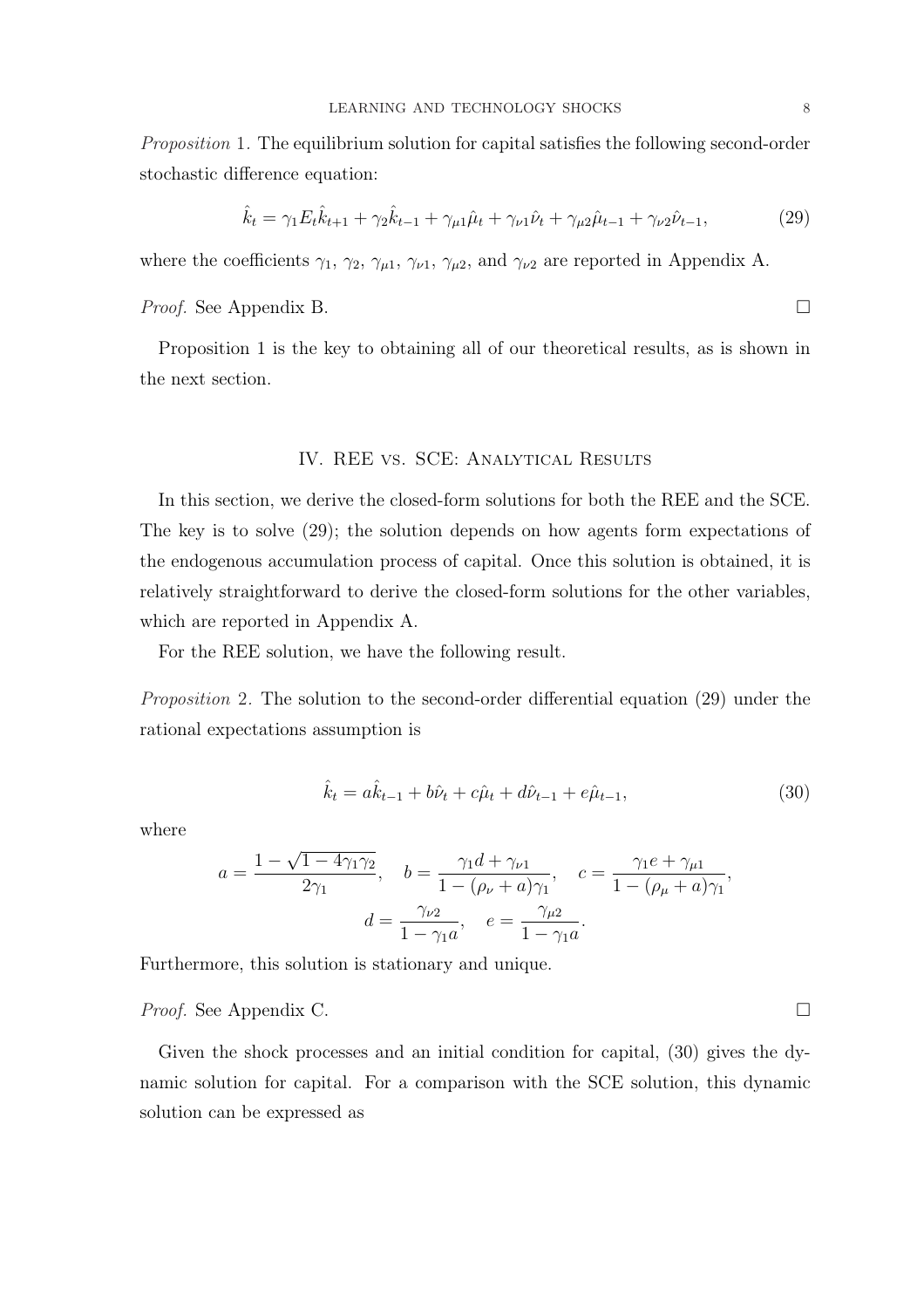$$
\hat{k}_t = b\varepsilon_{\nu,t} + c\varepsilon_{\mu,t} + \sum_{i=1}^{\infty} (bb_i + db_{i-1}) \varepsilon_{\nu,t-i} + \sum_{i=1}^{\infty} (cc_i + ec_{i-1}) \varepsilon_{\mu,t-i},
$$
 (31)

where for all  $i \geq 0$ ,

$$
b_i = \sum_{j=0}^i a^{i-j} \rho_\nu^j, \quad \text{while if} \quad \rho_\nu \neq a \quad \text{then} \quad b_i = \frac{a^{i+1} - \rho_\nu^{i+1}}{a - \rho_\nu};
$$
  

$$
c_i = \sum_{j=0}^i a^{i-j} \rho_\mu^j, \quad \text{while if} \quad \rho_\mu \neq a \quad \text{then} \quad c_i = \frac{a^{i+1} - \rho_\mu^{i+1}}{a - \rho_\mu};
$$

We now assume that agents have adaptive expectations. We follow Marcet and Nicolini (2003) and Sargent, Williams, and Zha (2006a) to replace  $E_t\hat{k}_{t+1}$  by  $\hat{E}_t\hat{k}_{t+1}$ such that

$$
\hat{E}_t \hat{k}_{t+1} = \hat{\beta}_t
$$

.

Agents update their beliefs  $\hat{\beta}_t$  using the following constant-gain learning (CGL) algorithm:

$$
\hat{\beta}_t = \hat{\beta}_{t-1} + g(\hat{k}_{t-1} - \hat{\beta}_{t-1}),\tag{32}
$$

where  $0 < g < 1$  is a gain representing how fast past observations are discounted in the learning regression.

The dynamics of  $\hat{k}_t$  produced by (29) under the above learning algorithm (32) follow the process

$$
\hat{k}_t = \gamma_1 \hat{\beta}_t + \gamma_2 \hat{k}_{t-1} + \gamma_{\nu 1} \hat{\nu}_t + \gamma_{\mu 1} \hat{\mu}_t + \gamma_{\nu 2} \hat{\nu}_{t-1} + \gamma_{\mu 2} \hat{\mu}_{t-1}.
$$
\n(33)

In self-confirming equilibrium, beliefs are not contradicted by observations along the equilibrium path (Sargent, 1999). To find an SCE is to solve a fixed-point problem. For our model, the solution to the SCE is to find the fixed point  $\hat{\beta}$  that solves the orthogonality condition h i

$$
E\left[\hat{k}_t(\hat{\beta}) - \hat{\beta}\right] = 0,\tag{34}
$$

where  $E()$  is a mathematical unconditional expectation operator and  $\hat{k}_t$  itself is a function of the belief  $\hat{\beta}$  in self-confirming equilibrium such that

$$
\hat{k}_{t}(\hat{\beta}) = \gamma_{1}\hat{\beta} + \gamma_{2}\hat{k}_{t-1}(\hat{\beta}) + \gamma_{\nu1}\hat{\nu}_{t} + \gamma_{\mu1}\hat{\mu}_{t} + \gamma_{\nu2}\hat{\nu}_{t-1} + \gamma_{\mu2}\hat{\mu}_{t-1}.
$$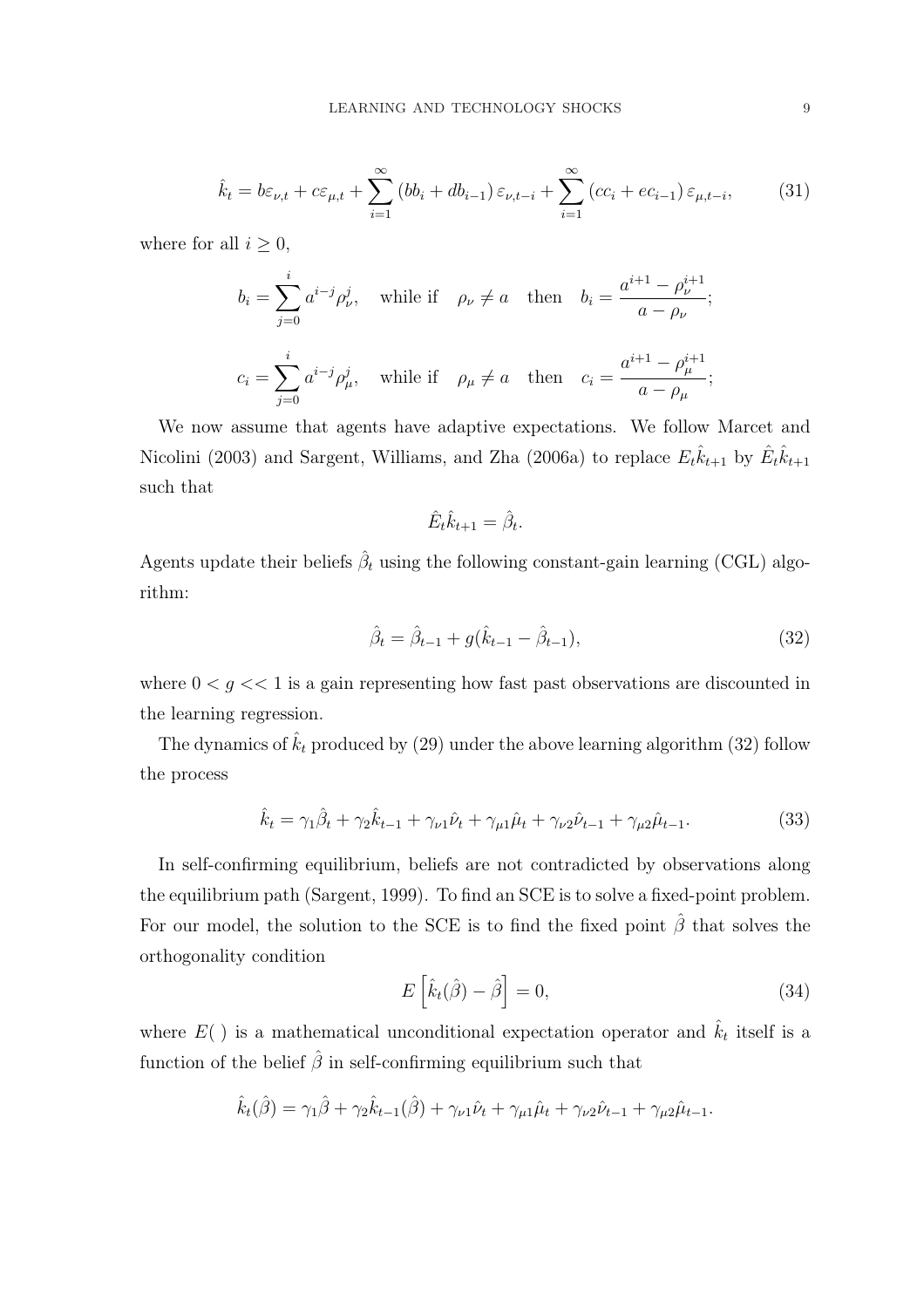*Proposition* 3. As  $g \to 0$ , the belief sequence  $\{\hat{\beta}_t\}$  in (32) converges weakly to the unique and stationary SCE given by  $\hat{\beta} = 0$  for all admissible values of the deep parameters.

*Proof.* From (33) one can see that  $\hat{k}_t$  is a function of current and past beliefs and fundamental shocks. We denote this function as  $\kappa$   $\ell$  ) such that

$$
\hat{k}_t = \kappa(\hat{\beta}_t, \hat{\beta}_{t-1}, \dots, \nu_t, \nu_{t-1}, \dots, \mu_t, \mu_{t-1}, \dots).
$$

Denote

$$
\tilde{\kappa}(\hat{\beta}_t, \hat{\beta}_{t-1}, \dots, \nu_t, \nu_{t-1}, \dots, \mu_t, \mu_{t-1}, \dots)
$$
  
= 
$$
\kappa(\hat{\beta}_t, \hat{\beta}_{t-1}, \dots, \nu_t, \nu_{t-1}, \dots, \mu_t, \mu_{t-1}, \dots) - \hat{\beta}_t.
$$

We can then rewrite the CGL algorithm (32) as

$$
\hat{\beta}_t = \hat{\beta}_{t-1} + g\tilde{\kappa}(\hat{\beta}_t, \hat{\beta}_{t-1}, \dots, \nu_t, \nu_{t-1}, \dots, \mu_t, \mu_{t-1}, \dots).
$$
 (35)

To prove that (34) holds at  $\hat{\beta} = 0$  and the fixed point  $\hat{\beta} = 0$  is unique, we denote the left-hand-side term in (34) by

$$
G(\hat{\beta}) = E\tilde{\kappa}(\hat{\beta}, \hat{\beta}, \dots, \nu_t, \nu_{t-1}, \dots, \mu_t, \mu_{t-1}, \dots).
$$

Under our assumptions, it follows from Kushner and Yin (1997) that as  $g \to 0$ , the beliefs  $\hat{\beta}_t$  in (35) converge weakly to the solution of the ordinary differential equation (ODE)

$$
\dot{\hat{\beta}} = G(\hat{\beta}).
$$

One can further show that

$$
G(\hat{\beta}) = \left(\frac{\gamma_2 + \gamma_1 - 1}{1 - \gamma_2}\right)\hat{\beta}.
$$

Since  $\gamma_1 > 0$ ,  $\gamma_2 > 0$ , and  $\gamma_2 + \gamma_1 < 1$ , the ODE has a unique fixed point at  $\hat{\beta} = 0$ . The ODE is stable since  $(\gamma_2 + \gamma_1 - 1)/(1 - \gamma_2) < 0$ .

As one can see from Proposition 3, the SCE is exactly the same as the rational expectations steady state. Since an SCE is a limit of adaptive (learning) dynamics, it is important to characterize these dynamics and to study whether they are significantly different from dynamics under rational expectations. We rewrite the stochastic processes (32) and (33) as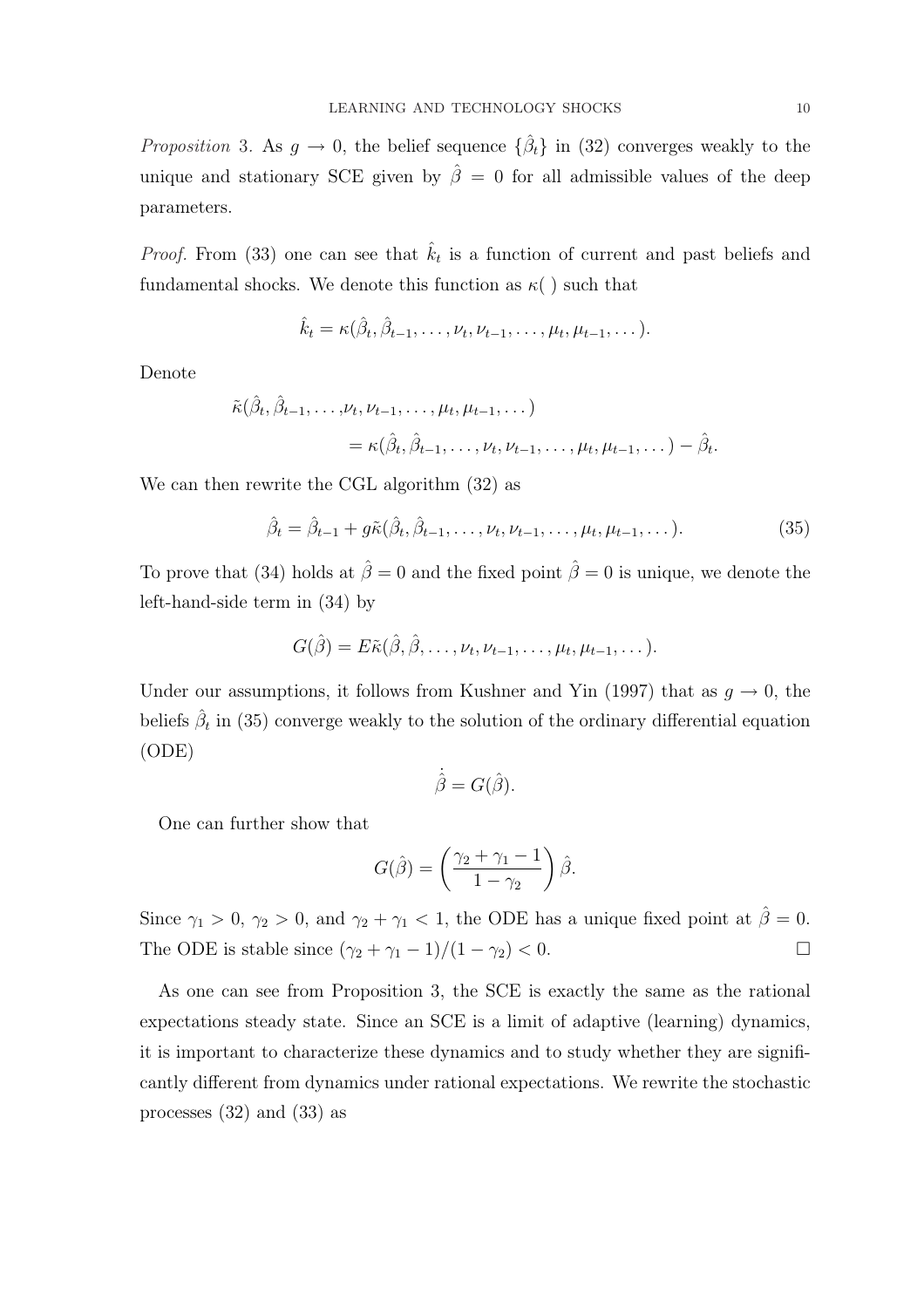$$
\begin{bmatrix} \hat{\beta}_t \\ \hat{k}_t \end{bmatrix} = \begin{bmatrix} 1 - g & g \\ (1 - g)\gamma_1 & \gamma_2 + g\gamma_1 \end{bmatrix} \begin{bmatrix} \hat{\beta}_{t-1} \\ \hat{k}_{t-1} \end{bmatrix} + \begin{bmatrix} 0 & 0 \\ \gamma_{\nu 1} & \gamma_{\mu 1} \end{bmatrix} \begin{bmatrix} \hat{\nu}_t \\ \hat{\mu}_t \end{bmatrix} + \begin{bmatrix} 0 & 0 \\ \gamma_{\nu 2} & \gamma_{\mu 2} \end{bmatrix} \begin{bmatrix} \hat{\nu}_{t-1} \\ \hat{\mu}_{t-1} \end{bmatrix} . \tag{36}
$$

Given the initial belief  $\hat{\beta}_{-1}$ , the initial capital stock  $\hat{k}_{-1}$ , and the shock processes, the bivariate autoregressive process (36) determines the belief and capital dynamics jointly; then,  $(23)-(26)$  in Section III, or  $(A1)-(A4)$  in Appendix A, determine the dynamics of investment, labor, output, and consumption.

*Proposition* 4. The learning dynamics, described by (23)-(26) and (36) for  $g \in (0,1)$ , are stationary for all admissible values of the deep parameters.

*Proof.* Given  $(A1)-(A4)$  in Appendix A that characterize the dynamics of investment, labor, output, and consumption as a function of  $\hat{k}_t$ , it suffices to show that (36) is a stationary process. The two characteristic roots of the 2  $\times$  2 coefficient matrix of  $\hat{\beta}_{t-1}$ and  $\hat{k}_{t-1}$  on the right-hand side of (36) are

$$
\lambda_1 = \frac{(1 - g + \gamma_2 + g\gamma_1) - \sqrt{(1 - g + \gamma_2 + g\gamma_1)^2 - 4(1 - g)\gamma_2}}{2},
$$
  

$$
\lambda_2 = \frac{(1 - g + \gamma_2 + g\gamma_1) + \sqrt{(1 - g + \gamma_2 + g\gamma_1)^2 - 4(1 - g)\gamma_2}}{2}.
$$

Since  $\gamma_1 > 0$ ,  $\gamma_2 > 0$ , and  $\gamma_1 + \gamma_2 < 1$  for all admissible values of the deep parameters, it follows that both  $\lambda_1$  and  $\lambda_2$  are real numbers and for any  $g \in (0,1)$ ,  $0 < \lambda_1 < \lambda_2 < 1$ . Hence, the adaptive process for  $\{\hat{\beta}_t, \hat{k}_t\}$ , given by (36), is stationary.

Proposition 4 implies that the learning dynamics studied in this paper remain in the domain of attraction of the SCE (the rational expectations steady state) and thus the probability of escapes from the SCE is very small.

To assess how different the learning dynamics differ from dynamics under rational expectations, we derive the belief and capital dynamics under the CGL as

$$
(1 - \lambda_1 L) (1 - \lambda_2 L) \hat{\beta}_t = g (\gamma_{\nu 1} \hat{\nu}_{t-1} + \gamma_{\mu 1} \hat{\mu}_{t-1} + \gamma_{\nu 2} \hat{\nu}_{t-2} + \gamma_{\mu 2} \hat{\mu}_{t-2}), \quad (37)
$$

$$
(1 - \lambda_1 L) (1 - \lambda_2 L) \hat{k}_t = [1 - (1 - g) L] (\gamma_{\nu 1} \hat{\nu}_t + \gamma_{\mu 1} \hat{\mu}_t + \gamma_{\nu 2} \hat{\nu}_{t-1} + \gamma_{\mu 2} \hat{\mu}_{t-1}), \quad (38)
$$

where  $L$  is the lag operator. It follows from  $(37)$  that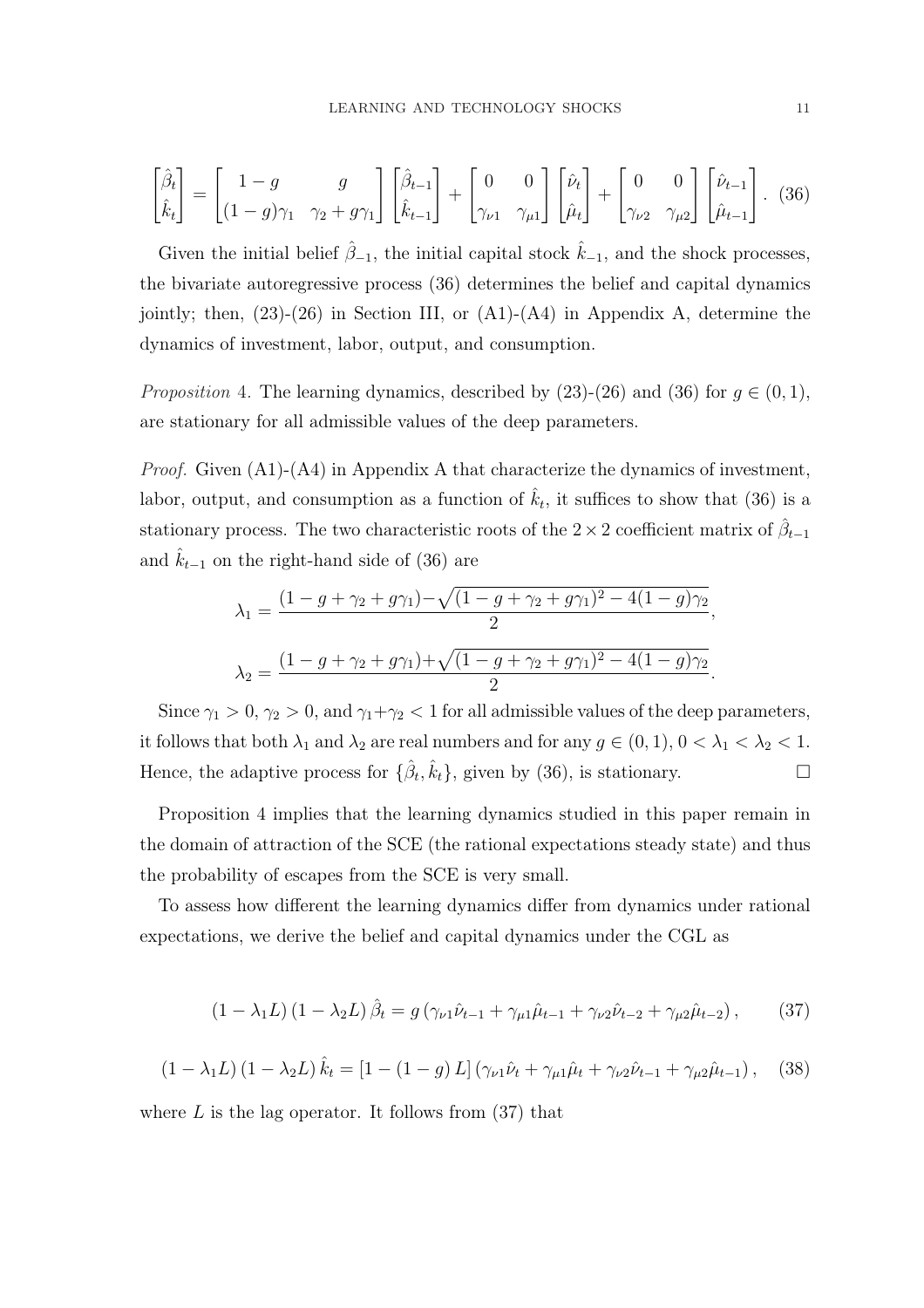$$
\hat{\beta}_t = g \sum_{i=1}^{\infty} \sum_{j=1}^{i} \frac{\lambda_1^j - \lambda_2^j}{\lambda_1 - \lambda_2} \left( \gamma_{\nu 1} \rho_{\nu}^{i-j} \varepsilon_{\nu, t-i} + \gamma_{\mu 1} \rho_{\mu}^{i-j} \varepsilon_{\mu, t-i} + \gamma_{\nu 2} \rho_{\nu}^{i-j} \varepsilon_{\mu, t-1-i} + \gamma_{\mu 2} \rho_{\mu}^{i-j} \varepsilon_{\mu, t-1-i} \right).
$$
\n(39)

This can be simplified to

$$
\hat{\beta}_t = g\gamma_{\nu1}\varepsilon_{\nu,t-1} + g\sum_{i=2}^{\infty} \left[ \gamma_{\nu1}\frac{\lambda_1^i - \lambda_2^i}{\lambda_1 - \lambda_2} + \left(\gamma_{\nu1} + \gamma_{\nu2}\rho_{\nu}^{-1}\right)\sum_{j=1}^{i-1} \frac{\lambda_1^j - \lambda_2^j}{\lambda_1 - \lambda_2}\rho_{\nu}^{i-j} \right] \varepsilon_{\nu,t-i}
$$

$$
+ g\gamma_{\mu1}\varepsilon_{\mu,t-1} + g\sum_{i=2}^{\infty} \left[ \gamma_{\mu1}\frac{\lambda_1^i - \lambda_2^i}{\lambda_1 - \lambda_2} + \left(\gamma_{\mu1} + \gamma_{\mu2}\rho_{\mu}^{-1}\right)\sum_{j=1}^{i-1} \frac{\lambda_1^j - \lambda_2^j}{\lambda_1 - \lambda_2}\rho_{\mu}^{i-j} \right] \varepsilon_{\mu,t-i}.
$$

If  $\rho_{\nu} \neq \lambda_1$  or  $\lambda_2$ , and  $\rho_{\mu} \neq \lambda_1$  or  $\lambda_2$ , then it simplifies further to

$$
\hat{\beta}_t = g\gamma_{\nu1}\varepsilon_{\nu,t-1} + g \sum_{i=1}^{\infty} \left[ \gamma_{\nu1} \frac{\lambda_1^{i+1} - \lambda_2^{i+1}}{\lambda_1 - \lambda_2} + (\rho_{\nu}\gamma_{\nu1} + \gamma_{\nu2}) \left( \frac{\lambda_1}{\lambda_1 - \lambda_2} \frac{\lambda_1^i - \rho_{\nu}^i}{\lambda_1 - \rho_{\nu}} - \frac{\lambda_2}{\lambda_1 - \lambda_2} \frac{\lambda_2^i - \rho_{\nu}^i}{\lambda_2 - \rho_{\nu}} \right) \right] \varepsilon_{\nu,t-1-i} + g\gamma_{\mu1}\varepsilon_{\mu,t-1} + g \sum_{i=1}^{\infty} \left[ \gamma_{\mu1} \frac{\lambda_1^{i+1} - \lambda_2^{i+1}}{\lambda_1 - \lambda_2} + (\rho_{\mu}\gamma_{\mu1} + \gamma_{\mu2}) \left( \frac{\lambda_1}{\lambda_1 - \lambda_2} \frac{\lambda_1^i - \rho_{\mu}^i}{\lambda_1 - \rho_{\mu}} - \frac{\lambda_2}{\lambda_1 - \lambda_2} \frac{\lambda_2^i - \rho_{\mu}^i}{\lambda_2 - \rho_{\mu}} \right) \right] \varepsilon_{\mu,t-1-i}.
$$
 (40)

On the other hand, we can compute the rational expectations from (31) as

$$
E_{t}\hat{k}_{t+1} = [b(a + \rho_{\nu}) + d] \varepsilon_{\nu,t} + [c(a + \rho_{\mu}) + e] \varepsilon_{\mu,t} + \sum_{i=1}^{\infty} (bb_{i+1} + db_i) \varepsilon_{\nu,t-i} + \sum_{i=1}^{\infty} (cc_{i+1} + ec_i) \varepsilon_{\mu,t-i}.
$$
\n(41)

A comparison of (40) and (41) shows that, although the SCE is the same as the steady state REE, the dynamics of beliefs  $\hat{\beta}_t$  are both qualitatively and quantitatively different from those of expectations  $E_t\hat{k}_{t+1}$ . These differences lead to important differences in dynamics of other macroeconomic variables, as shown in the next section.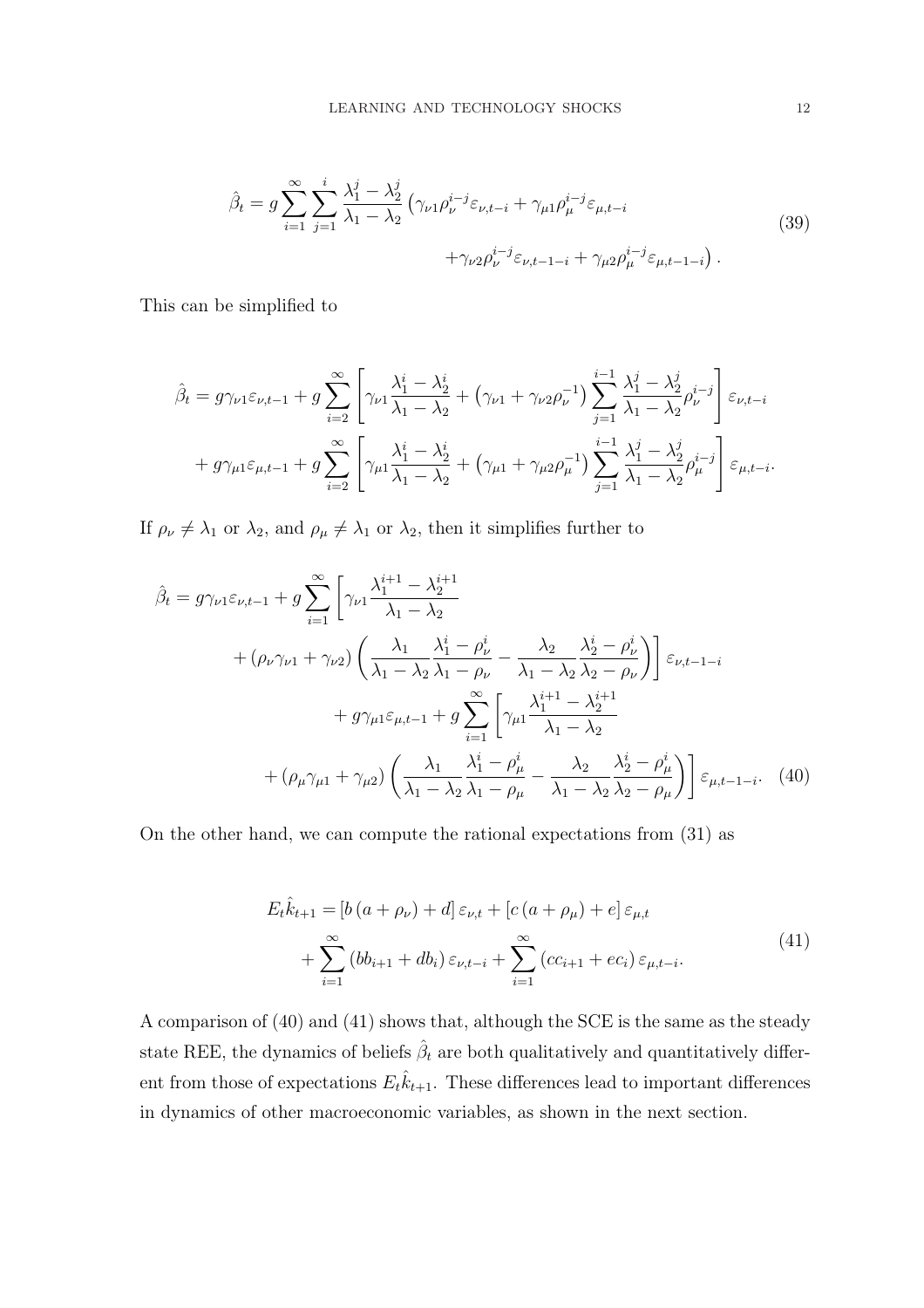#### V. REE vs. SCE: Transmission of Technology Shocks

We now analyze the transmission mechanisms of the model under both rational and adaptive expectations. We simulate the model using a few sets of parameter values, but the quantitative differences between learning and rational expectations dynamics exist for a wide range of values. The model parameters include  $\beta$ , the subjective discount factor;  $\alpha$ , the labor share of income;  $\delta$ , the capital depreciation rate;  $\eta$ , the inverse Frisch elasticity of labor supply;  $\lambda_z$  and  $\lambda_q$ , the average growth rate of the neutral and biased technologies;  $\xi$ , the weight parameter in the preferences for leisure;  $\rho_{\nu}, \rho_{\mu}, \sigma_{\nu}$ , and  $\sigma_{\mu}$ , the parameters controlling the shock processes, and g, the constant gain in the learning process.

V.1. Benchmark parameterization. The benchmark parameter values we use for simulations, summarized in Table 1, are based on quarterly frequency. We set  $\alpha =$ 0.7, corresponding to a labor income share of 70%. We set  $\lambda_q = 1.008$  such that the investment-specific technology grows at an annual rate of 3.2%, as suggested by Greenwood, Hercowitz, and Krusell (1997). We set  $\lambda_z = 1.0016$  such that, given our value of  $\lambda_q$  and  $\alpha$ , real per capita GDP grows at an annual rate of 2% on the path of balanced growth.<sup>5</sup> We set  $\delta = 0.03$  (corresponding to an annual depreciation rate of 12%), a value used in business cycle studies. We set  $\beta = 0.99$ . We set  $\eta = 2$ , corresponding to a Frisch elasticity of 0.5(Pencavel, 1986). We set  $\xi = 34.22$  so that, given the values of other parameters, the steady-state hours worked are 30% of the time endowment (which is normalized to 1). For the parameters in the shock processes, we set  $\rho_{\nu} = \rho_{\mu} = 0.95$  and normalize the standard deviations such that  $\sigma_{\nu} = \sigma_{\mu} = 1$ . Finally, we set the gain  $g = 0.05$  in the learning process.

V.2. Amplification effects. To understand the role of adaptive expectations in transmitting the two types of technology shocks, we compute impulse responses to both shocks.

V.2.1. *Neutral technology shock*. Figure 1 displays the impulse responses of aggregate variables to a neutral technology shock (normalized by one standard deviation) with our benchmark parameterization. The solid line represents the responses under

<sup>&</sup>lt;sup>5</sup>The average growth rate for output in the model is given by  $\lambda_z \lambda_q^{(1-\alpha)/\alpha}$ .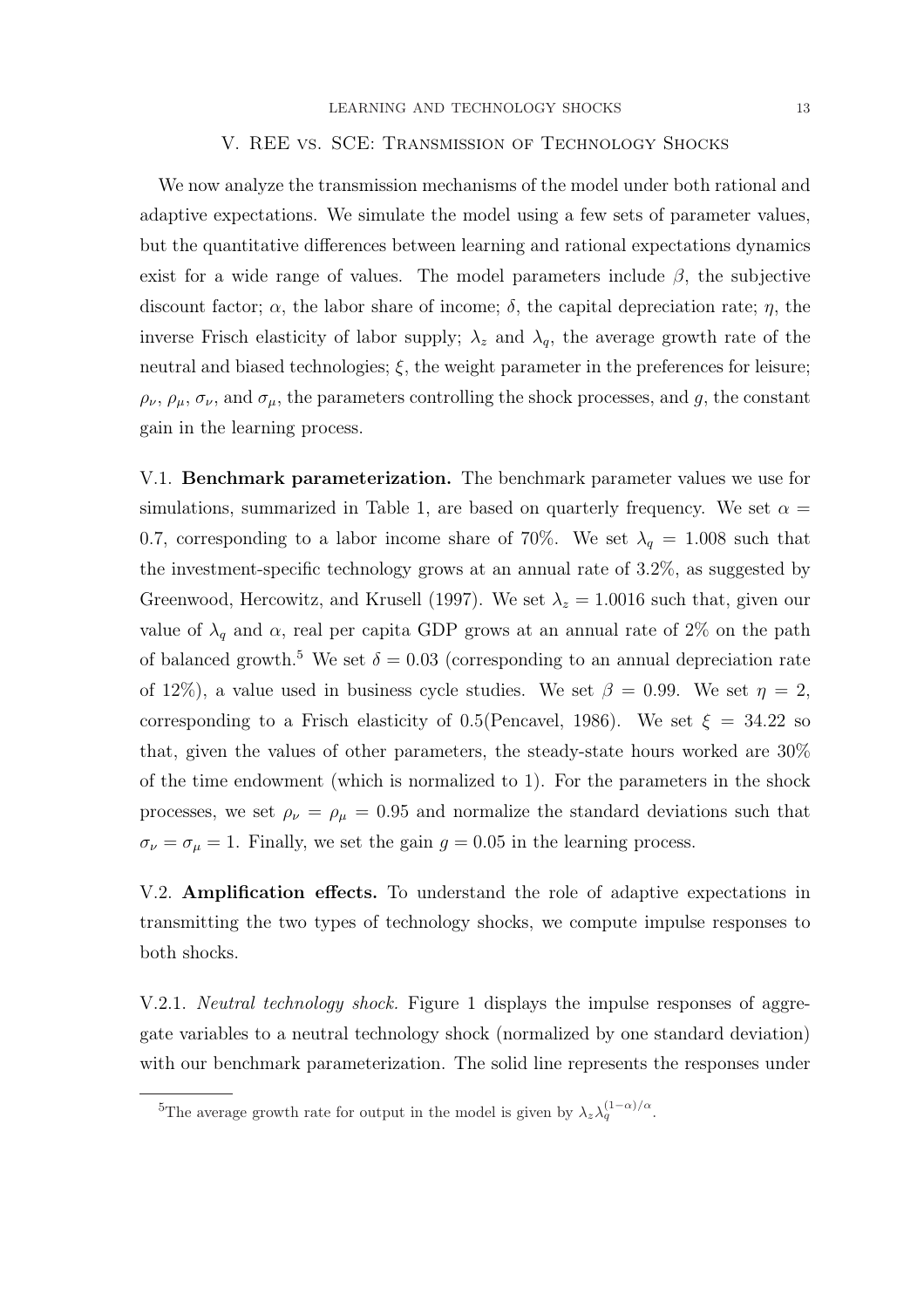rational expectations and the dashed line represents the responses under adaptive expectations.

The responses of aggregate variables to a positive neutral technology shock in the rational expectations model should be familiar to a student of real business cycle studies. As the solid line in the figure shows, output rises on impact and declines gradually. Consumption, investment, hours, the real wage, and the real interest rate all co-move with output. In the impact period, consumption responds less and investment responds more than does output. These patterns of responses are consistent with the stylized facts about business cycles.

A well documented difficulty facing the standard RBC model with rational expectations lies in the labor market dynamics (Christiano and Eichenbaum, 1992). The RBC model typically fails to generate the observed large responses of labor hours and small responses of the real wage following a neutral technology shock. To understand this feature of the model, note that the shock raises the demand for labor at any given real wage, shifts the labor demand schedule out and creating a substitution effect. Thus, holding the labor supply schedule unchanged, the substitution effect drives up both hours and the real wage. In the mean time, since the shock is persistent and therefore raises future productivity, the associated wealth effect raises current consumption, which shifts the labor supply curve up. The wealth effect partially cancels out the substitution effect on hours, rendering the responses of equilibrium hours small; meanwhile, the wealth effect reinforces the substitution effect on the real wage, pushing up the equilibrium wage sharply. The lower the Frisch elasticity of labor supply, the greater the rise in the real wage.<sup>6</sup> As is evident in the two lower panels of Figure 1 and the top panel in Table 2, the model with rational expectations implies that the initial response of hours is about 20% of that of output, while the magnitude of the real wage response about 80% of that of output response. Indeed, as shown in Table 2, in the rational expectations model, the cumulative responses of hours at all forecasting horizons (from 1 quarter through 24 quarters) are less than 20% and those of the real wages are more than 80% relative to the output responses.

Introducing learning helps alleviate some of the problems for the RBC model, especially for the labor market variables. The dashed lines in Figure 1 display the

 ${}^{6}$ Even under the assumption of indivisible labor such that the aggregate labor supply elasticity is arbitrarily large (Hansen, 1985; Rogerson, 1988), the real wage still rises sharply.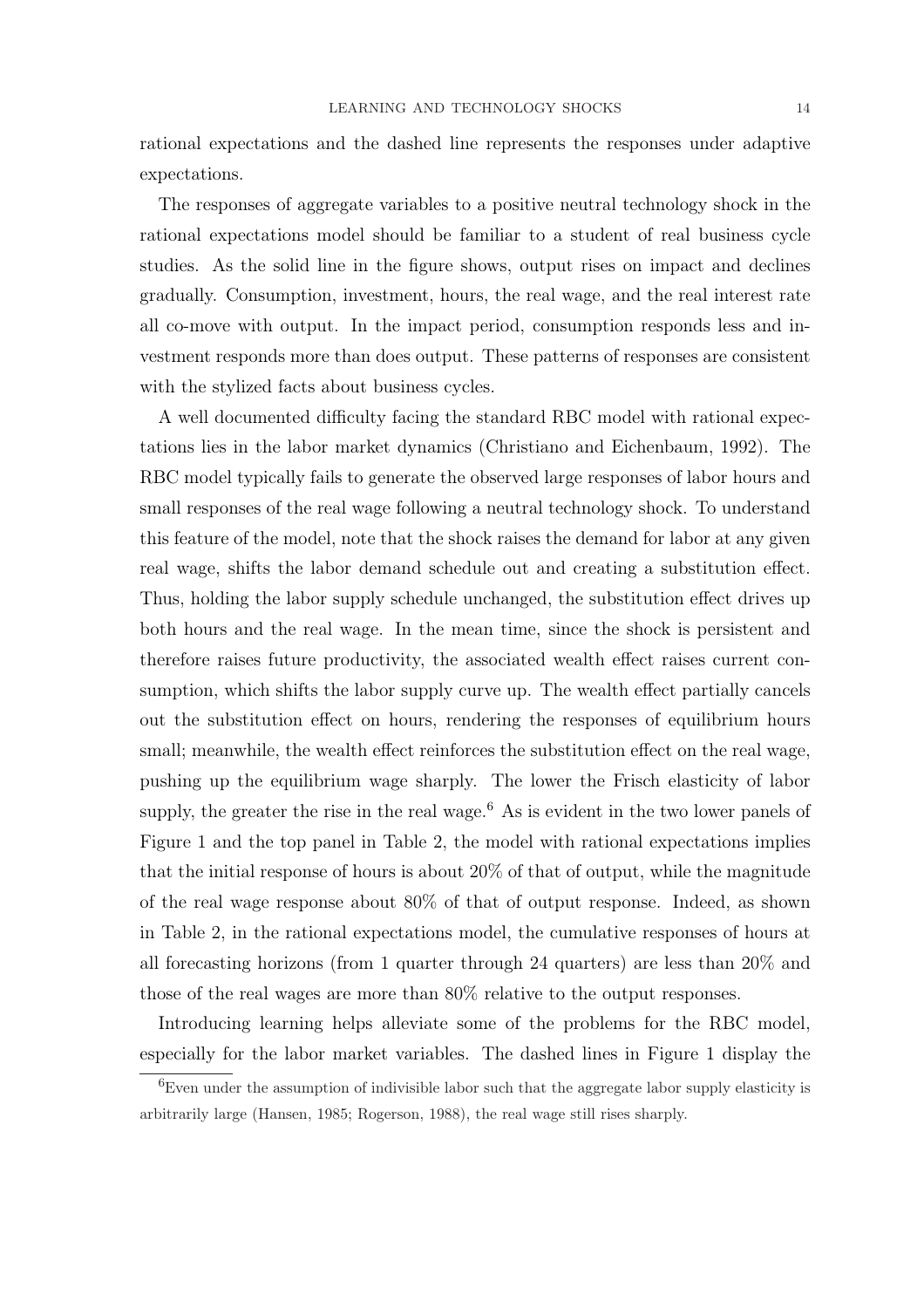dynamic responses of the aggregate variables in the model with adaptive expectations following a positive neutral technology shock. We first note that the shock raises the demand for labor and, as in the rational expectations model, the substitution effect leads to a rise in both hours and the real wage. Unlike the rational expectations model, however, the wealth effect is muted because agents form expectations of the future productivity and income based on past observations. Since the wealth effect is muted, the initial rise in the real interest rate leads to an initial decline in consumption because of the intertemporal substitution effect. The decline in consumption in the impact period shifts the labor supply curve downward. Consequently, equilibrium hours rise sharply and the equilibrium real wage rises only modestly. The sharp rise in hours, along with the positive productivity shock, leads to a sharp rise in output; as consumption declines initially, the sharp rise in output leads to a sharp increase in investment. As shown in the lower panel of Table 2, the model with adaptive expectations implies that, at least in the short run, the cumulative responses of hours relative to output are much larger than those in the rational expectations model while the cumulative responses of the real wage relative to output are much smaller. In Section V.4,we will discuss the fluctuations of consumption relative to those of output.

In summary, following a neutral technology shock, introducing learning amplifies the response of hours and dampens the responses of the real wage. Furthermore, learning helps amplify the responses of other aggregate variables, including output, consumption, investment, and the real interest rate.

V.2.2. Biased technology shock. Although the effects of neutral technology shocks are well studied, the literature on the effects of investment-specific shocks is scarce, with the notable exceptions of Greenwood, Hercowitz, and Krusell (2000), Krusell, Ohanian, Ríos-Rull, and Violante (2000), Fisher (2006), and He and Liu (2008). To our best knowledge, there has been no published study that examines the effects of biased technology shocks (such as the investment-specific shocks) in the context of adaptive expectations.

In Figure 2, we plot the impulse responses following a positive biased technology shock for both the rational expectations and adaptive expectations models. In both models, the shock leads to a rise in output, investment, hours, and the real interest rate, but a short-run decline in consumption and the real wage.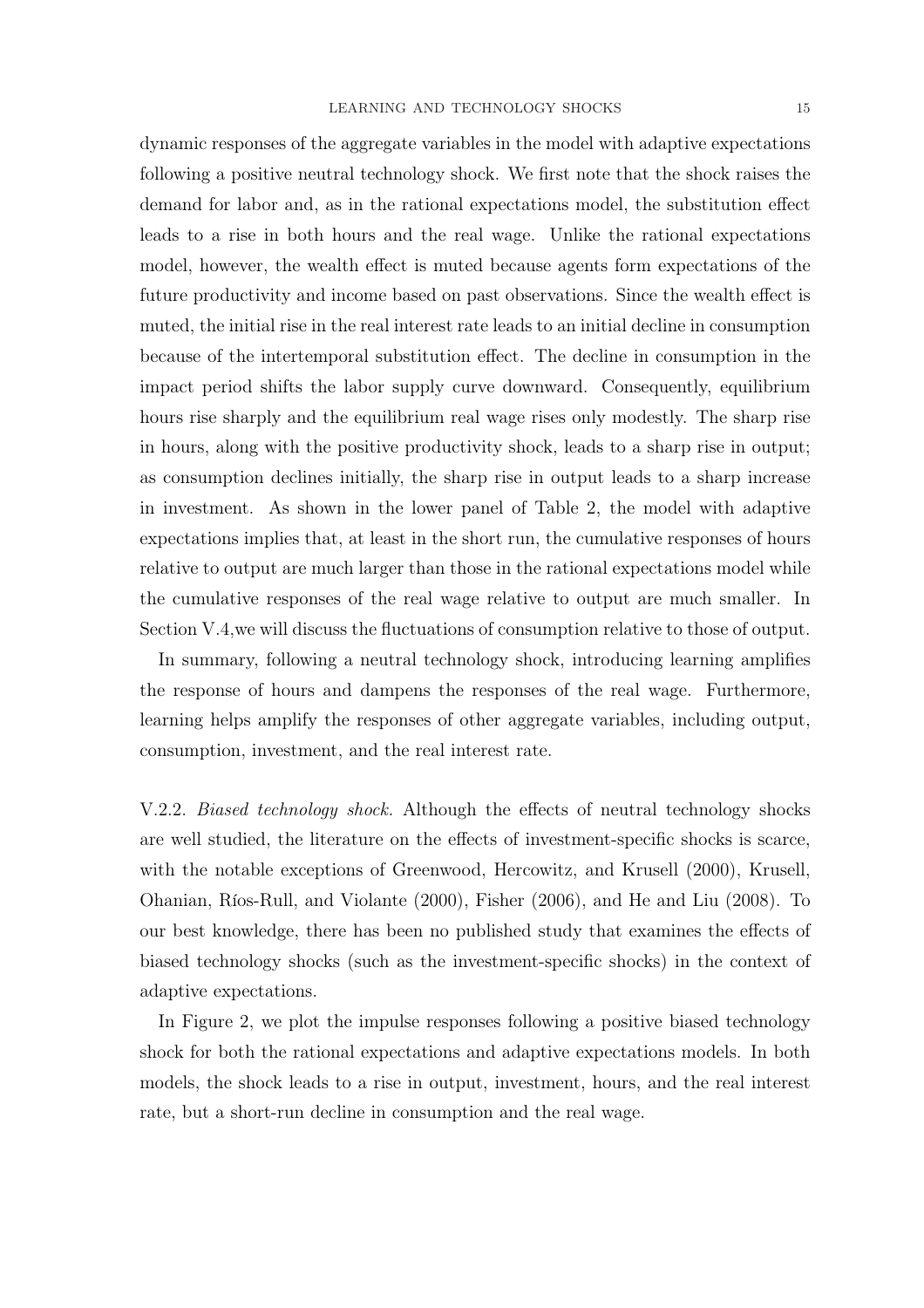For the rational expectations model, as the biased shock raises the efficiency of investment, investment goods today become cheaper and current consumption becomes more expensive. This type of shock, unlike the neutral technology shock, shifts resources from consumption to investment. Consequently, investment rises and consumption declines for several periods. The decline in consumption shifts the labor supply curve down so much that the real wage declines somewhat while hours rise. The rise in labor hours helps produce more output. Meanwhile, as capital becomes more productive following the shock, the real interest rate increases.

In the learning model, because agents do not (rationally) foresee the increase in the future level of investment technology, they respond to the positive shock as though it had only a temporary effect. The muted channel of the wealth effect makes the intertemporal substitution effect stronger under learning than that under rational expectations. Consequently, the demand for current investment rises sharply, leading to a rise in investment and a fall in consumption in a magnitude more than that in the rational expectations model. The sharp decline in consumption amplifies the decline in the real wage and the rise in hours. The amplified increase in hours in turn leads to a sharp rise in output and thus in the real interest rate.

In summary, following a positive biased technology shock, the responses of all the aggregate variables are substantially amplified in the learning model, as compared to those under rational expectations. Overall, relaxing the assumption of perfect rationality helps give a larger role to both neutral and biased technology shocks in shaping business cycles.

Table 3 reports the cumulative responses of some macroeconomic variables relative to output responses at various forecasting horizons. Unlike the results for the neutral technology shock (Table 2), introducing learning does not change, at least in the short run (up to 4 quarters from the impact period), the relative fluctuations of consumption, investment, hours, and the real wage from the results implied by the rational expectations model. In longer horizons (8 quarters and beyond), however, the fluctuations of consumption, investment, hours, and the real wage, relative to those of output, are larger under learning than those under rational expectations.

V.2.3. An alternative learning rule. One important question is whether our main findings hinge on the particular learning rule (32). To address this issue, we consider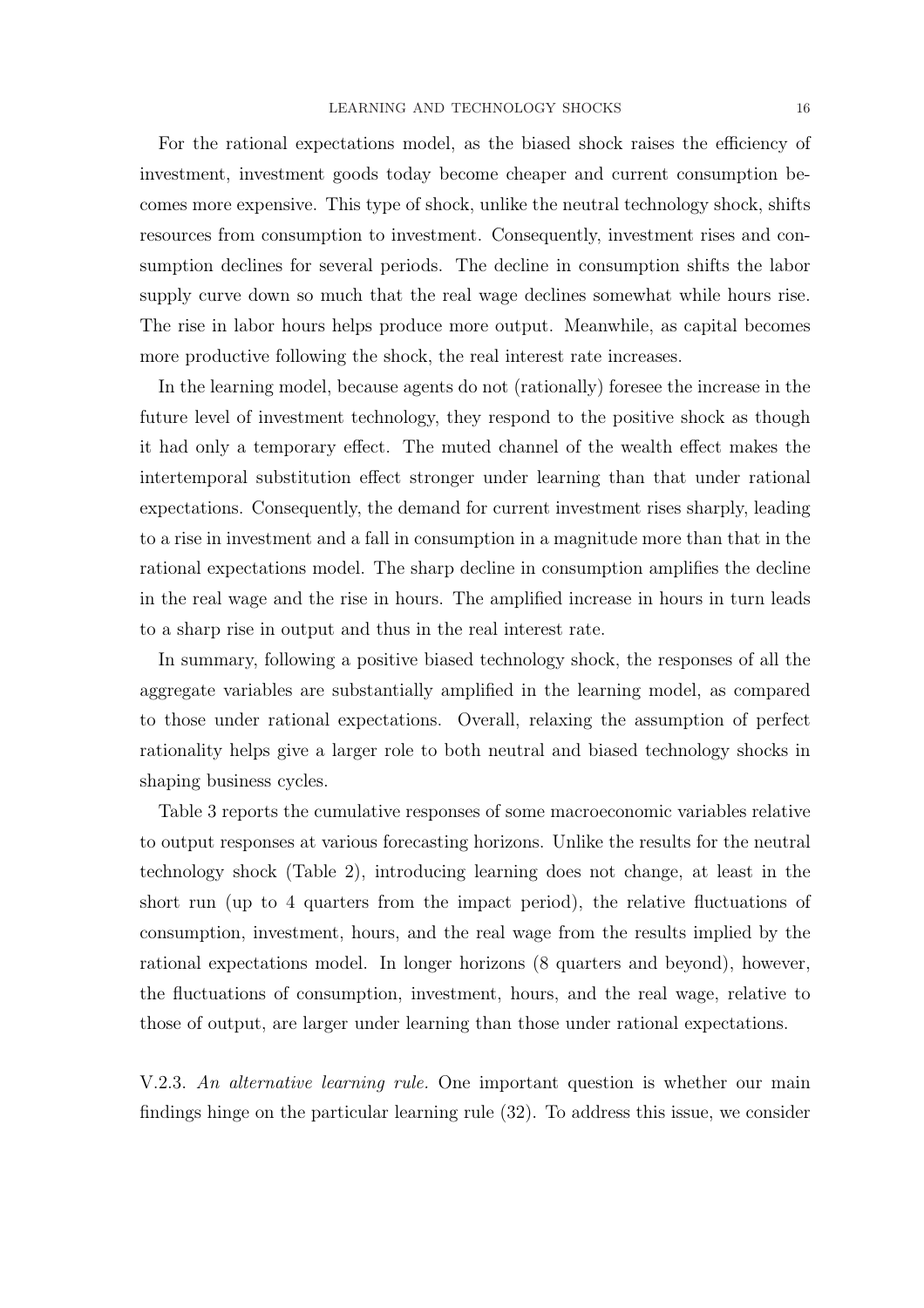a sophisticated learning rule that resembles the rational expectations solution (30). Specifically, we replace  $E_t \hat{k}_{t+1}$  by  $\hat{E}_t \hat{k}_{t+1}$  such that

$$
\hat{E}_t \hat{k}_{t+1} = x_t' \alpha_{t+1|t},
$$

where

$$
x_t = \begin{bmatrix} \hat{k}_t \\ \hat{\nu}_t \\ \hat{\mu}_t \end{bmatrix}.
$$

Agents update their beliefs  $\alpha_{t+1|t}$  using the following adaptive learning algorithm:

$$
\alpha_{t+1|t} = \alpha_{t|t-1} + gH_t x_{t-1} \left( \hat{k}_t - x'_{t-1} \alpha_{t|t-1} \right),
$$
  

$$
H_{t+1}^{-1} = H_t^{-1} + g \left( x_t x'_t - H_t^{-1} \right).
$$

This alternative learning mechanism ensures that the equilibrium under adaptive learning is E-stable in the sense of Evans and Honkapohja (2001). Because our alternative learning rule is separate from agents' decision making, the dynamic responses of aggregate variables under this new rule (not reported) are very similar to those under our benchmark learning rule in Sections V.2.1 and V.2.2. Such a similarity holds for a wide range of parameter values (including those studied later in this paper).

We have also experimented with other learning rules and the main results are insensitive to different learning mechanisms.

V.3. Relative importance of biased vs. neutral technology shocks. We have shown that learning amplifies the effects of both neutral and biased technology shocks. We now examine whether learning changes the relative importance of the two shocks.

In Table 4, we report these results for our benchmark model. For each variable, we first compute the contribution of the biased technology shock, relative to the neutral technology shock, in forecasting variances for both rational and adaptive expectations models. We then compute the ratio of such a contribution for the learning model to that for the rational expectations model. This ratio is reported in Table 4. If the ratio is larger than one, it means that the relative contribution of the biased technology shock is more important under learning than under rational expectations. At the 4-quarter forecasting horizon, for instance, the biased technology shock accounts for only 6.06% of the output variance in the rational expectations model, while it accounts for 27.19% in the learning model (these values are not reported in the table). Thus,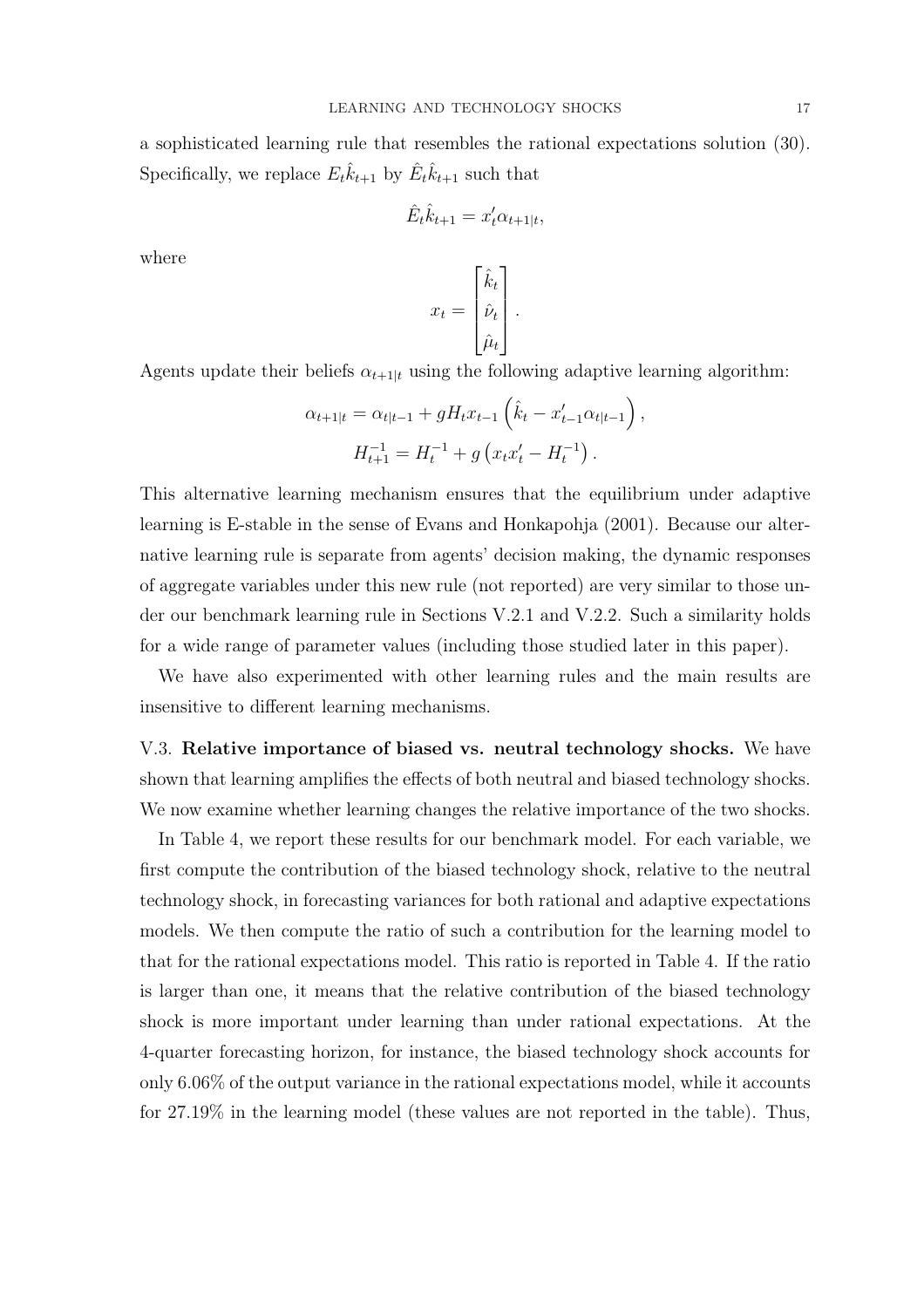the contribution of the biased technology shock for the one-quarter ahead output variance in the learning model is 4.49 times that in the rational expectations model (this ratio is reported in the table).

As one can see from the table, introducing learning substantially amplifies the contribution of the biased technology shock relative to the neutral technology shock for output, consumption, and investment. Interestingly, the relative contribution of the biased technology shock for hours is the same across the two models.

V.4. Indivisible labor. In Table 2, we have seen that learning makes consumption fluctuate more than output. In this section, we show that this result is sensitive to parameter values and, in particular, to the value of the Frisch elasticity of labor supply.

Consider the case where all the benchmark parameter values are the same except for the inverse Frisch elasticity parameter  $\eta$ , which we set to zero. The zero value of  $\eta$  corresponds to indivisible labor in the sense of Hansen (1985) and Rogerson (1988) and implies an infinite labor supply elasticity at the aggregate level.

Tables 5 and 6 display the cumulative responses of several macroeconomic variables relative to those of output for  $\eta = 0$ , with all the other parameters the same as their benchmark values. Table 5 shows that, following the neutral technology shock, the model with rational expectations (with  $\eta = 0$ ) generates larger responses of hours and smaller responses of the real wage than those in the benchmark model, at least in the short run. Since consumption is proportional to the real wage (labor productivity) when  $\eta = 0$  (see (9)), the responses of consumption are smaller than those in the benchmark model (compared to Table 2). In the learning model, the responses of consumption relative to those of output become much smaller with indivisible labor (Table 5) than those with the benchmark value of labor elasticity (Table 2), while the relative fluctuations of hours are larger and the relative fluctuations of the real wage are smaller when compared to the benchmark case.

Table 6 reports the cumulative responses of consumption, investment, hours, and the real wage relative to those of output for  $\eta = 0$ , following a positive biased technology shock. The table shows that learning does not change the relative fluctuations of these variables in the short run, but amplifies the fluctuations of these variables at the longer horizon (8 quarters and beyond).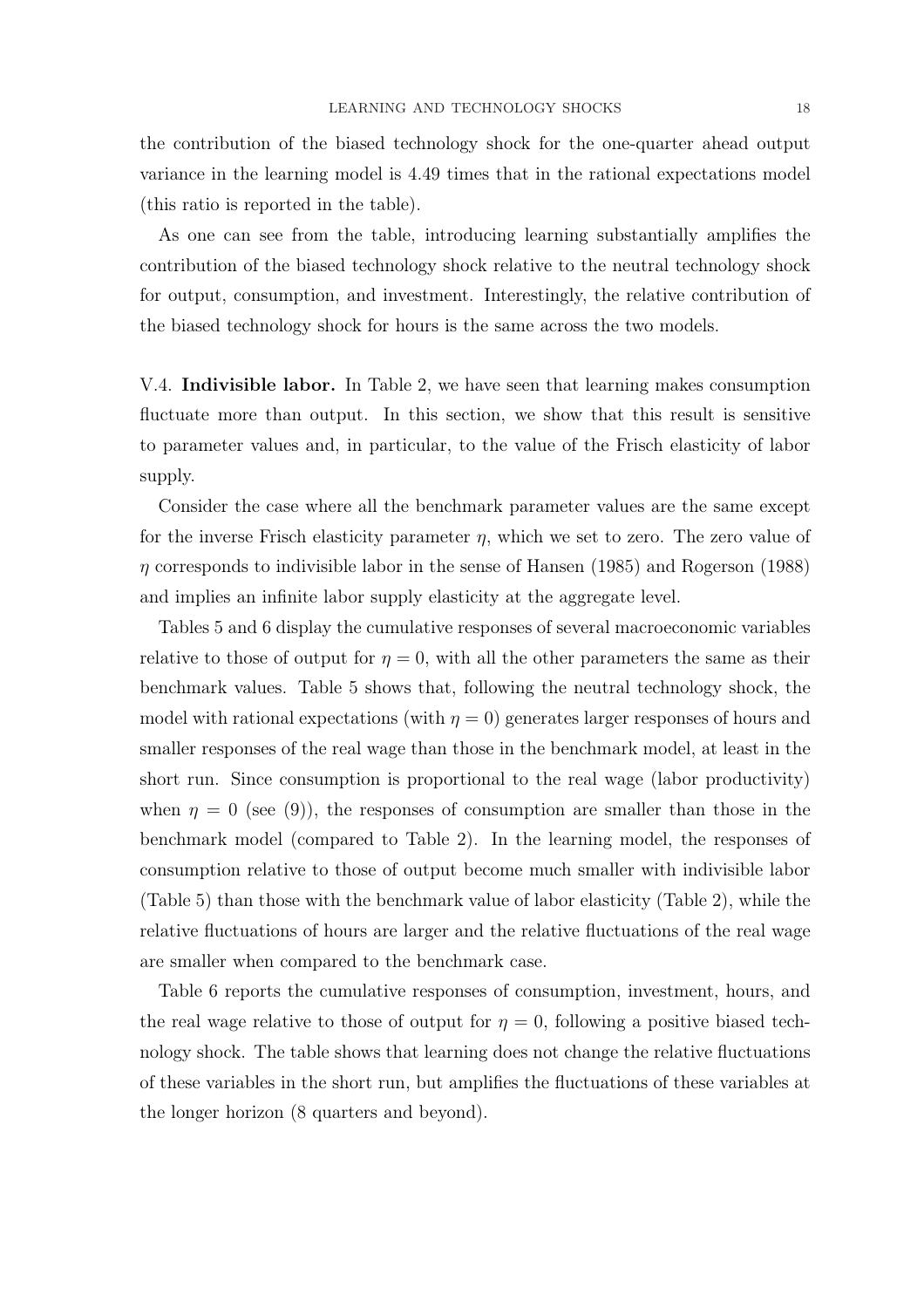Table 7 reports the relative contribution of the biased technology shock. As in the benchmark case, the biased technology becomes more important under learning than under rational expectations, but the magnitude of the relative importance of the biased technology shock becomes smaller than that in the benchmark model where the the Frisch elasticity of labor is smaller.

V.5. Less persistent shocks. Since the transmission of the shocks in the model with adaptive expectations works through the muted wealth effect, the quantitative importance of learning should depend on the persistence of the shock. To understand to what extent the propagation mechanism in the learning model depends on the persistence of the shocks, we consider the case with less persistent shocks. In particular, we set  $\rho_{\nu} = \rho_{\mu} = 0.7$  (instead of 0.95) and report the impulse responses following each type of technology shocks for the two alternative models.

Figure 3 displays the impulse responses to a positive neutral technology shocks under rational expectations (the solid lines) and under adaptive expectations (the dashed lines). Since the shock is less persistent, the wealth effect is weaker so that, in the rational expectations model, the rise in consumption is smaller and the rise in hours is larger than that under the benchmark parameterization (in comparison with Figure 1). For the same reason (i.e., the wealth effect is weaker with less persistent shocks), introducing adaptive learning dampens the response of the real wage and amplifies the responses of other aggregate variables, but to a lesser extent than in the benchmark case shown in Figure 1. Moreover, the responses of both consumption and the real wage display a clear hump shape; the responses of investment, hours, and the real interest rate all display an inverted hump shape; and output rises in the impact period and declines monotonically thereafter. Under adaptive expectations, the representative agent is backward looking when forming expectations. In the impact period, the wealth effect of the shock is muted; the intertemporal substitution effect induced by the rise in the real interest rate makes consumption more expensive and saving more attractive. Thus, in the short run, consumption falls and investment rises. Overtime, however, the agent learns about the wealth effect of the positive technology shock while the intertemporal substitution effect becomes weaker as the real interest rate goes back to its steady state. Thus, consumption rises above the steady state and keeps rising before it begins to decline back to the steady state.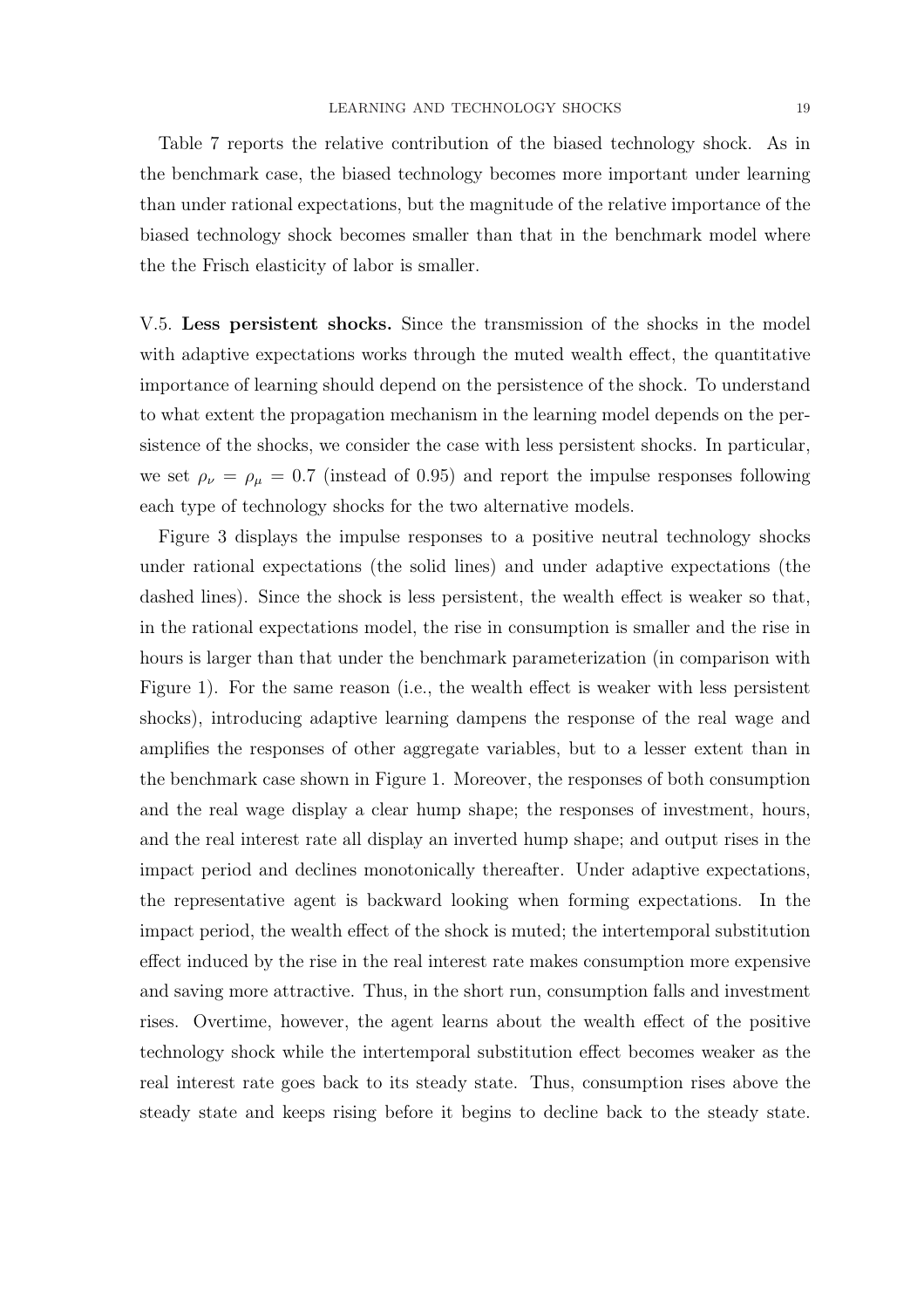The rise in consumption shifts the labor supply curve up and thus lowers labor hours and raises the real wage. As consumption climbs to its peak over time, hours and investment fall to the trough and the real wage rises to the peak. Since output falls back to the steady state over time, consumption, investment, and hours return gradually to the steady state.

Figure 4 displays the impulse responses to a positive biased technology shock in both the rational expectations model (the solid lines) and the adaptive expectations model (the dashed lines). As in the benchmark case (Figure 2), the responses in the adaptive expectations model are more pronounced than those in the rational expectations model, but the amplification effects of learning are smaller here with the less persistent shock. Similar to the case with neutral technology shock (Figure 3), the responses of consumption and the real wage both display a hump shape; the responses of investment, labor hours, and the real interest rate all display an inverted hump shape; and the response of output does not have a hump.

In summary, with less persistent shocks, the wealth effect in the rational expectations model becomes weaker and accordingly the amplification effect of adaptive expectations become weaker as well. The adaptive expectations model generates more pronounced hump-shaped responses while the rational expectations model does not.

V.6. Procyclical consumption responses. In Figure 1 (the benchmark case), we have seen that learning implies negative short-run responses of consumption following a positive neutral technology shock. For less persistent neutral shocks, the short-run responses of consumption remain negative, although to a lesser extent, as shown in Figure 3. We now show that this problem can be alleviated when we combine less persistent shocks with indivisible labor.

Figures 5 and 6 display the impulse responses with indivisible labor  $(\eta = 0)$  and with low persistence in the shocks ( $\rho_{\nu} = \rho_{\mu} = 0.7$ ), while all other parameters are kept at their benchmark values. As we have discussed in Sections V.4 and V.5, these parameter values imply a smaller wealth effect under rational expectations than that in the benchmark model. As in the benchmark model, learning here still mitigates the wealth effect, but to a lesser extent. Indeed, under this new parameter configuration, learning no longer produces a sharp short-run decline in consumption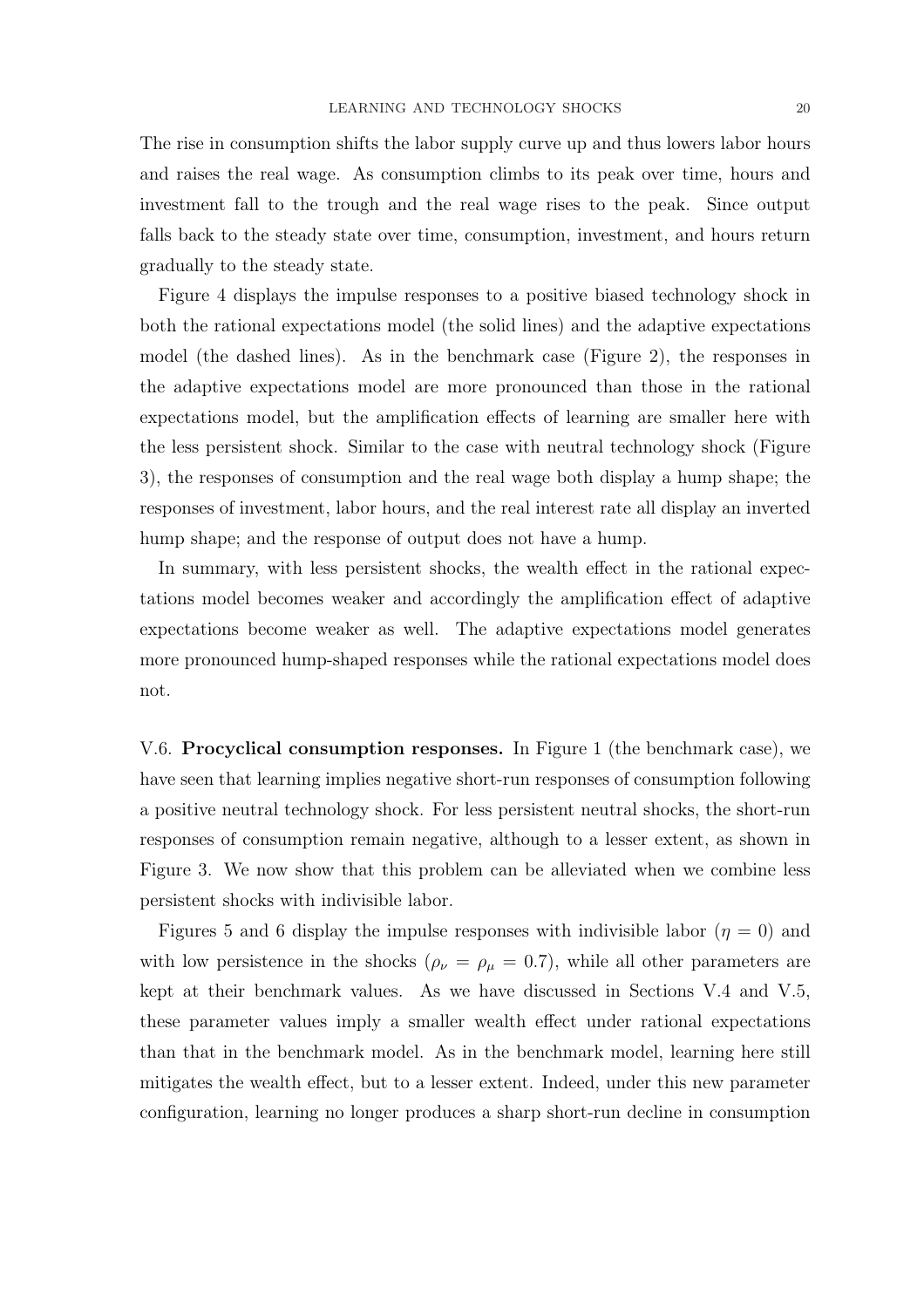following the positive neutral technology shock. Figure 5 shows that, in contrast to the benchmark results reported in Figure 1, the impact effect of the neutral shock on consumption becomes slightly positive and the subsequent responses of consumption are procyclical.

As can be seen in Figures 5 and 6, our general conclusion remains the same under this new parameter configuration: learning amplifies the dynamic responses of all aggregate variables to both technology shocks and improves the model's predictions on the labor market dynamics.

#### VI. Conclusion

We have studied a standard growth model with adaptive expectations in which beliefs are decoupled from decision rules. We have proven that there exists a unique, stable SCE in our learning model and that the SCE is the same as the steady state REE. In contrast to the existing literature, however, we have shown that the learning model can generate substantially different dynamics from those implied by the rational expectations model. These differences are not driven by escape dynamics.

It is known that technology shocks in the standard growth model do not generate enough fluctuations in key macroeconomic variables such as hours and output. Introducing misspecified learning in the growth model dampens the wealth effect. This muted wealth effect, coupled with the strong intertemporal substitution effect, amplifies the responses of macroeconomic variables and can make dynamic responses hump-shaped. In summary, the learning model gives technology shocks a much more prominent role in causing fluctuations of macroeconomic variables than does the rational expectations model.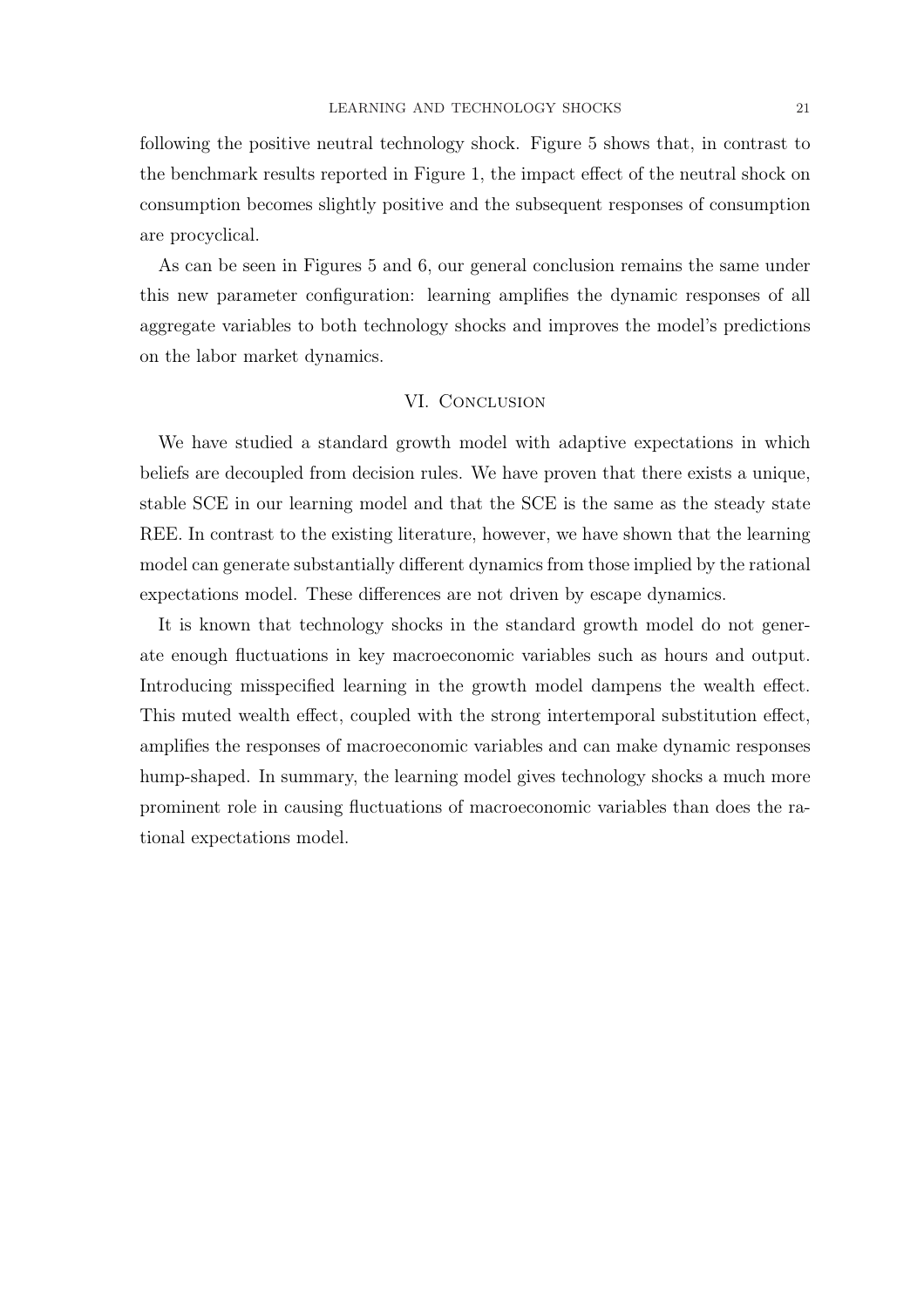### Appendix A. Analytical Solution

The coefficients in (29) in Proposition 1 are defined as:

$$
\gamma_{1,\text{com}} = \beta(1-\alpha)(c_k+1)[1+(1+\eta)c_k] + \eta(1-\alpha i_k) + (1-\alpha + \eta),
$$
  
\n
$$
\gamma_{2,\text{com}} = [\beta(1-\alpha)(c_k+1)-1][(1+\eta)c_k+1] + (1+\eta)(1-\alpha i_k),
$$
  
\n
$$
\gamma_1 = \frac{\beta(1-\alpha)(c_k+1)+\eta}{\gamma_{1,\text{com}}},
$$
  
\n
$$
\gamma_2 = \frac{(1-\alpha)(1+\eta)y_k + (1-\alpha + \eta)(1-i_k)}{\gamma_{1,\text{com}}},
$$
  
\n
$$
\gamma_{\nu 1} = \frac{(\rho_{\nu}-1)\gamma_{2,\text{com}} + \alpha\eta y_k - (1-\alpha + \eta)(c_k+1)}{\gamma_{1,\text{com}}},
$$
  
\n
$$
\gamma_{\mu 1} = \frac{(\rho_{\mu}-1)\gamma_{2,\text{com}} + \alpha\eta y_k - (1-\alpha + \eta)(c_k+1)}{\alpha\gamma_{1,\text{com}}},
$$
  
\n
$$
\gamma_{\nu 2} = \frac{(1-\alpha + \eta)(c_k+1) - \alpha\eta y_k}{\gamma_{1,\text{com}}},
$$
  
\n
$$
\gamma_{\mu 2} = \frac{(1-\alpha + \eta)(c_k+1) - \alpha\eta y_k}{\alpha\gamma_{1,\text{com}}}.
$$

The steady state ratios such as  $c_k$  and  $i_k$  have been derived in Section III. One can verify that, for all admissible values of the deep parameters, that is, for any  $\beta \in (0, 1), \, \eta \ge 0, \, \alpha \in (0, 1), \, \delta \in [0, 1], \, \lambda_z \ge 1, \, \text{and} \, \lambda_q \ge 1, \, \text{all the steady-state ratios}$ are well-defined and positive, and so are  $\gamma_1$  and  $\gamma_2$ .

The closed-form solutions for investment, hours, output, and consumption are derived as the the following system of equations under either rational or adaptive expectations:

$$
\hat{i}_t = k_i \hat{k}_t + (1 - k_i)\hat{k}_{t-1} + (k_i - 1)\Delta \hat{\nu}_t + \left(\frac{k_i - 1}{\alpha}\right)\Delta \hat{\mu}_t,
$$
\n(A1)

$$
\hat{l}_{t} = \frac{1}{[(1+\eta)c_{k} + \alpha i_{k}]} \hat{k}_{t} - \frac{[1-\alpha i_{k}]}{[(1+\eta)c_{k} + \alpha i_{k}]} \hat{k}_{t-1} + \frac{(1-\alpha i_{k})}{[(1+\eta)c_{k} + \alpha i_{k}]} \Delta \hat{\nu}_{t} + \frac{(\alpha^{-1} - i_{k})}{[(1+\eta)c_{k} + \alpha i_{k}]} \Delta \hat{\mu}_{t},
$$
\n(A2)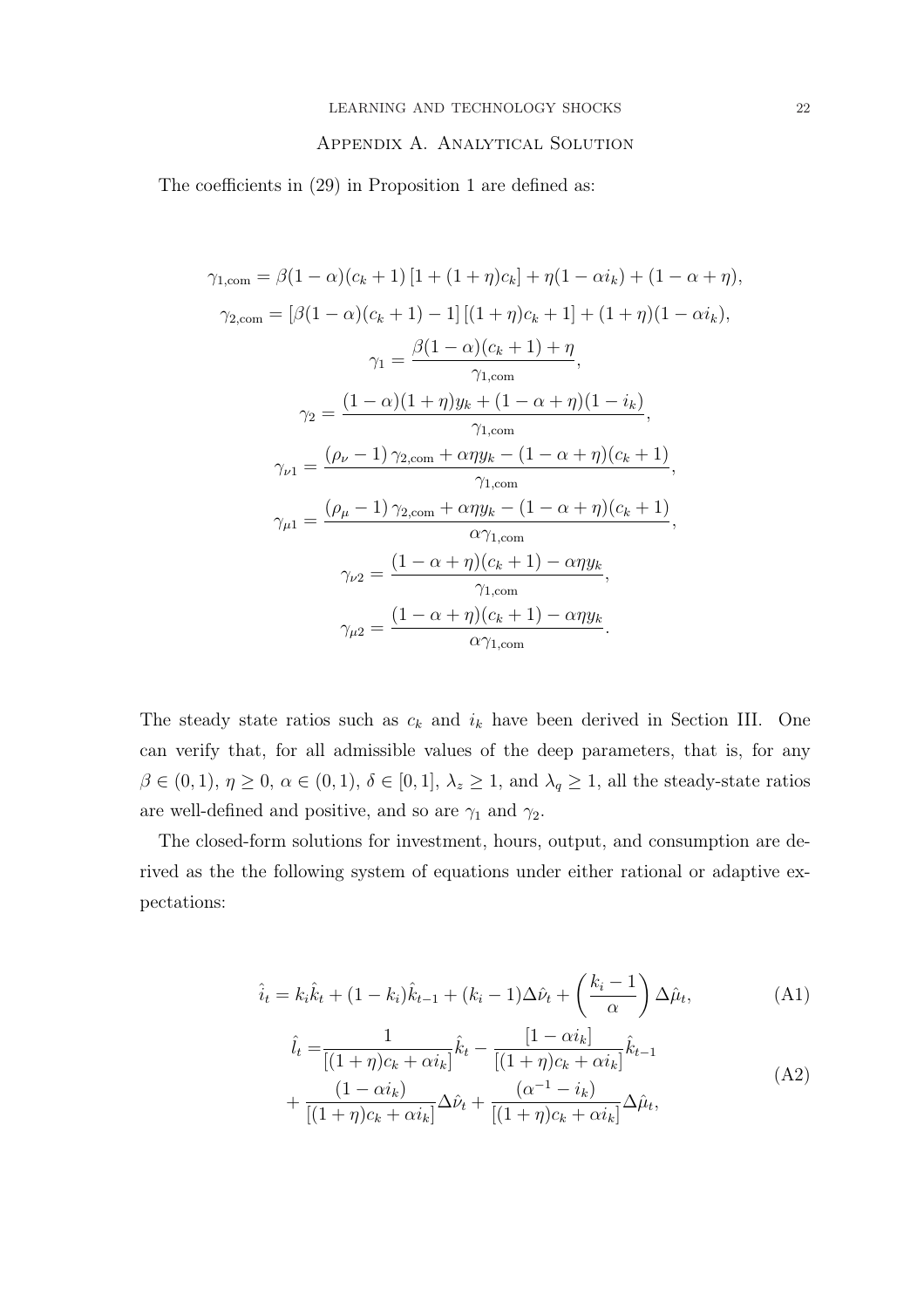LEARNING AND TECHNOLOGY SHOCKS 23

$$
\hat{y}_t = \frac{\alpha}{[(1+\eta)c_k + \alpha i_k]} \hat{k}_t + \frac{[(1-\alpha)(1+\eta)c_k - \alpha(1-i_k)]}{[(1+\eta)c_k + \alpha i_k]} \hat{k}_{t-1} \n+ \frac{\alpha(1-i_k) - (1-\alpha)(1+\eta)c_k}{[(1+\eta)c_k + \alpha i_k]} \Delta \hat{\nu}_t \n+ \frac{(1-i_k) - \alpha^{-1}(1-\alpha)(1+\eta)c_k}{[(1+\eta)c_k + \alpha i_k]} \Delta \hat{\mu}_t, \n\hat{c}_t = \frac{\alpha - 1 - \eta}{[(1+\eta)c_k + \alpha i_k]} \hat{k}_t + \frac{[(1-\alpha)(1+\eta)y_k + (1+\eta-\alpha)(1-i_k)]}{[(1+\eta)c_k + \alpha i_k]} \hat{k}_{t-1} \n+ \frac{\alpha(1+\eta i_k) - (1+\eta)[1 + (1-\alpha)c_k]}{[(1+\eta)c_k + \alpha i_k]} \Delta \hat{\nu}_t \n+ \frac{(1+\eta i_k) - \alpha^{-1}(1+\eta)[1 + (1-\alpha)c_k]}{[(1+\eta)c_k + \alpha i_k]} \Delta \hat{\mu}_t.
$$
\n(A4)

It is clear how the equilibrium can be solved. Once the solution for capital is obtained, as shown in Section IV, Equation (A1) can be used to solve for investment, (A2) for labor, (A3) for output, and (A4) for consumption.

#### Appendix B. Proof of Proposition 1

By successive substitutions in  $(23)-(27)$ , one can derive  $(29)$ . Specific steps are described below.

We begin by first deriving the following two relations from  $(25)$  and  $(26)$ :

$$
\hat{y}_t = \hat{i}_t - (1 + \eta)c_i\hat{l}_t,\tag{A5}
$$

$$
\hat{c}_t = \hat{i}_t - (1+\eta)y_i\hat{l}_t.
$$
\n(A6)

Substituting  $(A5)$  into  $(23)$ , we get:

$$
\hat{i}_t = \left[ (1+\eta)c_i + \alpha \right] \hat{i}_t + (1-\alpha)\hat{k}_{t-1} - (1-\alpha)\Delta\hat{\nu}_t - \left( \frac{1-\alpha}{\alpha} \right) \Delta\hat{\mu}_t.
$$
 (A7)

Substituting (A7) into (24) yields

$$
\hat{k}_t = \left[ (1+\eta)c_k + \alpha i_k \right] \hat{l}_t + (1-\alpha i_k)\hat{k}_{t-1} - (1-\alpha i_k)\Delta\hat{\nu}_t - \left( \frac{1-\alpha i_k}{\alpha} \right) \Delta\hat{\mu}_t.
$$
 (A8)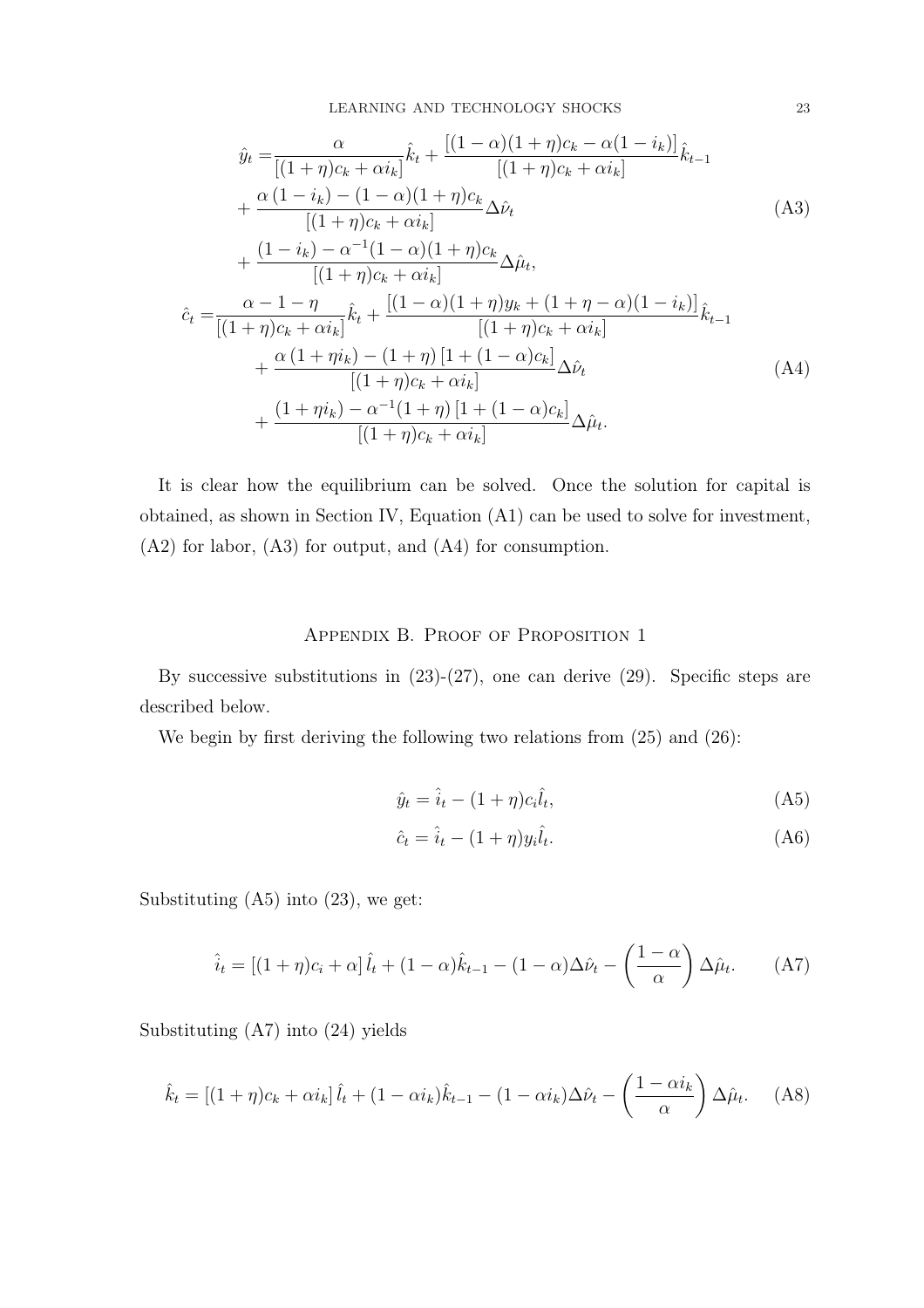Substituting (A6) and (A7) into (27) yields

$$
\left[1 - \frac{\alpha\beta(1-\delta)}{\lambda_z\lambda_q^{1/\alpha}} + \eta\right] E_t \hat{l}_{t+1} - \left[1 - \frac{\alpha\beta(1-\delta)}{\lambda_z\lambda_q^{1/\alpha}}\right] \hat{k}_t
$$
  

$$
= (1 - \alpha + \eta)\hat{l}_t - (1 - \alpha)\hat{k}_{t-1}
$$
  

$$
+ (1 - \alpha)\Delta\hat{\nu}_t + \frac{\alpha\beta(1-\delta)}{\lambda_z\lambda_q^{1/\alpha}} E_t \Delta\hat{\nu}_{t+1}
$$
  

$$
+ \frac{1 - \alpha}{\alpha}\Delta\hat{\mu}_t + \frac{\beta(1-\delta)}{\lambda_z\lambda_q^{1/\alpha}} E_t \Delta\hat{\mu}_{t+1}.
$$
 (A9)

Rewrite (A8) as

$$
\hat{l}_t = \frac{1}{(1+\eta)c_k + \alpha i_k} \hat{k}_t
$$
\n
$$
- \frac{1 - \alpha i_k}{(1+\eta)c_k + \alpha i_k} \hat{k}_{t-1}
$$
\n
$$
+ \frac{1 - \alpha i_k}{(1+\eta)c_k + \alpha i_k} \Delta \hat{\nu}_t
$$
\n
$$
+ \frac{\{1 - \alpha i_k\} \left(\frac{1}{\alpha}\right)}{(1+\eta)c_k + \alpha i_k} \Delta \hat{\mu}_t.
$$
\n(A10)

It follows that

$$
\left[1 - \frac{\alpha\beta(1-\delta)}{\lambda_{z}\lambda_{q}^{1/\alpha}} + \eta\right] E_{t}\hat{l}_{t+1} = \frac{\left[1 - \frac{\alpha\beta(1-\delta)}{\lambda_{z}\lambda_{q}^{1/\alpha}} + \eta\right]}{\left(1 - \frac{1-\delta}{\lambda_{z}\lambda_{q}^{1/\alpha}}\right)\left(\frac{1-c_{y}}{i_{y}}\right)\left[\frac{c_{y}(1+\eta)}{1-c_{y}} + \alpha\right]} E_{t}\hat{k}_{t+1}
$$
\n
$$
- \frac{\left[1 - \frac{\alpha\beta(1-\delta)}{\lambda_{z}\lambda_{q}^{1/\alpha}} + \eta\right]\left\{1 - \alpha i_{k}\right\}}{\left(1 - \frac{1-\delta}{\lambda_{z}\lambda_{q}^{1/\alpha}}\right)\left(\frac{1-c_{y}}{i_{y}}\right)\left[\frac{c_{y}(1+\eta)}{1-c_{y}} + \alpha\right]}\hat{k}_{t}
$$
\n
$$
+ \frac{\left[1 - \frac{\alpha\beta(1-\delta)}{\lambda_{z}\lambda_{q}^{1/\alpha}} + \eta\right]\left\{\left(1 - \frac{1-\delta}{\lambda_{z}\lambda_{q}^{1/\alpha}}\right)\left(\frac{(1-c_{y})\left(1-\alpha\right)}{i_{y}}\right] + \frac{1-\delta}{\lambda_{z}\lambda_{q}^{1/\alpha}}\right\}}{\left(1 - \frac{1-\delta}{\lambda_{z}\lambda_{q}^{1/\alpha}}\right)\left(\frac{1-c_{y}}{i_{y}}\right)\left[\frac{c_{y}(1+\eta)}{1-c_{y}} + \alpha\right]} E_{t}\Delta\hat{\nu}_{t+1}
$$
\n
$$
+ \frac{\left[1 - \frac{\alpha\beta(1-\delta)}{\lambda_{z}\lambda_{q}^{1/\alpha}} + \eta\right]\left\{\left(1 - \frac{1-\delta}{\lambda_{z}\lambda_{q}^{1/\alpha}}\right)\left[\frac{(1-c_{y})(1-\alpha)}{i_{y}}\right] + \frac{1-\delta}{\lambda_{z}\lambda_{q}^{1/\alpha}}\right\}\left(\frac{1}{\alpha}\right)}{\left(1 - \frac{1-\delta}{\lambda_{z}\lambda_{q}^{1/\alpha}}\right)\left(\frac{1-c_{y}}{i_{y}}\right)\left[\frac{c_{y}(1+\eta)}{1-c_{y}} + \alpha\right]} E_{t}\Delta\hat{\mu}_{t+1}.\tag{A11}
$$

Substituting (A10) and (A11) into (A9), and rearranging, we get

$$
\chi_{k,1} E_t \hat{k}_{t+1} + \chi_{k,0} \hat{k}_t + \chi_{k,-1} \hat{k}_{t-1} + \chi_{\nu,1} E_t \Delta \hat{\nu}_{t+1} + \chi_{\nu,0} \Delta \hat{\nu}_t + \chi_{\mu,1} E_t \Delta \hat{\mu}_{t+1} + \chi_{\mu,0} \Delta \hat{\mu}_t = 0,
$$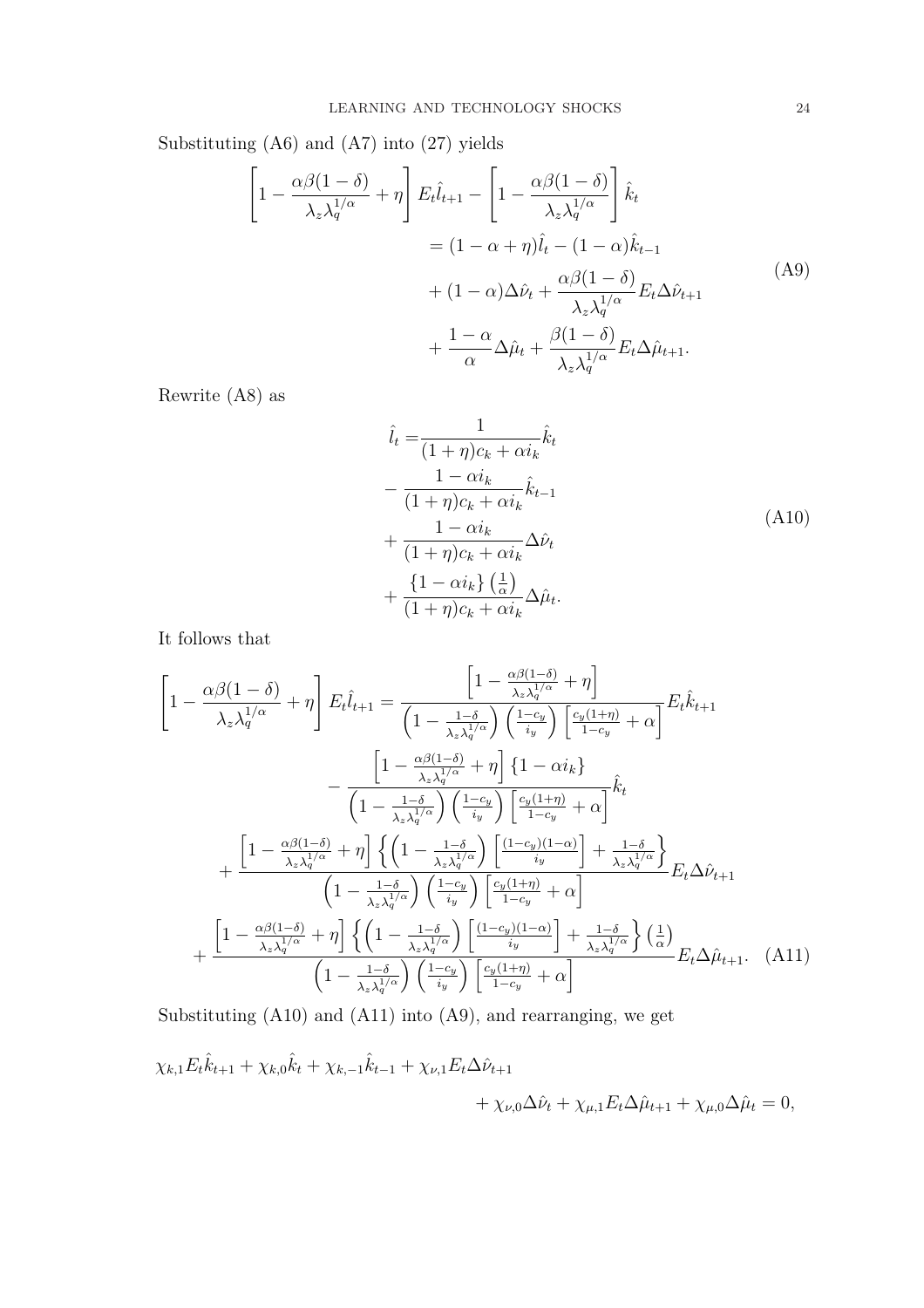where

$$
\chi_{k,1} = \frac{\left[1 - \frac{\alpha\beta(1-\delta)}{\lambda_z \lambda_q^{1/\alpha}} + \eta\right]}{\left(1 - \frac{1-\delta}{\lambda_z \lambda_q^{1/\alpha}}\right) \left(\frac{1-c_y}{i_y}\right) \left[\frac{c_y(1+\eta)}{1-c_y} + \alpha\right]}
$$
\n
$$
\chi_{k,0} = -\frac{\left[1 - \frac{\alpha\beta(1-\delta)}{\lambda_z \lambda_q^{1/\alpha}} + \eta\right] \left\{1 - \alpha i_k\right\} + (1 - \alpha + \eta)}{\left(1 - \frac{1-\delta}{\lambda_z \lambda_q^{1/\alpha}}\right) \left(\frac{1-c_y}{i_y}\right) \left[\frac{c_y(1+\eta)}{1-c_y} + \alpha\right]} - \left[1 - \frac{\alpha\beta(1-\delta)}{\lambda_z \lambda_q^{1/\alpha}}\right]
$$
\n
$$
\chi_{k,-1} = \frac{\left(1 - \alpha + \eta\right) \left\{1 - \alpha i_k\right\}}{\left(1 - \frac{1-\delta}{\lambda_z \lambda_q^{1/\alpha}}\right) \left(\frac{1-c_y}{i_y}\right) \left[\frac{c_y(1+\eta)}{1-c_y} + \alpha\right]} + (1 - \alpha)
$$
\n
$$
\chi_{\nu,1} = \frac{\left[1 - \frac{\alpha\beta(1-\delta)}{\lambda_z \lambda_q^{1/\alpha}} + \eta\right] \left\{\left(1 - \frac{1-\delta}{\lambda_z \lambda_q^{1/\alpha}}\right) \left[\frac{(1-c_y)(1-\alpha)}{i_y}\right] + \frac{1-\delta}{\lambda_z \lambda_q^{1/\alpha}}\right\}}{\left(1 - \frac{1-\delta}{\lambda_z \lambda_q^{1/\alpha}}\right) \left(\frac{1-c_y}{i_y}\right) \left[\frac{c_y(1+\eta)}{1-c_y} + \alpha\right]} - \frac{\alpha\beta(1-\delta)}{\lambda_z \lambda_q^{1/\alpha}}
$$
\n
$$
\chi_{\nu,0} = -\frac{\left(1 - \alpha + \eta\right) \left\{\left(1 - \frac{1-\delta}{\lambda_z \lambda_q^{1/\alpha}}\right) \left[\frac{(1-c_y)(1-\alpha)}{i_y}\right] + \frac{1-\delta}{\lambda_z \lambda_q^{1/\alpha}}\right\}}{\left(1 - \frac{1-\delta}{\lambda_z \lambda_q^{1/\alpha}}\right) \left(\frac{1-c_y}{i_y}\right) \left[\frac{c_y(1+\eta)}{1-c_y
$$

Further simplifying, we get

$$
\hat{k}_t = \chi_{k,1}^k E_t \hat{k}_{t+1} + \chi_{k,-1}^k \hat{k}_{t-1} + \chi_{\nu,1}^k E_t \Delta \hat{\nu}_{t+1} + \chi_{\nu,0}^k \Delta \hat{\nu}_t + \chi_{\mu,1}^k E_t \Delta \hat{\mu}_{t+1} + \chi_{\mu,0}^k \Delta \hat{\mu}_t,
$$

where

$$
\chi_{k,1}^{k} = \frac{\beta(1-\alpha)(c_{k}+1)+\eta}{\beta(1-\alpha)(c_{k}+1)[1+(1+\eta)c_{k}]+\eta(1-\alpha i_{k})+(1-\alpha+\eta)}
$$
  

$$
\chi_{k,-1}^{k} = \frac{(1-\alpha)(1+\eta)y_{k}+(1-\alpha+\eta)(1-i_{k})}{\beta(1-\alpha)(c_{k}+1)[1+(1+\eta)c_{k}]+\eta(1-\alpha i_{k})+(1-\alpha+\eta)}
$$
  

$$
\chi_{\nu,1}^{k} = \frac{[\beta(1-\alpha)(c_{k}+1)-1][(1+\eta)c_{k}+1]+(1+\eta)(1-\alpha i_{k})}{\beta(1-\alpha)(c_{k}+1)[1+(1+\eta)c_{k}]+\eta(1-\alpha i_{k})+(1-\alpha+\eta)}
$$
  

$$
\chi_{\nu,0}^{k} = -\frac{(1-\alpha+\eta)(c_{k}+1)-\alpha\eta y_{k}}{\beta(1-\alpha)(c_{k}+1)[1+(1+\eta)c_{k}]+\eta(1-\alpha i_{k})+(1-\alpha+\eta)}
$$
  

$$
\chi_{\mu,1}^{k} = \frac{[\beta(1-\alpha)(c_{k}+1)-1][(1+\eta)c_{k}+1]+(1+\eta)(1-\alpha i_{k})}{\beta(1-\alpha)(c_{k}+1)[1+(1+\eta)c_{k}]+\eta(1-\alpha i_{k})+(1-\alpha+\eta)} \left(\frac{1}{\alpha}\right)
$$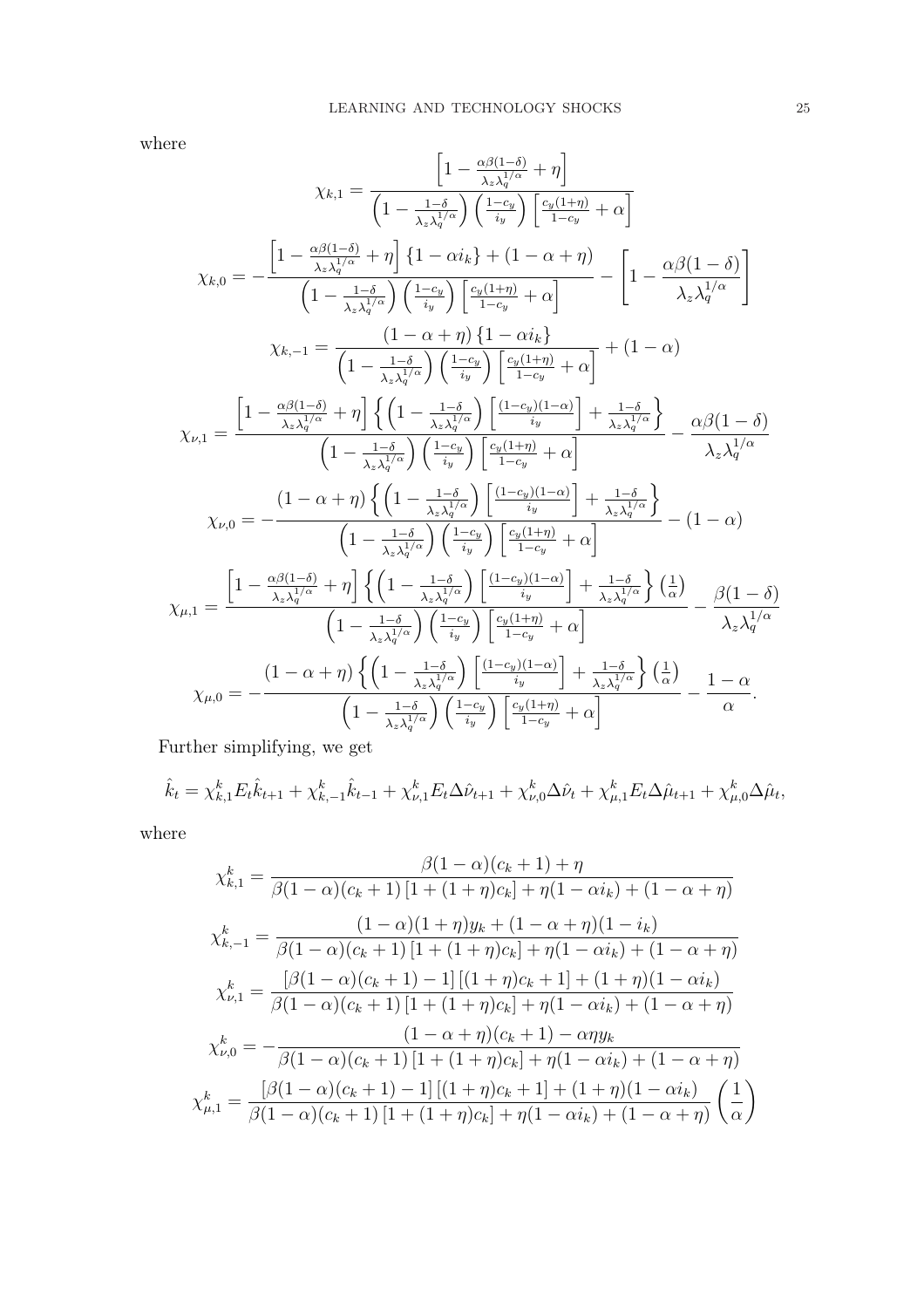$$
\chi_{\mu,0}^k = -\frac{(1-\alpha+\eta)(c_k+1) - \alpha\eta y_k}{\beta(1-\alpha)(c_k+1)\left[1+(1+\eta)c_k\right] + \eta(1-\alpha i_k) + (1-\alpha+\eta)} \left(\frac{1}{\alpha}\right)
$$
  
limplifying further, we have

Simplifying further, we have

$$
\hat{k}_t = \chi_{k,1}^k E_t \hat{k}_{t+1} + \chi_{k,-1}^k \hat{k}_{t-1} - \chi_{\nu,0}^k \hat{\nu}_{t-1} + \left[ (\rho_\nu - 1) \chi_{\nu,1}^k + \chi_{\nu,0}^k \right] \hat{\nu}_t \n- \chi_{\mu,0}^k \hat{\mu}_{t-1} + \left[ (\rho_\mu - 1) \chi_{\mu,1}^k + \chi_{\mu,0}^k \right] \hat{\mu}_t,
$$

which gives the results in Appendix A.

#### Appendix C. Proof of Proposition 2

Because (29) is a second-order differential equation, there are only two solutions. We will show, next, that one solution is stationary and the other explosive. Thus, there is a unique stationary solution.

The coefficient  $a$  in (30) takes on one of the following two values:

$$
a_1 = \frac{1 - \sqrt{1 - 4\gamma_1\gamma_2}}{2\gamma_1},
$$
  $a_2 = \frac{1 + \sqrt{1 - 4\gamma_1\gamma_2}}{2\gamma_1}.$ 

We can verify that  $\gamma_1 > 0$  and  $\gamma_2 > 0$  for all admissible values of the deep parameters. We can further show that  $\gamma_1 + \gamma_2 < 1$  if and only if  $\beta(1 - \delta) < \lambda_z \lambda_q^{1/\alpha}$ , which holds too for all admissible values of the deep parameters.

Since  $\gamma_1 > 0$ ,  $\gamma_2 > 0$ ,  $\gamma_1 + \gamma_2 < 1$ , we have  $\gamma_1 \in (0, 1)$ ,  $\gamma_2 \in (0, 1)$ , and  $4\gamma_1\gamma_2 < 1$ . It follows that  $a_1$  and  $a_2$  are real numbers. Knowing the above ranges for  $\gamma_1$  and  $\gamma_2$ , we can in fact show that  $a_1 \in (0,1)$  and  $a_2 > 1$ . We can then verify that  $(\rho_{\nu} + a_1)\gamma_1 < 1$ and  $(\rho_{\mu} + a_1)\gamma_1 < 1$ , which imply that  $\gamma_1 a_1 < 1$ , and so the solution prescribed by  $a = a_1$  above corresponds to a (unique) stationary rational expectations equilibrium.<sup>7</sup> Given the initial condition  $k_{-1}$  and the driving processes, (30) completely pins down capital, and then (A1), (A2), (A3), and (A4) determine investment, labor, output, and consumption, respectively. From now on, whenever we mention REE, we refer to this stationary REE, where we also write  $a_1$  simply as  $a$ .

.

<sup>&</sup>lt;sup>7</sup>We can also show that, provided  $\rho_{\nu} \neq a_1$  and  $\rho_{\mu} \neq a_1$ , the solution prescribed by  $a = a_2$  above corresponds to an explosive path.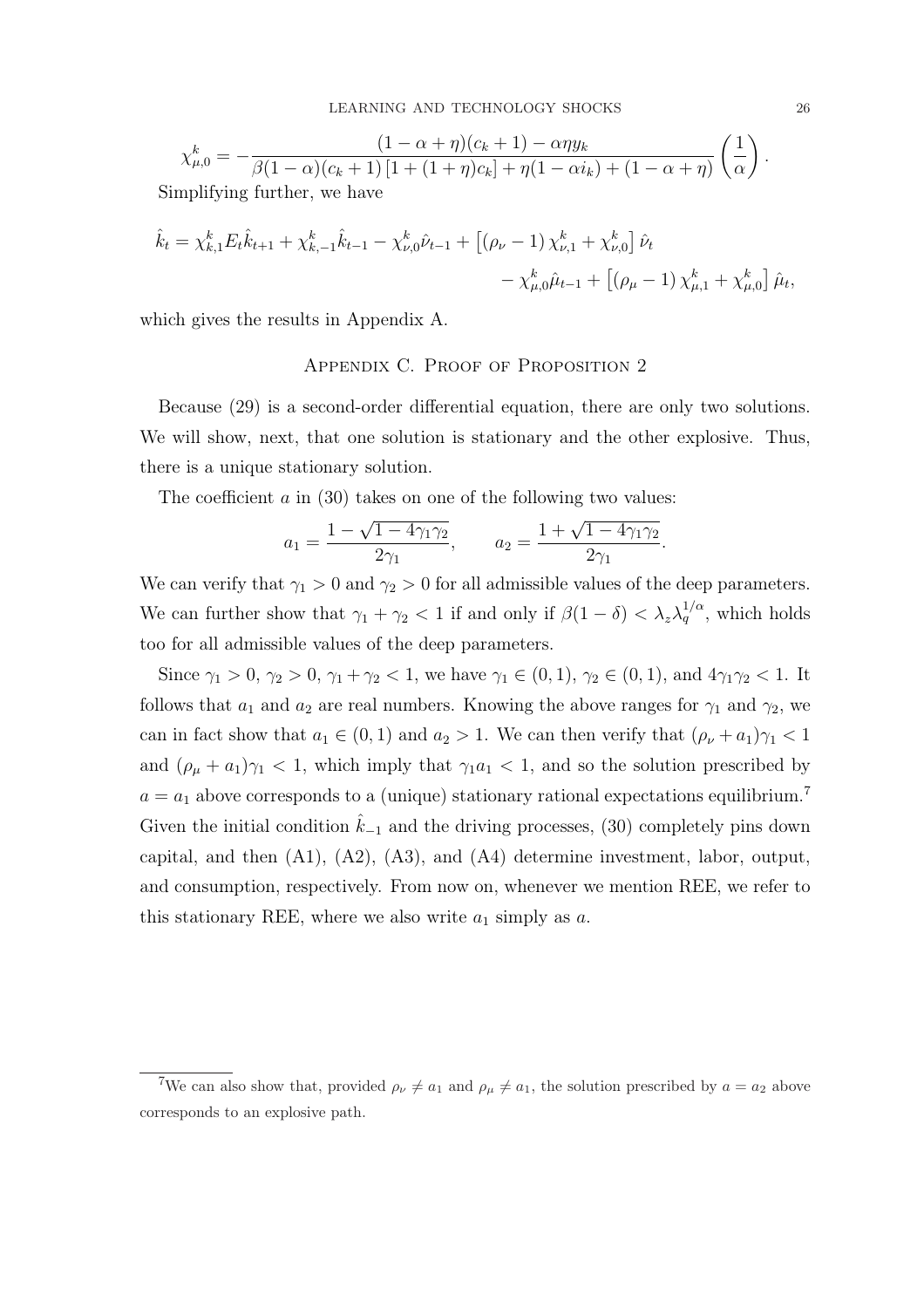| Preference                                                                     | $\beta = 0.99$                                         | $\eta = 2.0$ | $\xi$ adjusted |
|--------------------------------------------------------------------------------|--------------------------------------------------------|--------------|----------------|
| Labor share                                                                    | $\alpha = 0.7$                                         |              |                |
| Capital Depreciation $\delta = 0.03$                                           |                                                        |              |                |
| Neutral Technology $\lambda_z = 1.0016$ $\rho_{\nu} = 0.95$ $\sigma_{\nu} = 1$ |                                                        |              |                |
| Biased Technology                                                              | $\lambda_a = 1.008$ $\rho_\mu = 0.95$ $\sigma_\mu = 1$ |              |                |
| Learning Gain                                                                  | $q = 0.05$                                             |              |                |

TABLE 1. Parameter values

Table 2. Cumulative responses relative to output following the neutral technology shock: benchmark parameters

| Rational expectations model             |                             |      |       |           |  |  |
|-----------------------------------------|-----------------------------|------|-------|-----------|--|--|
| Forecast Horizon                        | Consumption Investment      |      | Hours | Real wage |  |  |
| 1 quarter                               | 0.39                        | 2.89 | 0.20  | 0.80      |  |  |
| 4 quarters                              | 0.47                        | 2.66 | 0.18  | 0.82      |  |  |
| 8 quarters                              | 0.55                        | 2.40 | 0.15  | 0.85      |  |  |
| 16 quarters                             | 0.67                        | 2.03 | 0.11  | 0.89      |  |  |
| 24 quarters                             | 0.75                        | 1.78 | 0.09  | 0.92      |  |  |
|                                         | Adaptive expectations model |      |       |           |  |  |
| Forecast Horizon Consumption Investment |                             |      | Hours | Real wage |  |  |
| 1 quarter                               | 1.19                        | 7.85 | 0.73  | 0.27      |  |  |
| 4 quarters                              | 0.73                        | 4.60 | 0.38  | 0.62      |  |  |
| 8 quarters                              | 0.95                        | 2.88 | 0.27  | 0.80      |  |  |
| 16 quarters                             | 1.11                        | 1.93 | 0.22  | 0.92      |  |  |
| 24 quarters                             | 1.17                        | 1.63 | 0.21  | 0.97      |  |  |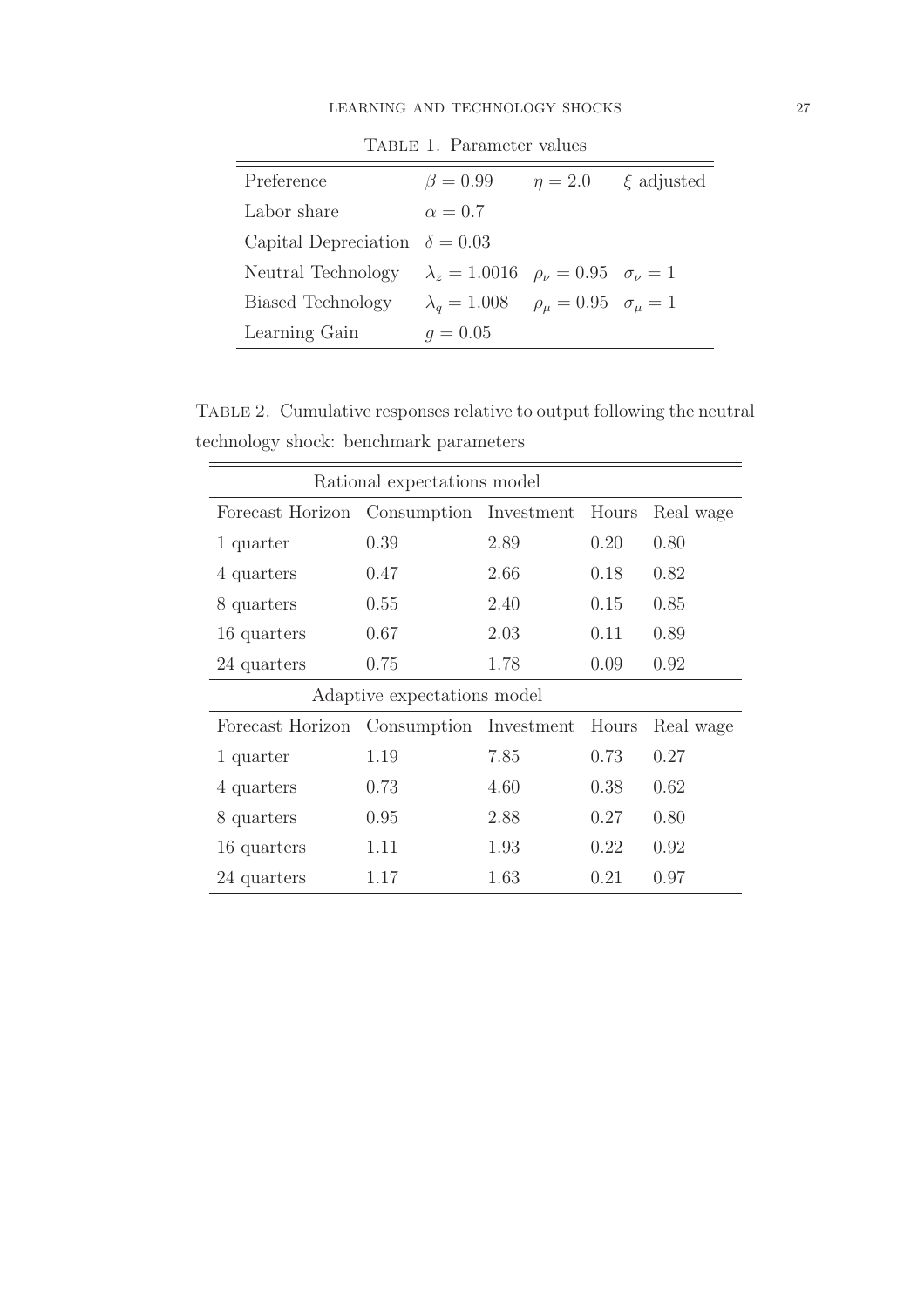| Rational expectations model |                              |       |       |           |  |
|-----------------------------|------------------------------|-------|-------|-----------|--|
| Forecast Horizon            | Consumption Investment Hours |       |       | Real wage |  |
| 1 quarter                   | 3.29                         | 14.39 | 1.43  | 0.43      |  |
| 4 quarters                  | 2.01                         | 10.39 | 1.00  | 0.23      |  |
| 8 quarters                  | 1.09                         | 7.53  | 0.70  | 0.40      |  |
| 16 quarters                 | 0.75                         | 4.81  | 0.41  | 0.64      |  |
| 24 quarters                 | 0.83                         | 3.54  | 0.28  | 0.76      |  |
|                             | Adaptive expectations model  |       |       |           |  |
| Forecast Horizon            | Consumption Investment       |       | Hours | Real wage |  |
| 1 quarter                   | 3.29                         | 14.39 | 1.43  | 0.43      |  |
| 4 quarters                  | 2.07                         | 9.97  | 0.96  | 0.40      |  |
| 8 quarters                  | 2.09                         | 7.85  | 0.79  | 0.68      |  |
| 16 quarters                 | 2.28                         | 6.93  | 0.74  | 0.93      |  |
| 24 quarters                 | 2.38                         | 6.66  | 0.72  | 1.04      |  |

Table 3. Cumulative responses relative to output following the biased technology shock: benchmark parameters  $=$ 

Table 4. Relative contribution of biased technology shocks with benchmark parameters: ratio of learning to RE

| Forecast Horizon Output Consumption Investment Hours |      |      |      |      |
|------------------------------------------------------|------|------|------|------|
| 1 quarter                                            | 8.87 | 1.08 | 1.28 | 1.00 |
| 4 quarters                                           | 4.49 | 1.42 | 1.28 | 1.00 |
| 8 quarters                                           | 2.65 | 1.95 | 1.31 | 1.00 |
| 16 quarters                                          | 1.57 | 2.72 | 1.36 | 1.00 |
| 24 quarters                                          | 1.24 | 2.46 | 1.38 | 1.00 |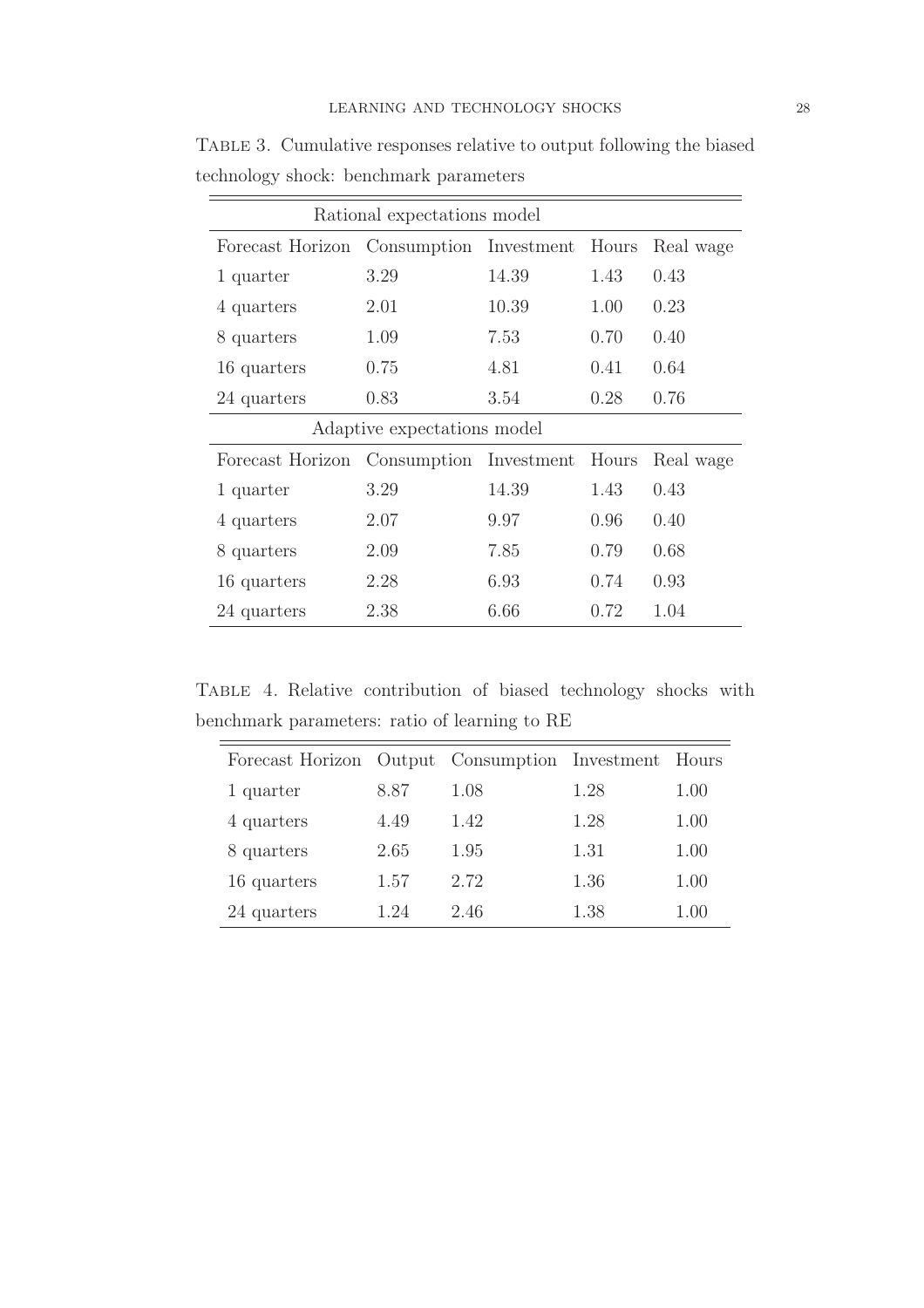| Rational expectations model |                              |      |       |           |  |
|-----------------------------|------------------------------|------|-------|-----------|--|
| Forecast Horizon            | Consumption Investment Hours |      |       | Real wage |  |
| 1 quarter                   | 0.33                         | 3.10 | 0.67  | 0.33      |  |
| 4 quarters                  | 0.42                         | 2.83 | 0.58  | 0.42      |  |
| 8 quarters                  | 0.51                         | 2.52 | 0.49  | 0.51      |  |
| 16 quarters                 | 0.65                         | 2.08 | 0.35  | 0.65      |  |
| 24 quarters                 | 0.74                         | 1.80 | 0.30  | 0.74      |  |
| Adaptive expectations model |                              |      |       |           |  |
| Forecast Horizon            | Consumption Investment       |      | Hours | Real wage |  |
| 1 quarter                   | 0.05                         | 4.29 | 1.05  | 0.05      |  |
| 4 quarters                  | 0.34                         | 3.21 | 0.71  | 0.34      |  |
| 8 quarters                  | 0.61                         | 2.36 | 0.58  | 0.61      |  |
| 16 quarters                 | 0.83                         | 1.78 | 0.53  | 0.83      |  |
| 24 quarters                 | 0.93                         | 1.56 | 0.52  | 0.93      |  |

Table 5. Cumulative responses relative to output following the neutral technology shock: indivisible labor  $(\eta = 0)$ 

 $=$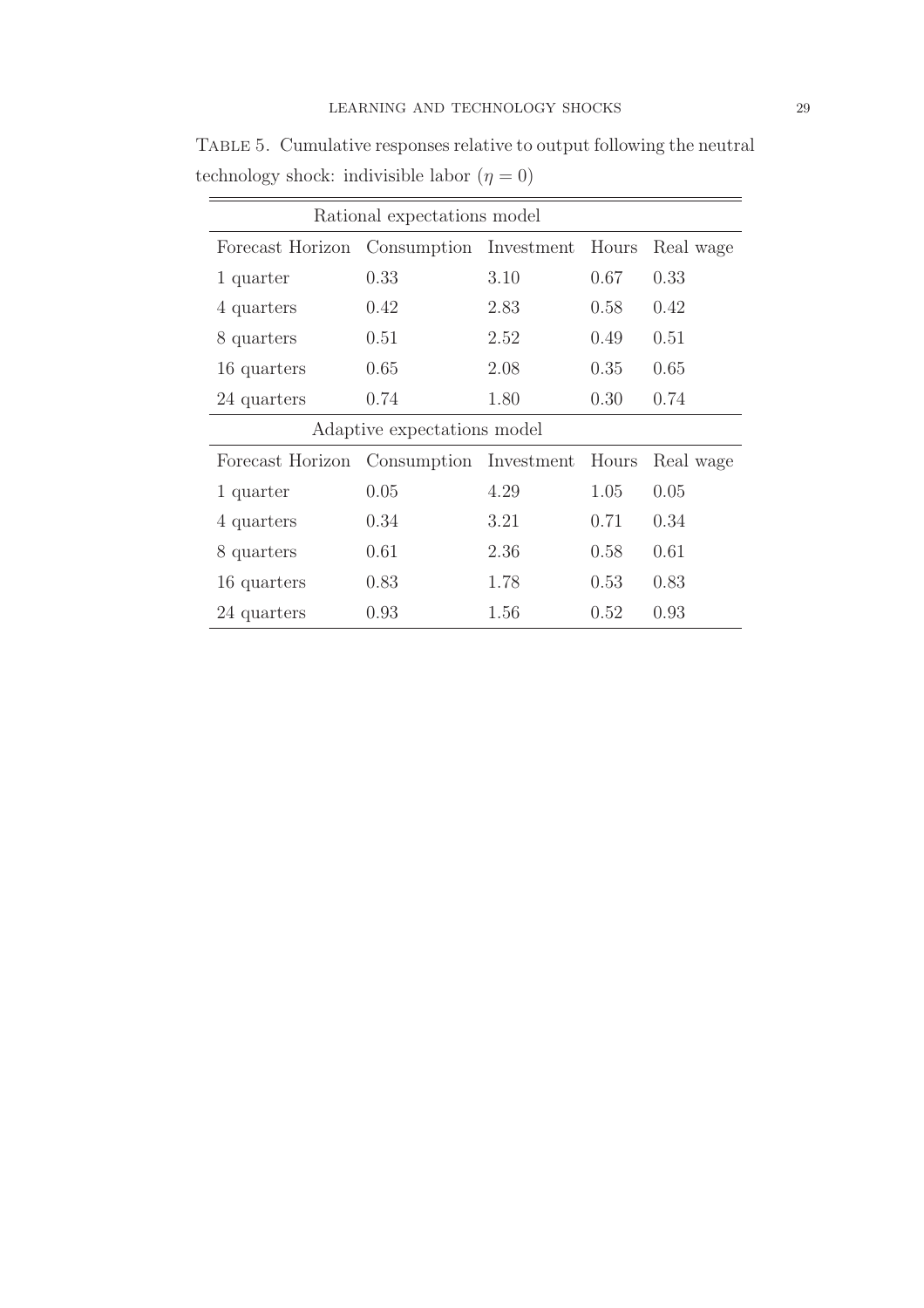| Rational expectations model |                              |      |       |           |  |
|-----------------------------|------------------------------|------|-------|-----------|--|
| Forecast Horizon            | Consumption Investment Hours |      |       | Real wage |  |
| 1 quarter                   | 0.43                         | 5.46 | 1.43  | 0.43      |  |
| 4 quarters                  | 0.25                         | 4.91 | 1.25  | 0.25      |  |
| 8 quarters                  | 0.23                         | 4.29 | 1.05  | 0.23      |  |
| 16 quarters                 | 0.42                         | 3.37 | 0.76  | 0.42      |  |
| 24 quarters                 | 0.57                         | 2.78 | 0.65  | 0.57      |  |
| Adaptive expectations model |                              |      |       |           |  |
| Forecast Horizon            | Consumption Investment       |      | Hours | Real wage |  |
| 1 quarter                   | 0.43                         | 5.46 | 1.43  | 0.43      |  |
| 4 quarters                  | 0.36                         | 4.76 | 1.20  | 0.36      |  |
| 8 quarters                  | 0.59                         | 4.71 | 1.25  | 0.59      |  |
| 16 quarters                 | 0.95                         | 5.28 | 1.48  | 0.95      |  |
| 24 quarters                 | 1.16                         | 5.69 | 1.63  | 1.16      |  |

Table 6. Cumulative responses relative to output following the biased technology shock: indivisible labor  $(\eta = 0)$ 

Table 7. Relative contribution of biased technology shocks with indivisible labor  $(\eta = 0)$ : ratio of learning to RE

| Forecast Horizon Output Consumption Investment Hours |      |      |      |      |
|------------------------------------------------------|------|------|------|------|
| 1 quarter                                            | 1.69 | 2.26 | 1.10 | 1.00 |
| 4 quarters                                           | 1.52 | 2.96 | 1.10 | 1.00 |
| 8 quarters                                           | 1.44 | 3.32 | 1.12 | 1.00 |
| 16 quarters                                          | 1.38 | 1.78 | 1.15 | 1.00 |
| 24 quarters                                          | 1.35 | 1.32 | 1.16 | 1.00 |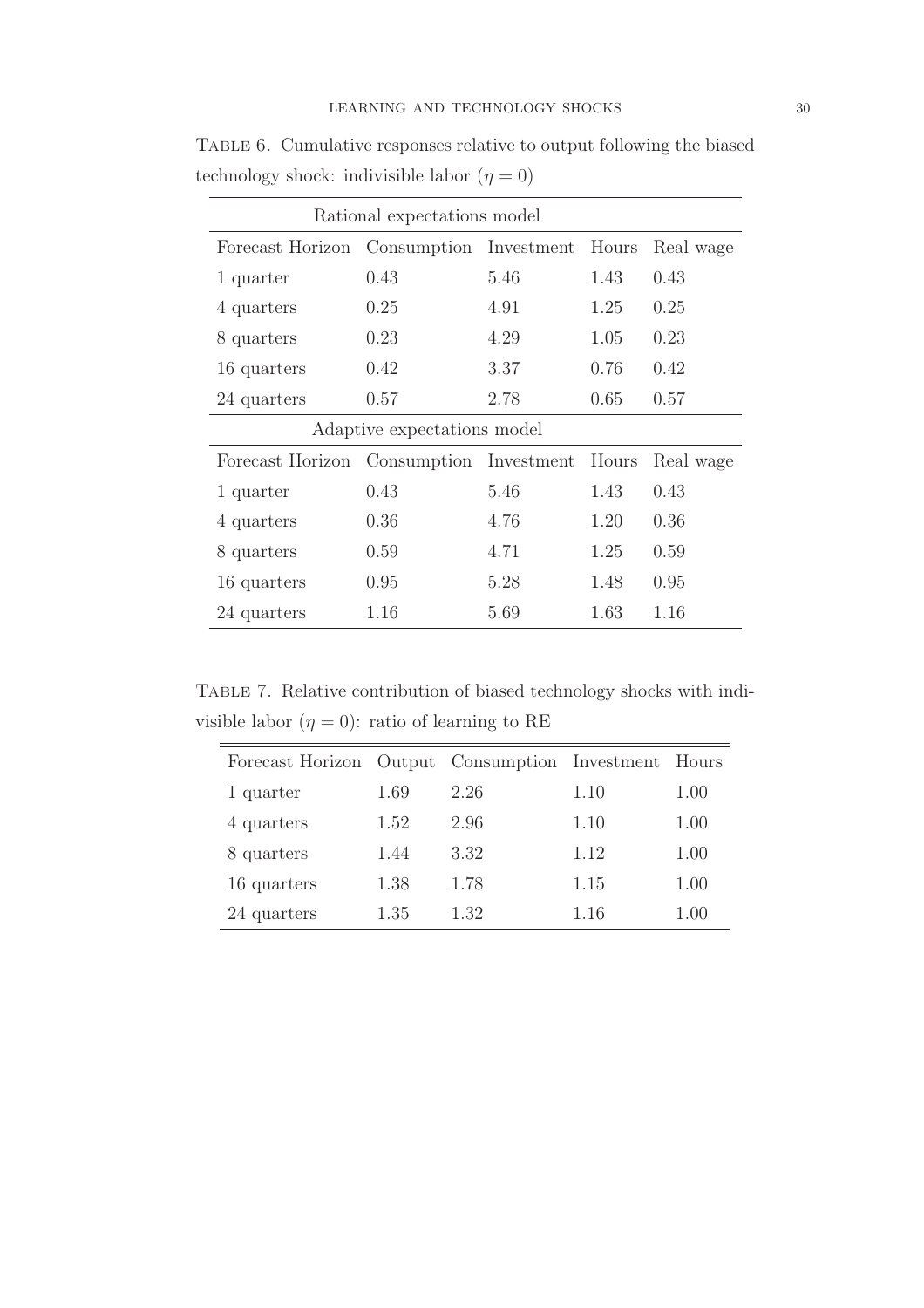

**Responses to a Neutral Technology Shock: RE vs. Learning**

Figure 1. Impulse responses to a neutral technology shock in the benchmark model. The solid line represents the responses from the model with rational expectations. The dashed line represents the responses from the model with adaptive expectations.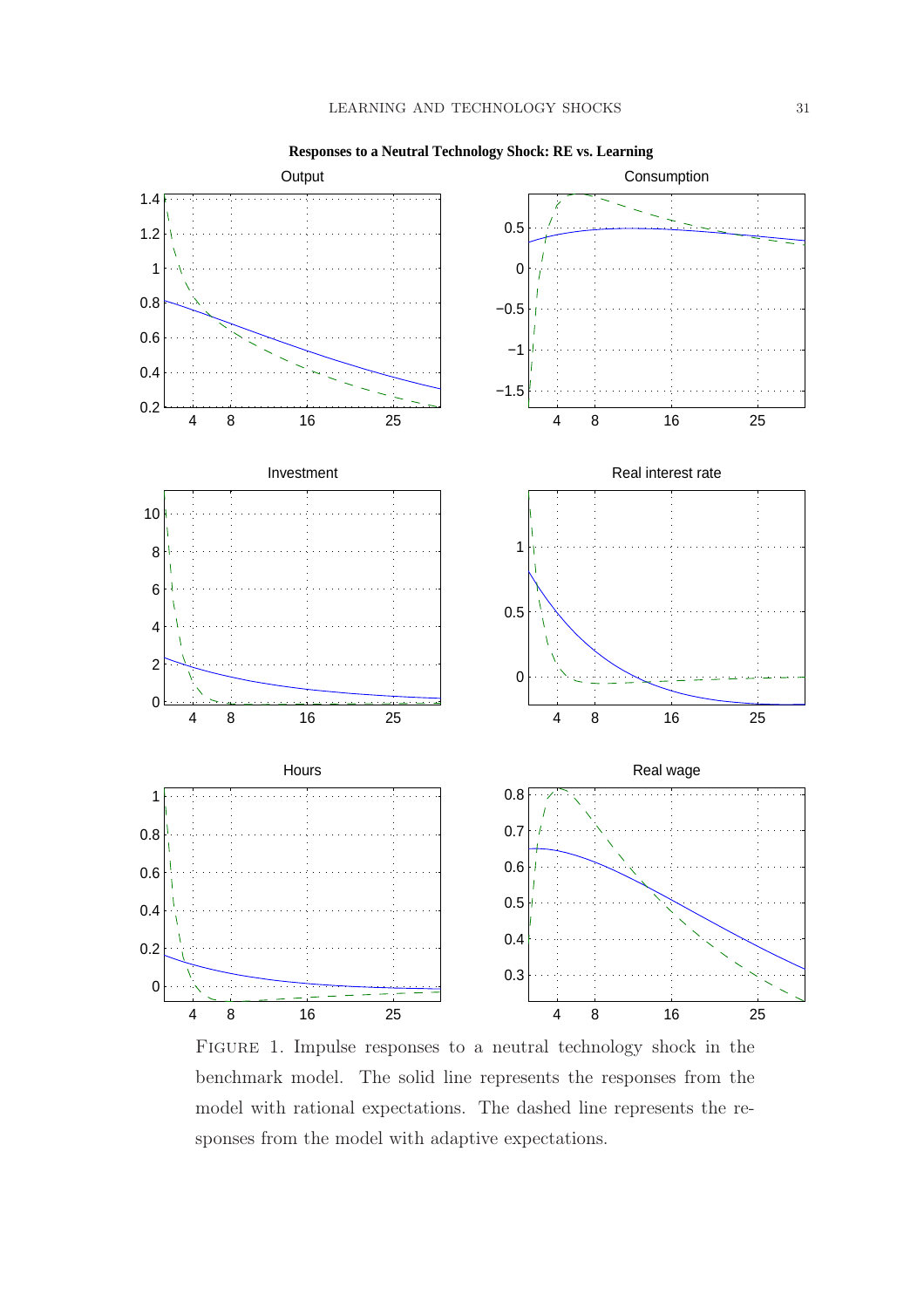

Figure 2. Impulse responses to a biased technology shock in the benchmark model. The solid line represents the responses from the model with rational expectations. The dashed line represents the responses from the model with adaptive expectations.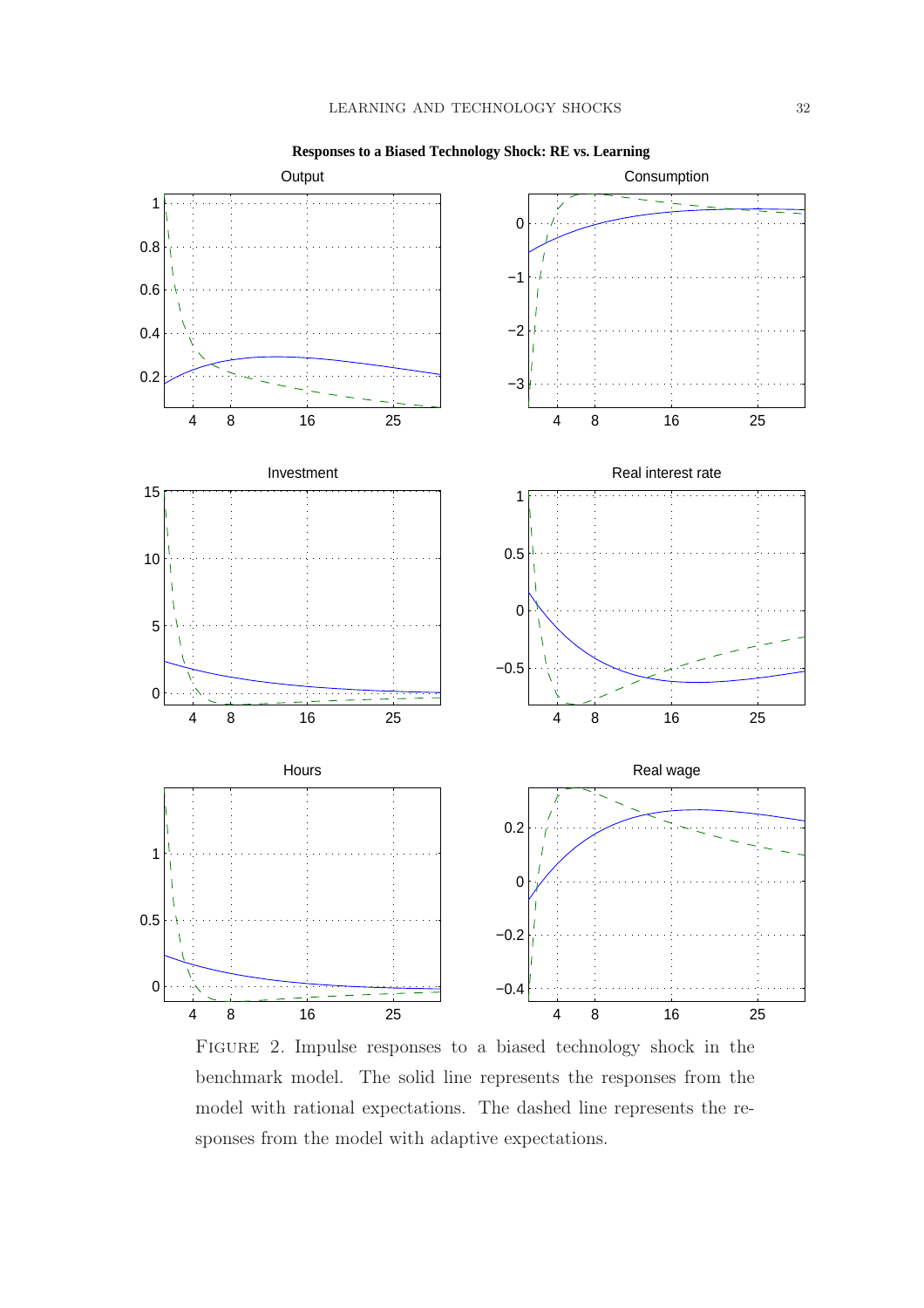

**Responses to a Neutral Technology Shock: RE vs. Learning**

Figure 3. Impulse responses to a neutral technology shock with low persistence of the shock. The solid line represents the responses from the model with rational expectations. The dashed line represents the responses from the model with adaptive expectations.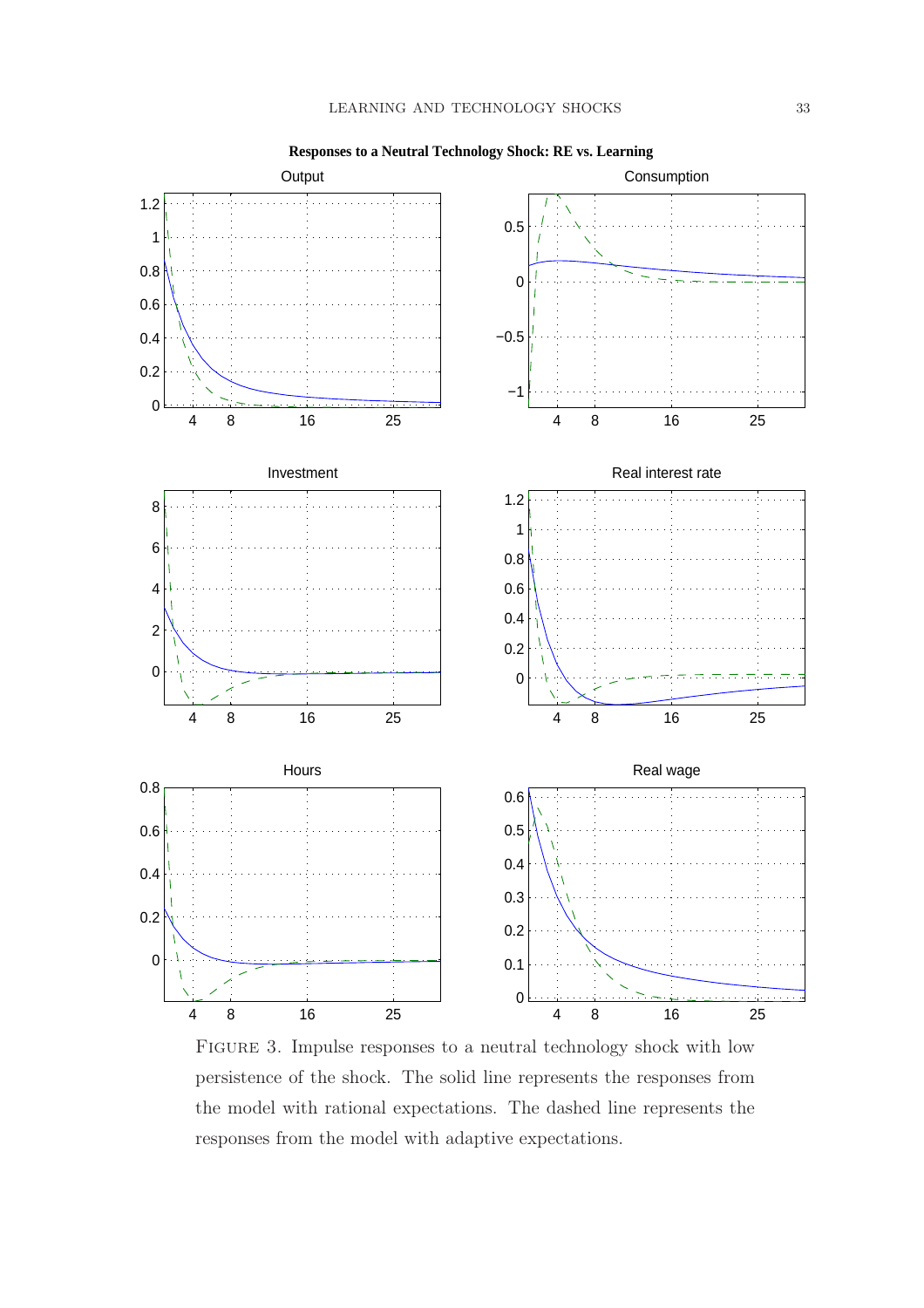

Figure 4. Impulse responses to a biased technology shock with low persistence of the shock. The solid line represents the responses from the model with rational expectations. The dashed line represents the responses from the model with adaptive expectations.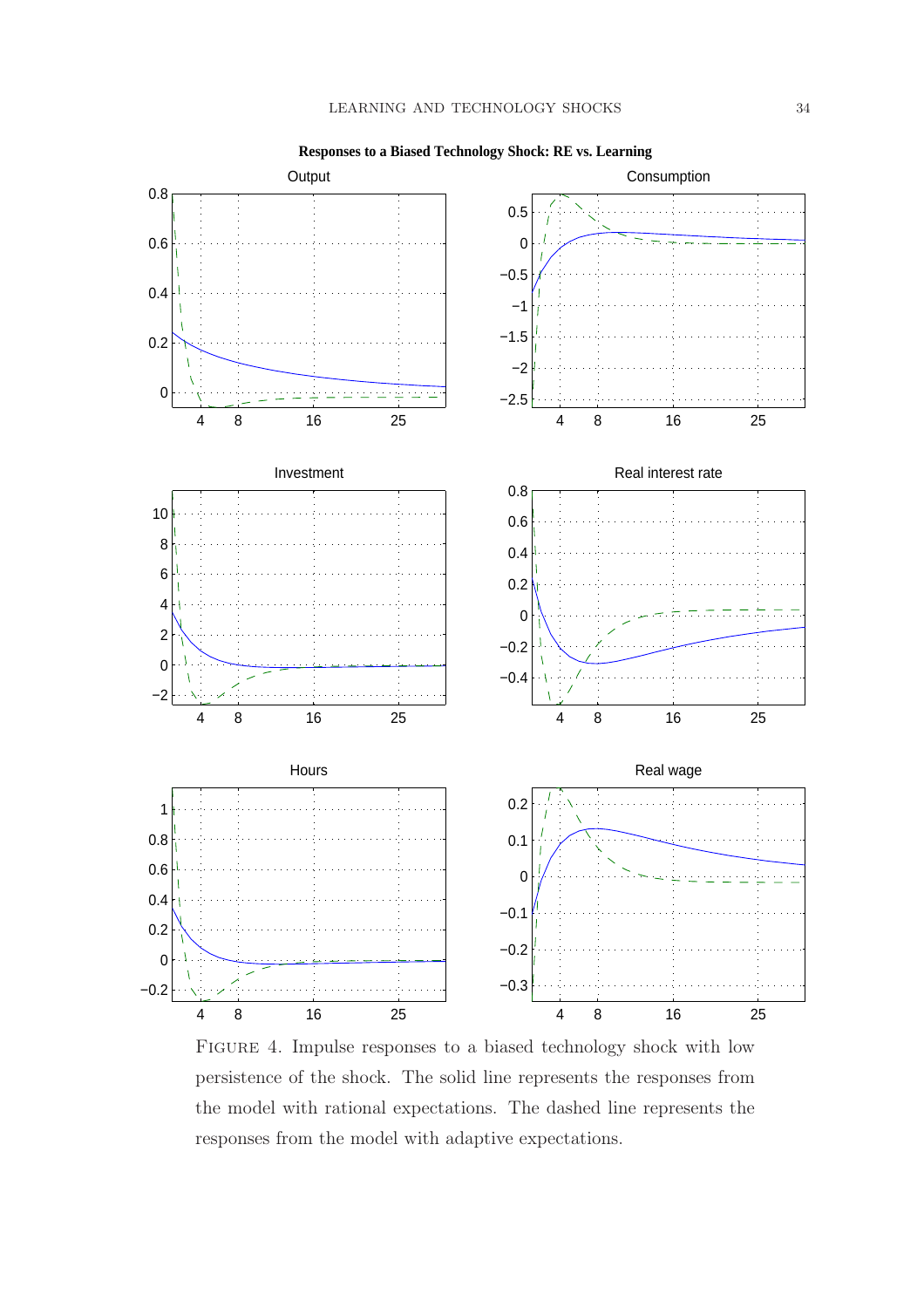

**Responses to a Neutral Technology Shock: RE vs. Learning**

Figure 5. Impulse responses to a neutral technology shock with low persistence in the model with indivisible labor. The solid line represents the responses from the model with rational expectations. The dashed line represents the responses from the model with adaptive expectations.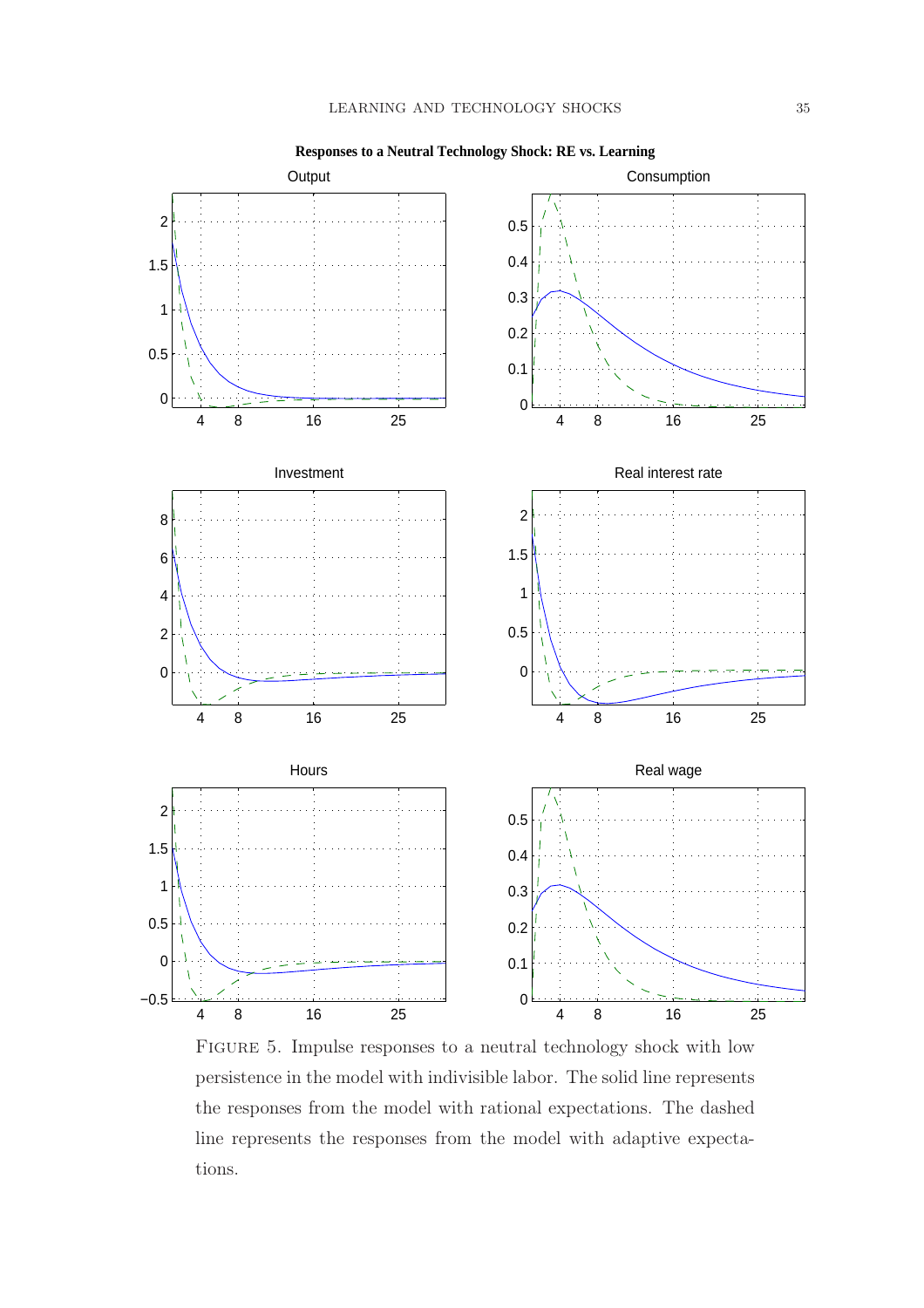

FIGURE 6. Impulse responses to a biased technology shock with low persistence in the model with indivisible labor. The solid line represents the responses from the model with rational expectations. The dashed line represents the responses from the model with adaptive expectations.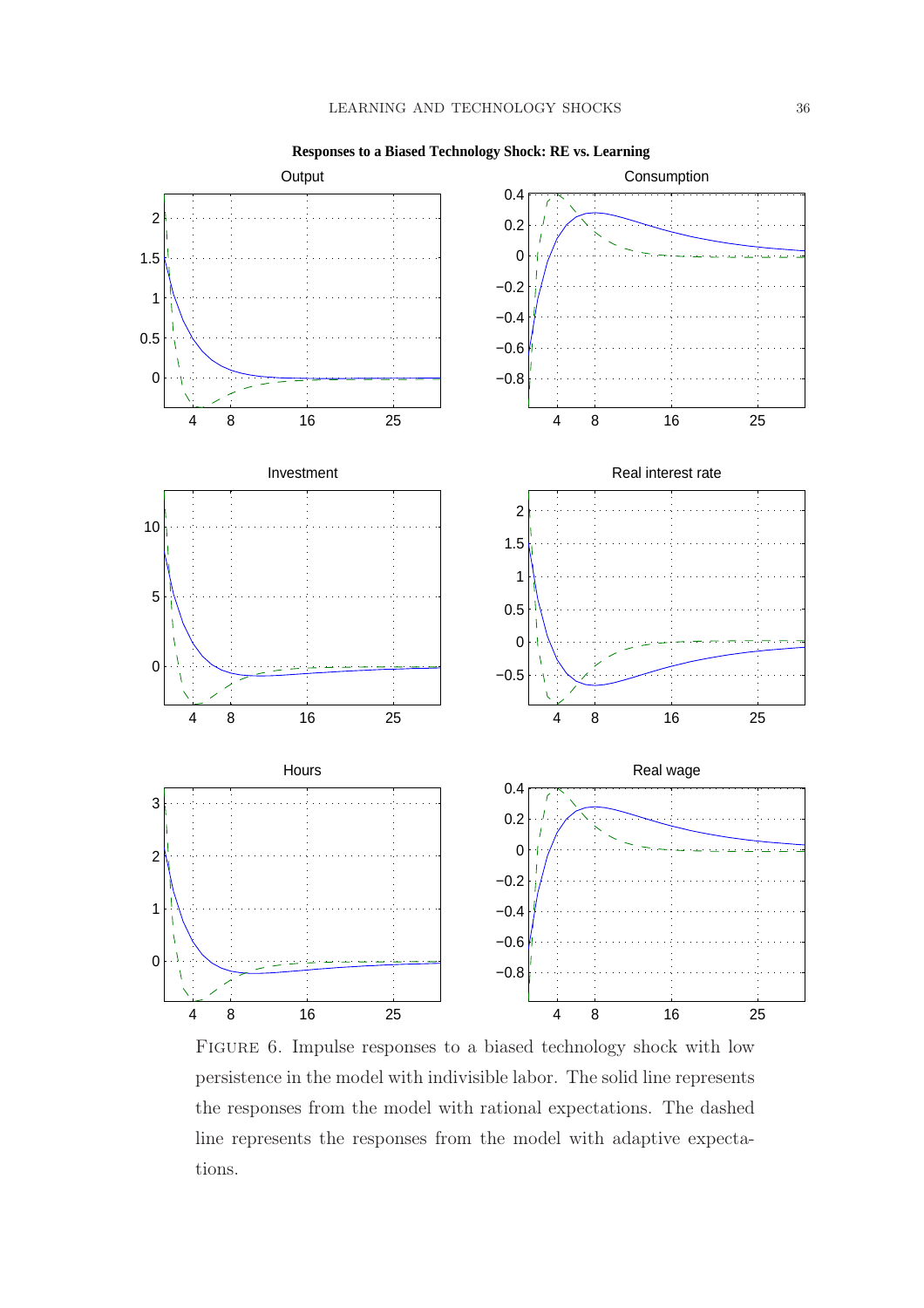#### **REFERENCES**

- Adam, K., G. W. Evans, and S. Honkapohja (2006): "Are Hyperinflation Paths Learnable?," Journal of Economic Dynamics and Control, 30, 2725–2748.
- ADAM, K., A. MARCET, AND J. P. NICOLINI (2008): "Stock Market Volatility and Learning," Unpublished Manuscript, Universitat Pompeu Fabra.
- BULLARD, J., AND J. DUFFY (2004): "Learning and Structural Change in Macroeconomic Data," Working Paper 2004-016, Federal Reserve Bank of St Louis.
- CARBONI, G., AND M. ELLISON (2008): "The Great Inflation and the Greenbook," Manuscript, European Central Bank and University of Oxford.
- Cho, I.-K., N. Williams, and T. J. Sargent (2002): "Escaping Nash Inflation," Review of Economic Studies, 69, 1–40.
- Christiano, L., and M. Eichenbaum (1992): "Current Real Business Cycle Theories and Aggregate Labor Market Fluctuations," American Economic Review, 82(3), 430–450.
- EVANS, G., AND S. HONKAPOHJA (2001): Learning and Expectations in Macroeconomics. Princeton University Press, Princeton, New Jersey.
- Fisher, J. D. (2006): "The Dynamic Effects of Neutral and Investment-Specific Technology Shocks," Journal of Political Economy, 114, 413–452.
- Greenwood, J., Z. Hercowitz, and P. Krusell (1997): "Long-Run Implications of Investment-Specific Technological Change," American Economic Review, 87, 342–362.
- (2000): "The Role of Investment-Specific Technological Change in the Business Cycle," European Economic Review, 44, 91–115.
- HANSEN, G. D. (1985): "Indivisible Labor and the Business Cycle," *Journal of Mon*etary Economics, 16, 309–337.
- He, H., and Z. Liu (2008): "Investment-Specific Technological Change, Skill Accumulation, and Wage Inequality," Review of Economic Dynamics, 11, 314–334.
- Kasa, K. (2004): "Learning, Large Deviations, And Recurrent Currency Crises," International Economic Review, 45, 141–173.
- Krusell, P., L. E. Ohanian, J. V. Ríos-Rull, and G. L. Violante (2000): "Capital-Skill Complementarity and Inequality: A Macroeconomic Analysis," Econometrica, 68(5), 1029–1053.